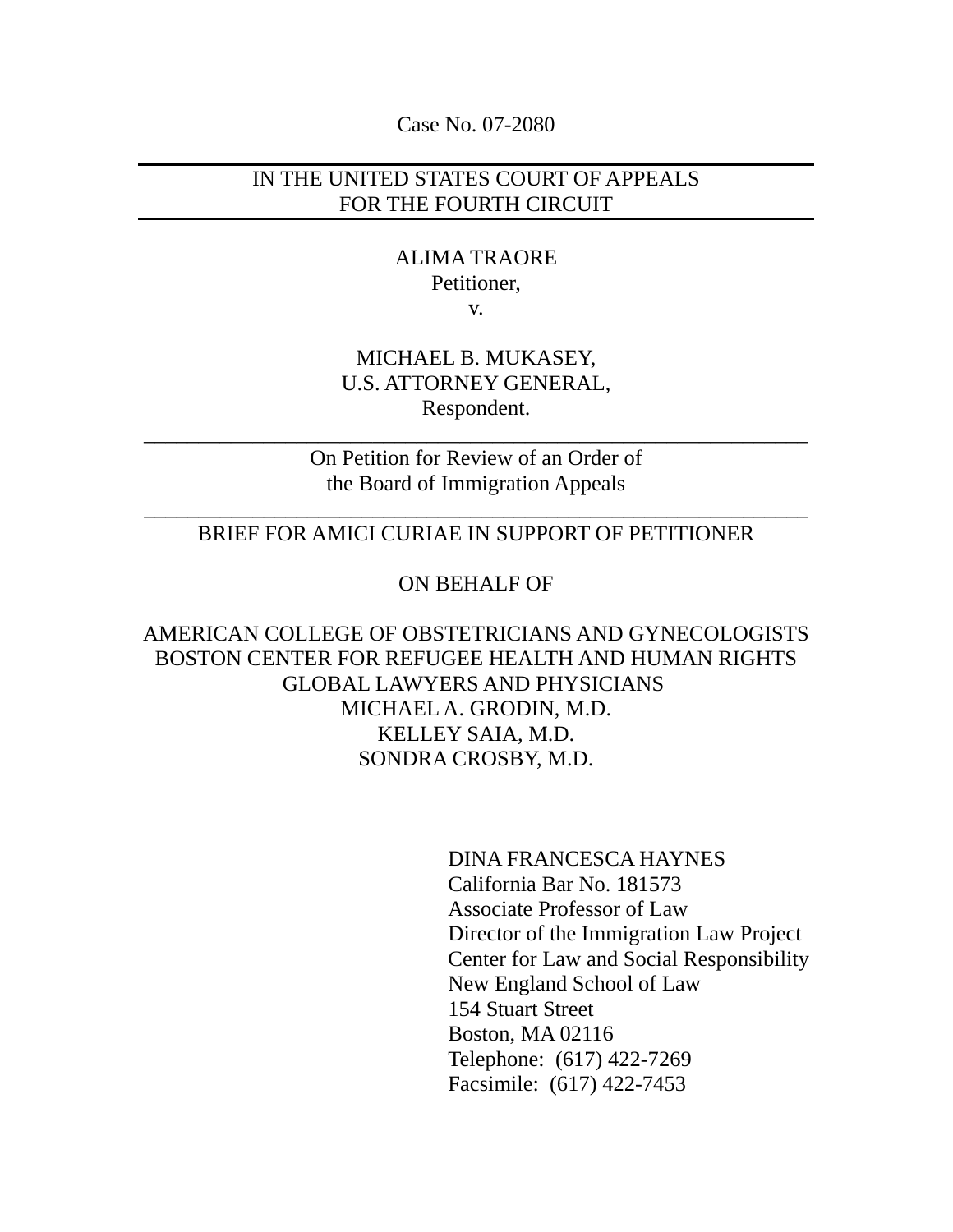# **TABLE OF CONTENTS**

| I. |                | The Board Erred in Concluding that Having Already Been<br>Subjected to FGM, Ms. Traore No Longer Has a Well-                                                           |  |
|----|----------------|------------------------------------------------------------------------------------------------------------------------------------------------------------------------|--|
|    | A.             | The IJ and Board Erred in Failing To Ascertain the<br>Future Harm Faced by Ms. Traore on Account of                                                                    |  |
|    | <b>B.</b>      | The Board Erred in Finding that Past FGM Yields No<br>Future Harm, and that the Act of FGM Itself Rebuts a                                                             |  |
| Π. |                | The Board Erred in Failing To Properly Consider Well-<br>Established Medical Findings Already Recognized by<br>Courts and the BIA, Regarding the Continuing and Future |  |
|    | A <sub>1</sub> | FGM Is Not a Discrete Act, but Is Carried Out with<br>the Purpose of Limiting a Woman's Autonomy                                                                       |  |
|    | <b>B.</b>      | Serious Continuous, Ongoing and Future Medical<br>Harms Arise from Past FGM                                                                                            |  |
|    |                | Serious Continuing and Future Psychological Harms                                                                                                                      |  |
|    | D.             |                                                                                                                                                                        |  |
|    | Ε.             | FGM Increases Risks to Mother and Child in                                                                                                                             |  |
| Ш. |                | Medical Facilities in Mali Are Not Adequate for Treating                                                                                                               |  |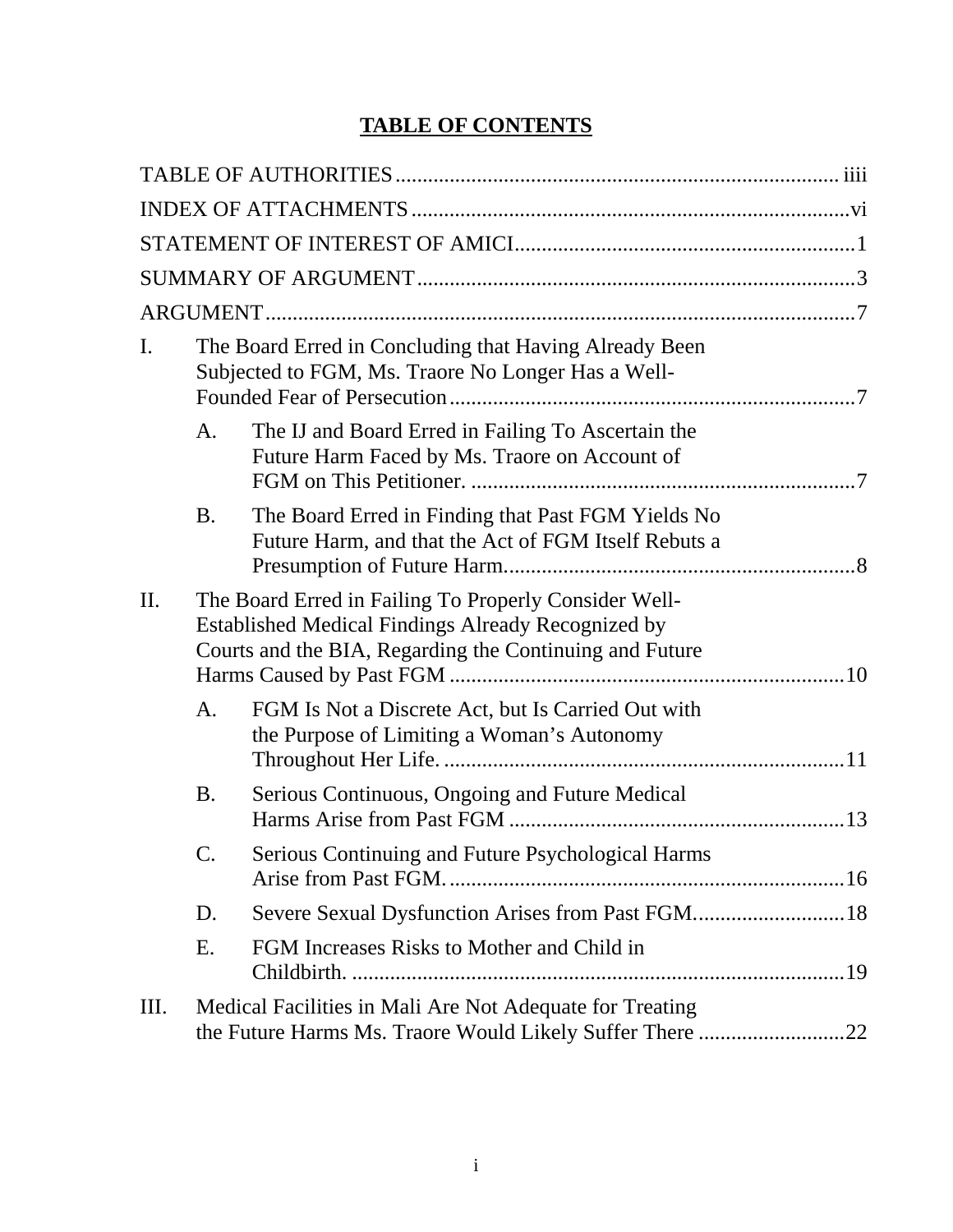| IV. The Board Erred in Failing To Consider the Expanding |  |
|----------------------------------------------------------|--|
| Recognition by Courts that FGM Is Not a Discrete Event,  |  |
| but Rather Is an Act Carried Out with the Objective of   |  |
| Impacting the Women on Whom It Is Practiced in Lasting   |  |
|                                                          |  |
|                                                          |  |
|                                                          |  |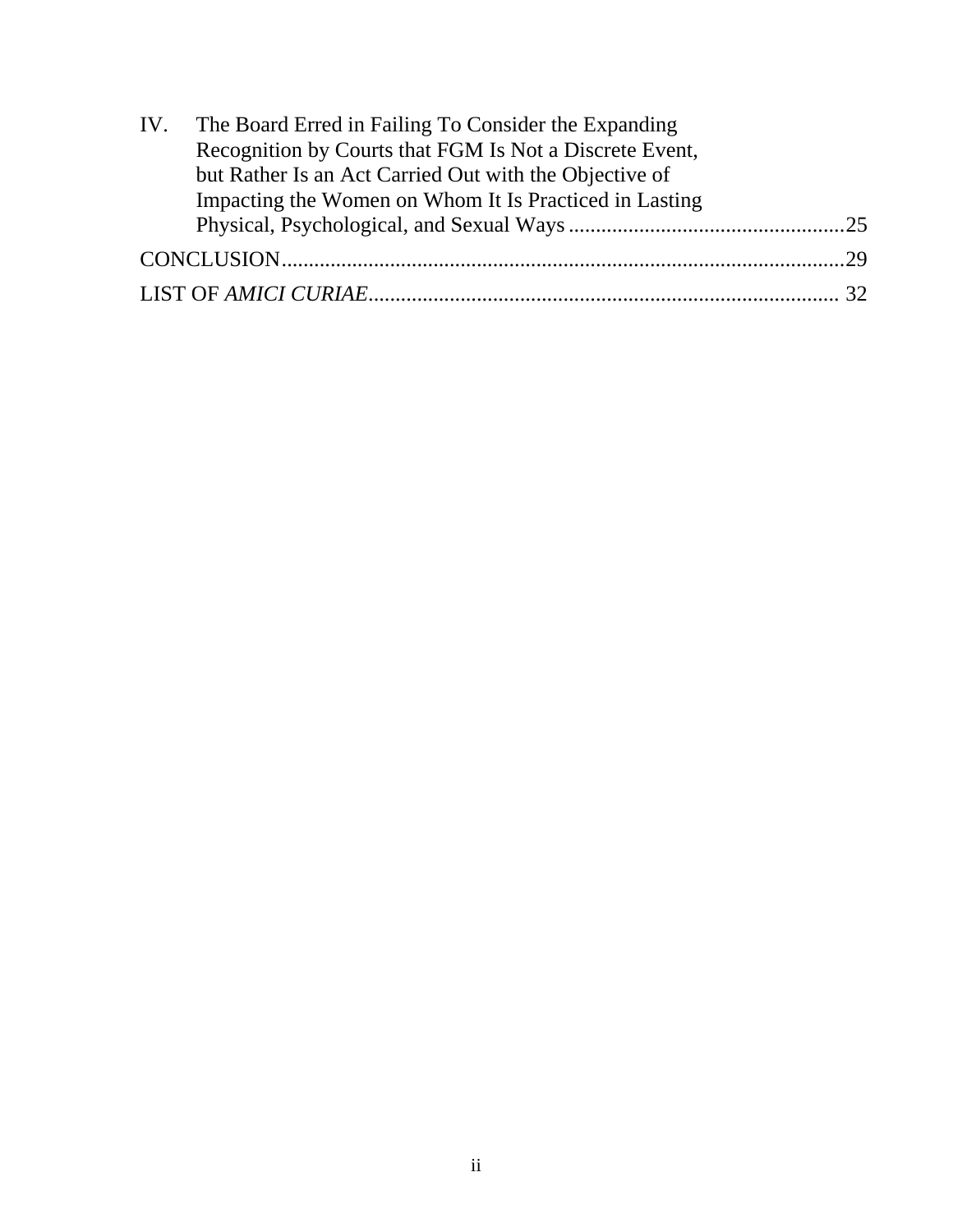# **TABLE OF AUTHORITIES**

# **FEDERAL CASES**

<span id="page-3-0"></span>

| Hassan v. Gonzales, 484 F. 3d 513 (8th Cir. 2007)  10, 28            |
|----------------------------------------------------------------------|
|                                                                      |
|                                                                      |
|                                                                      |
|                                                                      |
| In re Jainaba Awummee Quist, 29 Immig. Rptr. B1-68 (July 9, 2004) 29 |
|                                                                      |
|                                                                      |
|                                                                      |
|                                                                      |

# **FEDERAL REGULATIONS AND ORDERS**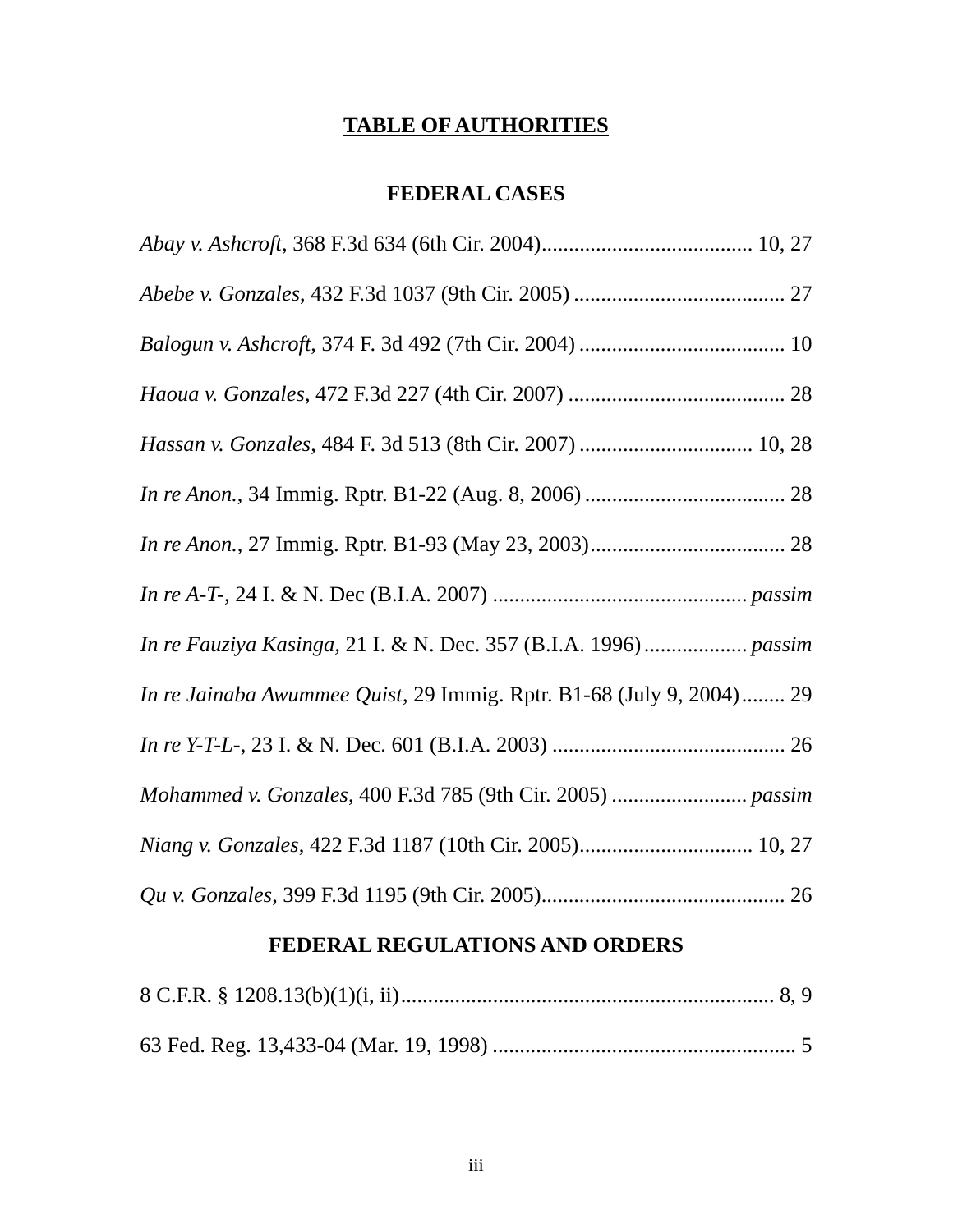| American Heritage Dictionary of the English Language 1415                                                                                               |
|---------------------------------------------------------------------------------------------------------------------------------------------------------|
| Erika M. Baron & Florence L. Denmark, An Exploration of Female Genital                                                                                  |
| A. Behrendt & S. Moritz, Posttraumatic stress disorder and memory<br>problems after female genital mutilation, 162 Am. J. of                            |
| C. Braddy, MD & J. Files, MD, Female Genital Mutilation: Cultural<br>Awareness and Clinical Considerations, 52 J. of Midwifery & Women's                |
| Canadian International Development Agency [CIDA], Relief for Health                                                                                     |
| Seydou Coulibaly & Kafing Diarra, Financing of Recurrent Health Costs in                                                                                |
| G. Hutton, User Fees and Other Determinants of Health Service Utilization                                                                               |
|                                                                                                                                                         |
| H. Jones et al., Female Genital Cutting Practices in Burkino Faso and Mali<br>and Their Negative Health Outcomes, 30.3 Studies in Family Planning, 219- |
| Janet Menage, Psychological Damage Is Immense, 333 British Med. J. 260                                                                                  |
| Nawal M. Nour, MD, MPH, Female Genital Cutting: Clinical and Cultural<br>Guidelines, 54.4 Obstetrical & Gynecological Survey 272-79 (2004). passim      |
| Oxford Health Policy Plan 2004, vol. 19 supp. 1, i87-i95 (Oxford Univ.                                                                                  |
| Roemer, Distribution of Hospital Beds in the United States, 1 J. of Health &                                                                            |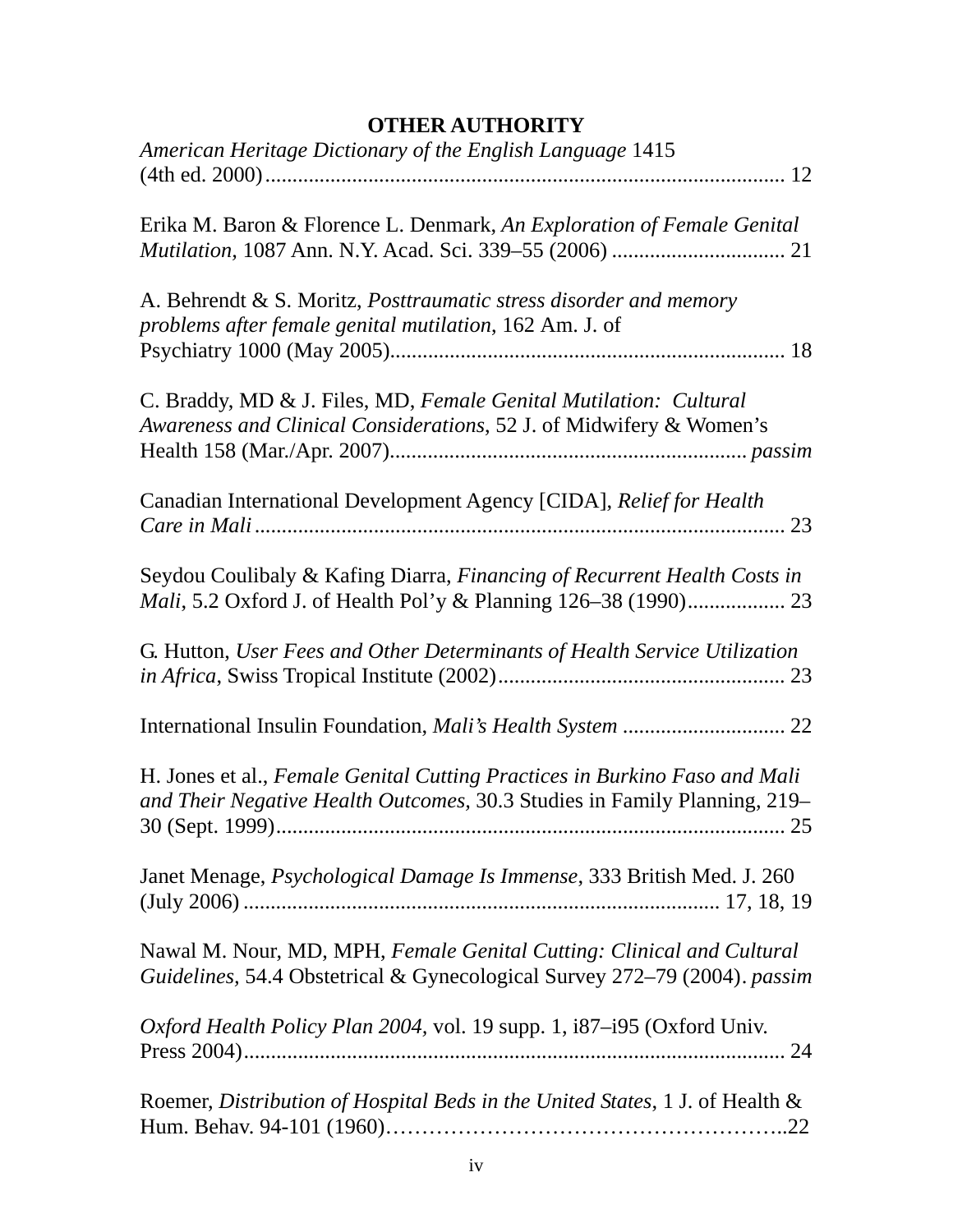| H. Rushwan, Female Genital Mutilation Management During Pregnancy,<br>Childbirth and the Postpartum Period, 70 Int'l J. of Gynecology &     |  |
|---------------------------------------------------------------------------------------------------------------------------------------------|--|
|                                                                                                                                             |  |
| UK Dep't for Int'l Dev., The Impact of FGM, Developments Magazine 24                                                                        |  |
| United Nations Children's Fund, <i>Eradication of Female Genital Mutilation</i>                                                             |  |
| United Nations Population Fund, Calling for an End to Female Genital                                                                        |  |
| Womenaid International, Female Genital Mutilation Information Paper 17                                                                      |  |
| D. Woolard & R. Edwards, Female Circumcision: An Emerging Concern in<br>College Healthcare, 45.5 J. of Am. Coll. Health 230 (Mar. 1997)  19 |  |
| WHO, Eliminating Female Genital Mutilation 11 (2008) 19, 20                                                                                 |  |
|                                                                                                                                             |  |
|                                                                                                                                             |  |
| WHO, Female genital mutilation and obstetric outcome: WHO<br>collaborative prospective study in six African countries (2006) 20, 21         |  |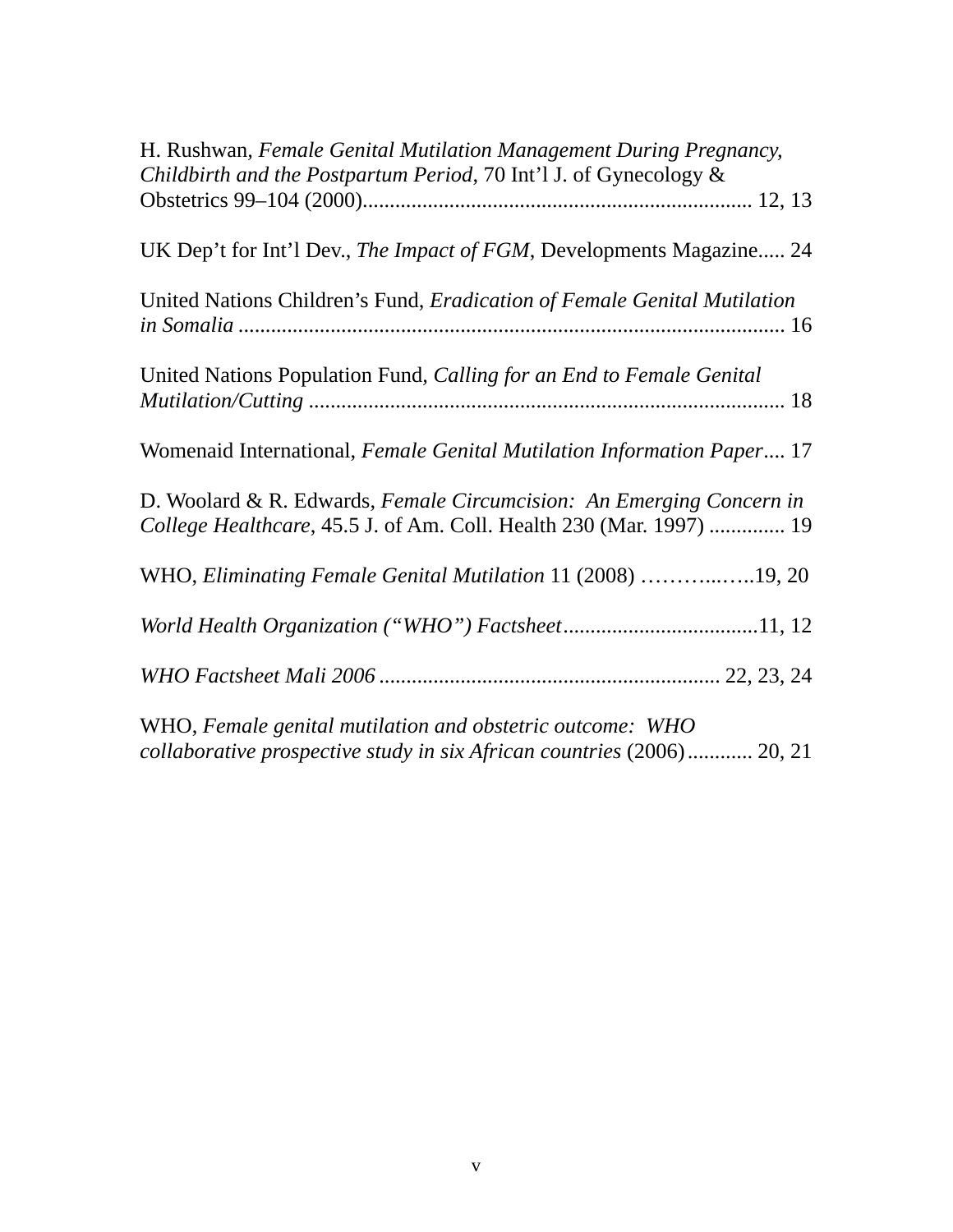# **INDEX OF ATTACHMENTS**

| Tab 1 | <i>In re Anon.</i> , 34 Immig. Rptr. B1-22 (Aug. 8, 2006).                   |
|-------|------------------------------------------------------------------------------|
| Tab 2 | <i>In re Anon.</i> , 27 Immig. Rptr. B1-93 (May 23, 2003).                   |
| Tab 3 | <i>In re Jainaba Awummee Quist, 29 Immig. Rptr. B1-68</i><br>(July 9, 2004). |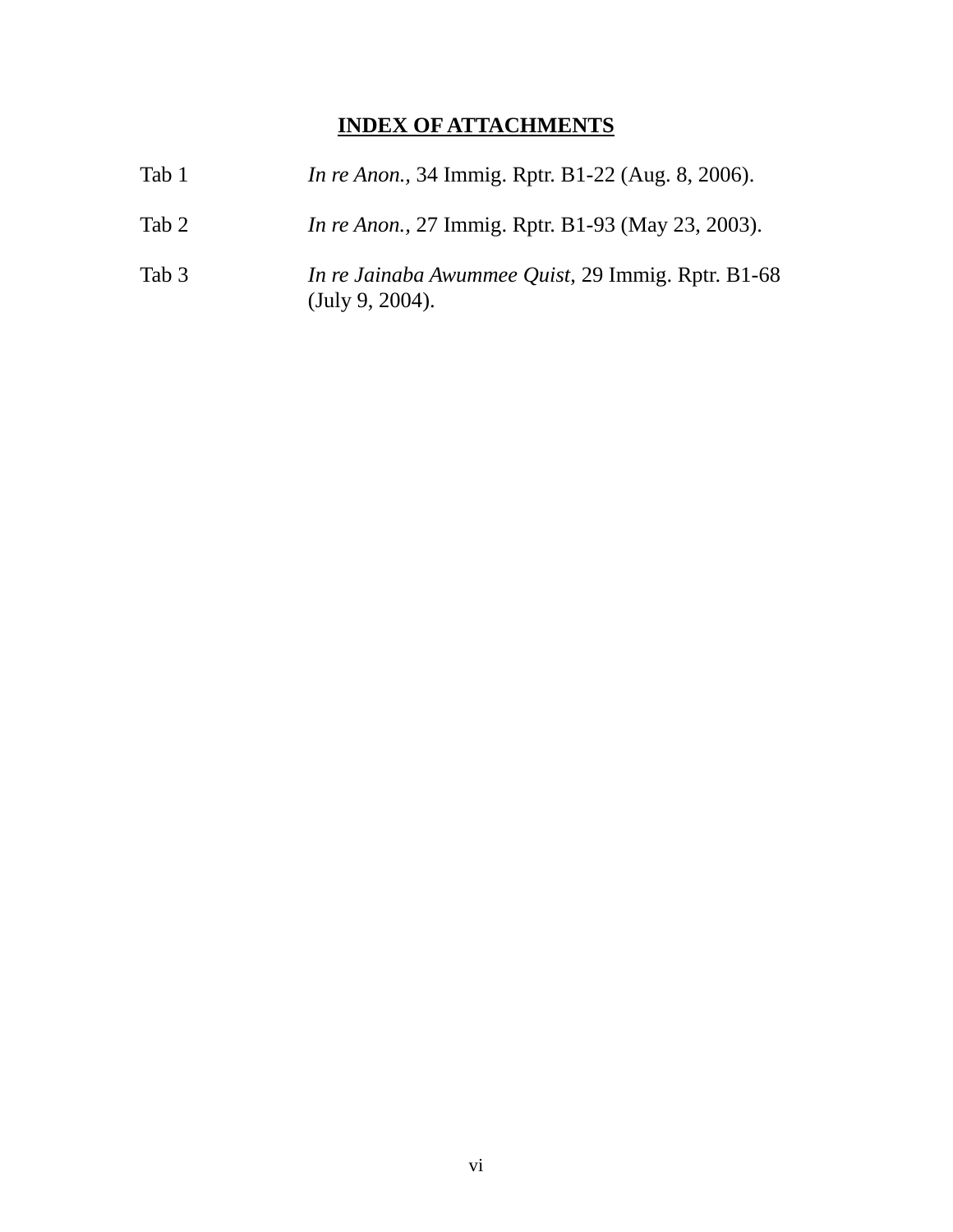#### **STATEMENT OF INTEREST OF AMICI**

# <span id="page-7-0"></span>**American College of Obstetricians and Gynecologists ("ACOG"***)* is a non-profit educational and professional organization founded in 1951. With more than 49,000 members in the United States, ACOG is the leading professional association of physicians who specialize in the health care of women. ACOG opposes all forms of medically unnecessary surgical modification of the female genitalia. ACOG has developed guidelines and educational materials to assist its members in treating patients who have undergone FGM.

# **Boston Center for Refugee Health and Human Rights ("BCRHHR"***)* is a clinical center located within Boston Medical Center, providing comprehensive care to refugees, asylum seekers, asylees and victims of torture. The Center offers medical, mental, and dental care—coordinated with legal and social services—to over 300 individuals from over 50 countries each year. The Center is a member of the National Consortium of Torture Treatment Programs and operates as an interdisciplinary collaboration among clinicians and experts from Boston Medical Center (Departments of Psychiatry, Departments of Obstetrics and Gynecology, Medicine, Family Medicine, Pediatrics, Social Work, and Interpreter Services), Boston University (Schools of Medicine, Public Health, Dentistry, and Law), Global Lawyers and Physicians—a non-governmental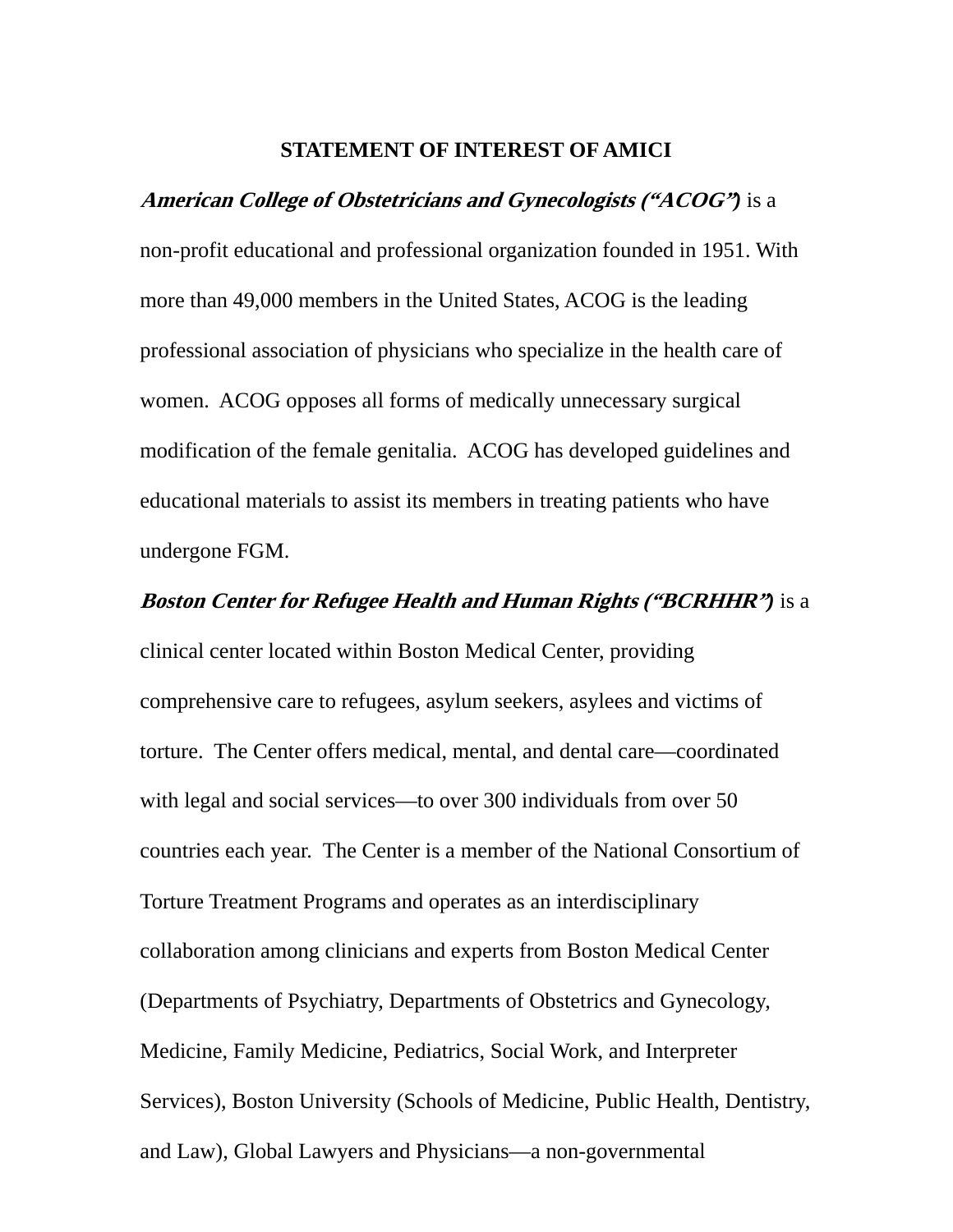organization, and the National Center for Post-Traumatic Stress Disorder. The Center was founded in 1998 to provide comprehensive health care for refugees and survivors of torture and related trauma, to educate and train agencies and professionals who serve this patient population, to advocate for the promotion of health and human rights in the United States and worldwide, and to conduct clinical, epidemiological, and legal research for the better understanding and promotion of health and quality of life for survivors of torture and related trauma.

*Global Lawyers and Physicians ("GLP")* is a non-profit non-governmental organization, founded in 1996, that focuses on health and human rights issues. GLP was formed to reinvigorate the collaboration of the legal, medical, and public health professions to protect the human rights and dignity of all persons, and is founded on the premise that people collaborating in these professions can be a much more effective force for human rights than either profession working separately. The organization works at the local, national and international levels with NGOs and governments on the implementation of the health-related provisions of international law obligations, with a focus on health and human rights, patient rights and patient experimentation.

*Michael A. Grodin, M.D.*, is a psychiatrist and Professor of Bioethics, Human Rights, Philosophy, and Psychiatry at Boston University,

2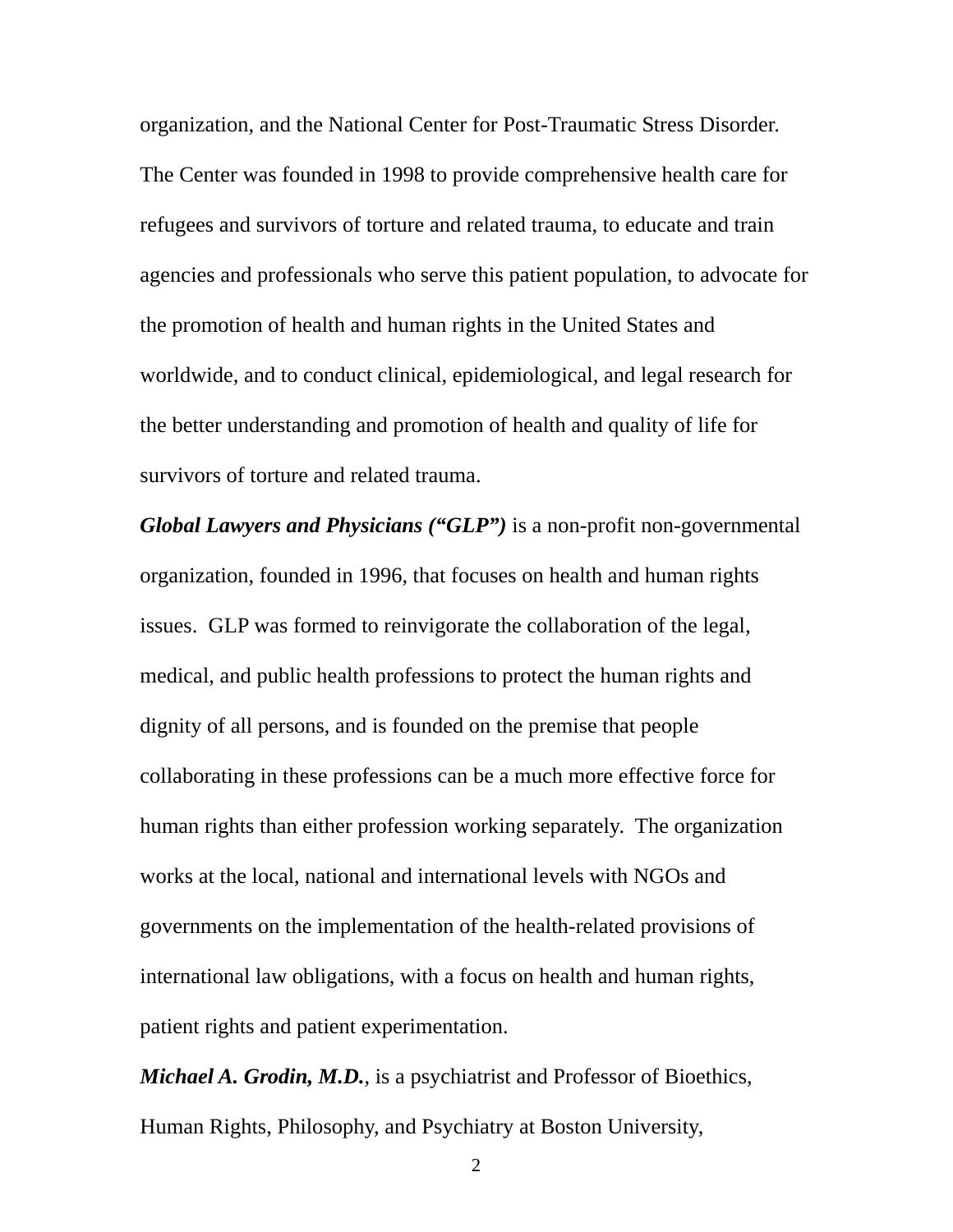<span id="page-9-0"></span>specializing in the treatment of refugees and persons suffering from trauma. He has treated, supervised, or consulted on the treatment of more than 1000 patients, and personally treated fifteen FGM survivors.

*Kelley Saia, M.D.*, is a board certified obstetrician and gynecologist at Boston Medical Center, an instructor of Obstetrics and Gynecology at Boston University, and an Obstetrician and Gynecologist for the BCRHHR. She specializes in caring for female survivors of rape and torture and has personally cared for and treated over 80 women who have been subjected to FGM.

*Sondra Crosby, M.D.*, is a general internist and Associate Professor of Medicine at Boston University, specializing in the treatment of refugees. She has personally treated, supervised and consulted on the treatment of over 1500 patients, 75 of whom suffered problems as a consequence of having undergone FGM.

#### **SUMMARY OF ARGUMENT**

*Amici curiae* submit this brief in support of reversal of the decision of the Board of Immigration Appeals ("BIA"), in order to explain the medical, legal, and factual errors in the BIA's determination that past female genital mutilation ("FGM") does not cause ongoing or future harm.

3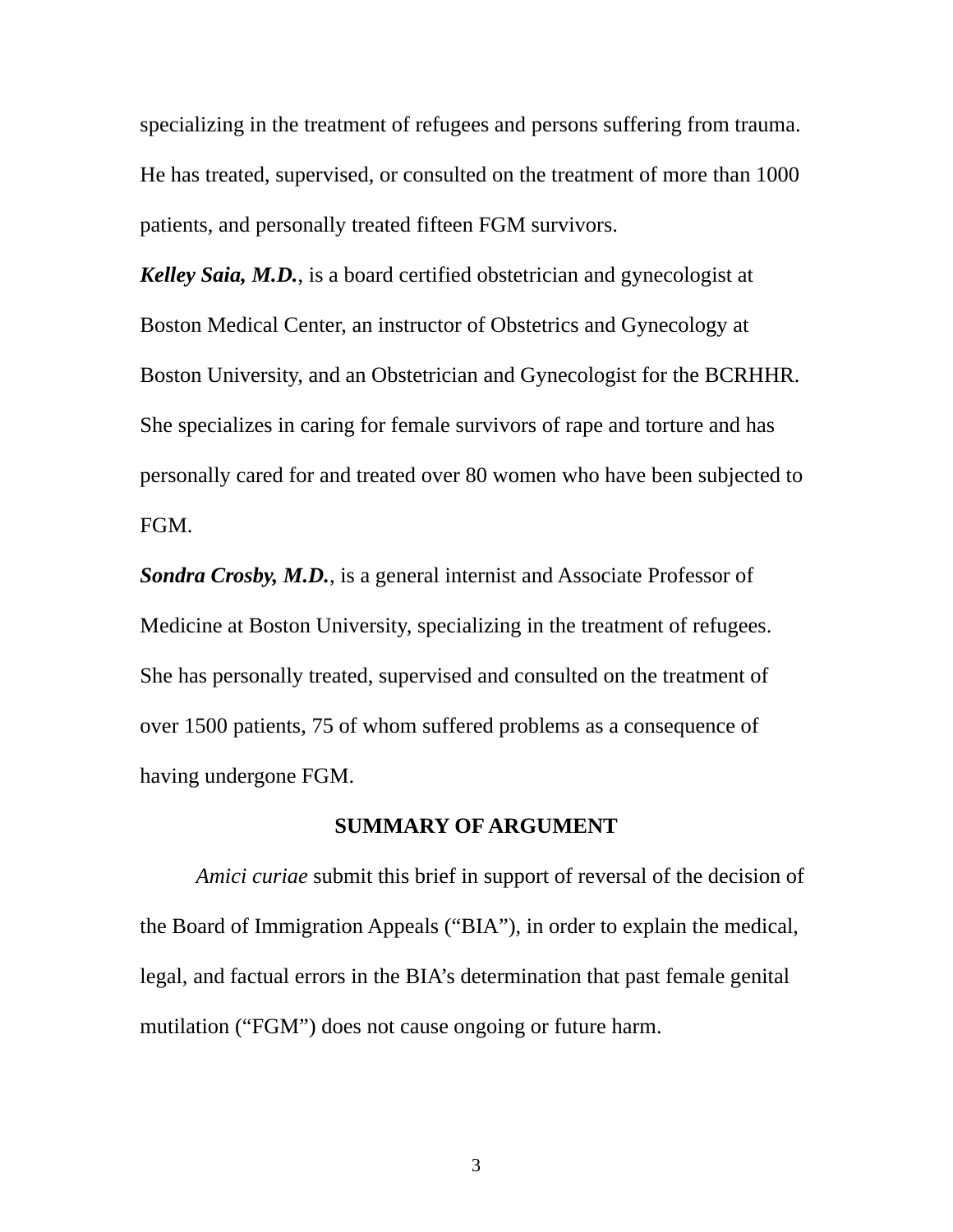In this case, the BIA denied refugee protection to a woman whose entire clitoris and vulva were removed.<sup>[1](#page-10-0)</sup> She suffered, continues to suffer, and in the future is likely to suffer a variety of debilitating physical and psychological harms in Mali that are the natural and intended result of being subjected to FGM. As a result of undergoing FGM as a child, Ms. Traore suffers painful intercourse, emotional trauma, and sexual dysfunction in the form of mental and physical scars she will bear throughout her life. Were she to be removed to Mali, her psychological and emotional scars would be exacerbated by proximity to the people who committed the act and the society and government which permitted it. Moreover, Ms. Traore would likely suffer additional harm if she bore children in Mali, as would the children themselves. (Their births would likely be complicated by her FGM.) Significantly, in Mali, Ms. Traore would be unable to treat these ongoing and future harms, which would be exacerbated in Mali.

 The BIA incorrectly found that for a woman who has suffered past FGM, the presumption of a well founded fear of persecution is generally

<span id="page-10-0"></span><sup>&</sup>lt;sup>1</sup> As indicated in the medical report submitted with the record. Amici, medical doctors themselves, find the use of the anatomical term "vulva" by Ms. Traore's examining physician to be non-specific, and assume from the examination report that the FGM carried out on Ms. Traore constituted partial or extensive excision of the vulvar tissue, in addition to excision of the clitoris and clitoral hood.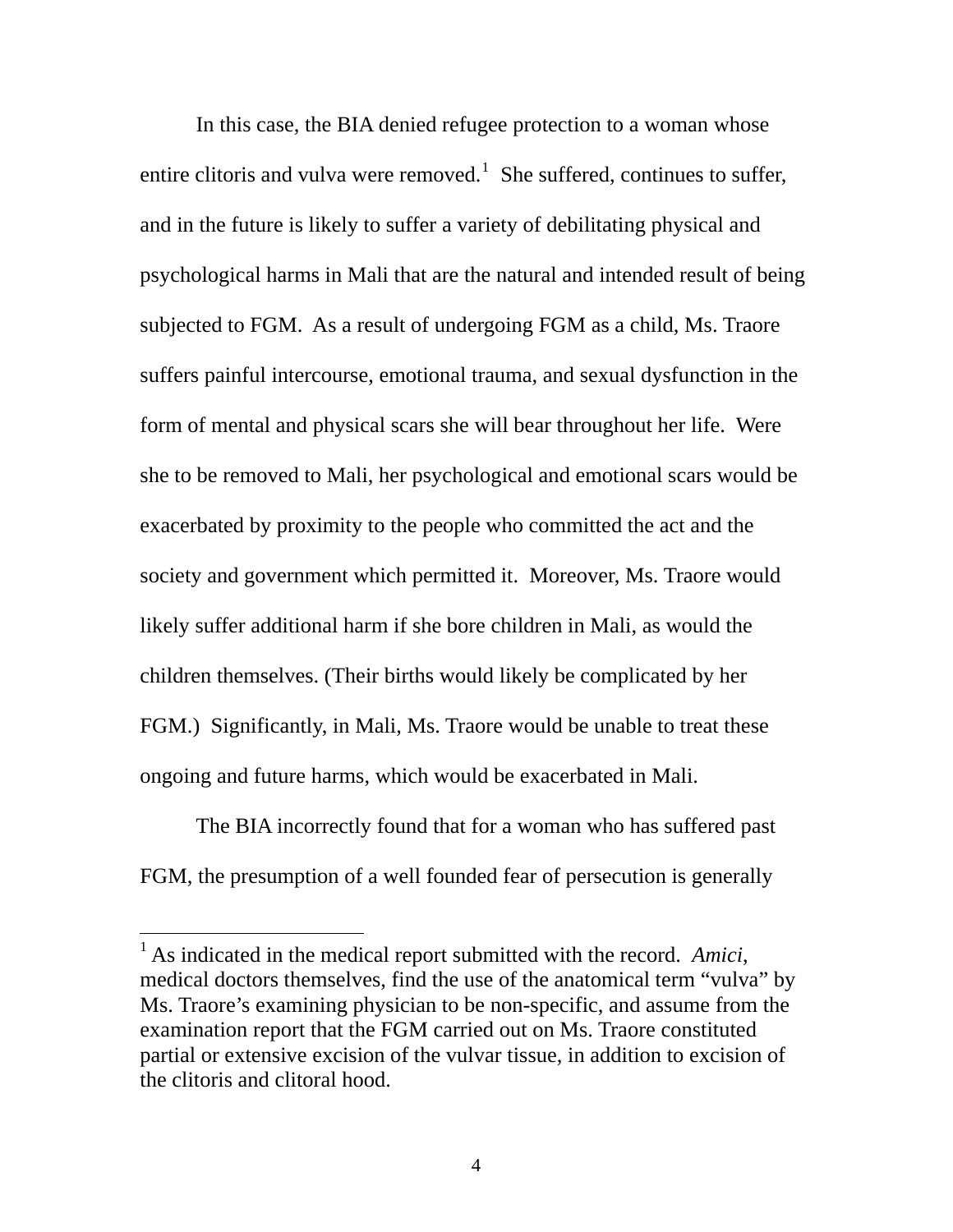overcome because FGM cannot be repeated. In distinguishing forced sterilization from FGM, the Board incorrectly argued that Congress carved out a statutory exception for forced sterilization claims due to the nature of harm entailed, while no such exception was made for past FGM claims. The Board went on to devise a medically inappropriate and legally unfounded analogy, comparing FGM to the severing of a limb.

 The Board's analysis is legally and morally wrong. It deprives victims of past FGM the right to seek asylum on those grounds. Its analysis is also inconsistent with Congress's purpose in criminalizing FGM in the Illegal Immigration Reform and Immigrant Responsibility Act of 1996, and requiring all visa applicants to be made aware of the impacts and consequences of FGM. *See* 63 Fed. Reg. 13,433-04 (Mar. 19, 1998). Then INS explicitly recognized both the short and long term heath consequences of past FGM:

 The World Health Organization and other United Nations organizations, as well as the United States Government, recognize that FGM has very serious effects on the health of women and girls. . . . Long-term consequences of FGM include cysts and abscesses, keloid scar formation, damage to the urethra resulting in urinary incontinence, painful intercourse, and sexual dysfunction. The most extreme forms of FGM can cause infertility, and may also cause an increase in the risk of stillbirths and maternal deaths.

 Psychological consequences of FGM in childhood can include behavior disturbances and loss of trust and confidence in caregivers. As adults, these women may suffer feelings of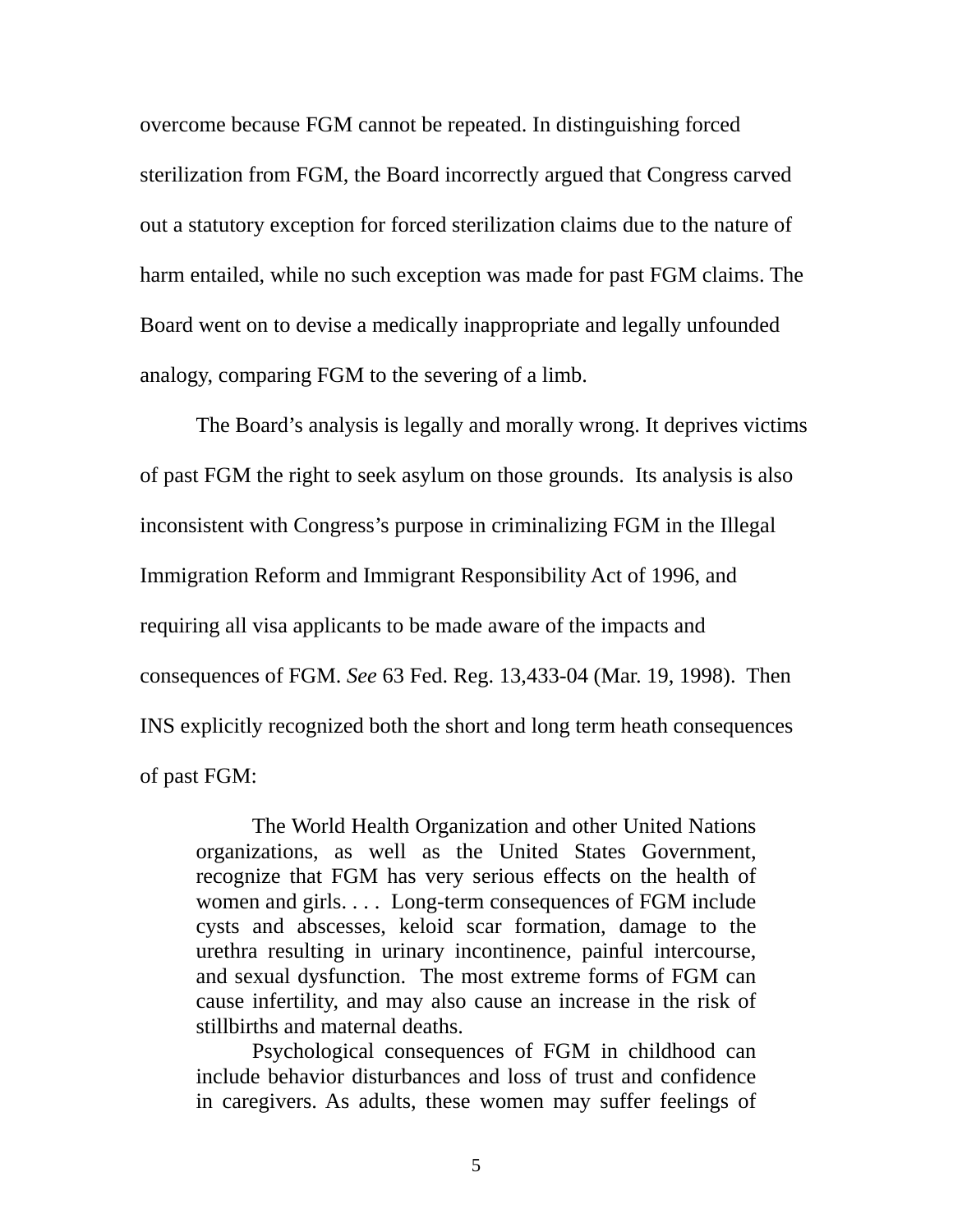incompleteness, anxiety, depression, chronic irritability, and frigidity, and may experience marital conflicts.

63 Fed. Reg. at 13,434. Clearly, the government agency responsible for regulating immigration matters and asylum has long been aware of the ongoing and future health problems that follow FGM.

 In short, *amici,* organizations and medical doctors (gynecologists, obstetricians, internists, and psychiatrists) and clinical psychologists who regularly treat women subjected to FGM, or are otherwise familiar with the harms arising from it, wish to clearly set forth the multitude of welldocumented ongoing and consequent harms these women suffer.

 Specifically, *amici* will set forth the physical and psychological harms FGM causes women and their infants. All of these consequences are consistent with Ms. Traore's explanation of how FGM continues to affect her. Further, *amici* argue that should Ms. Traore be removed, she could not find treatment for the serious and life threatening medical conditions that arise from her past FGM.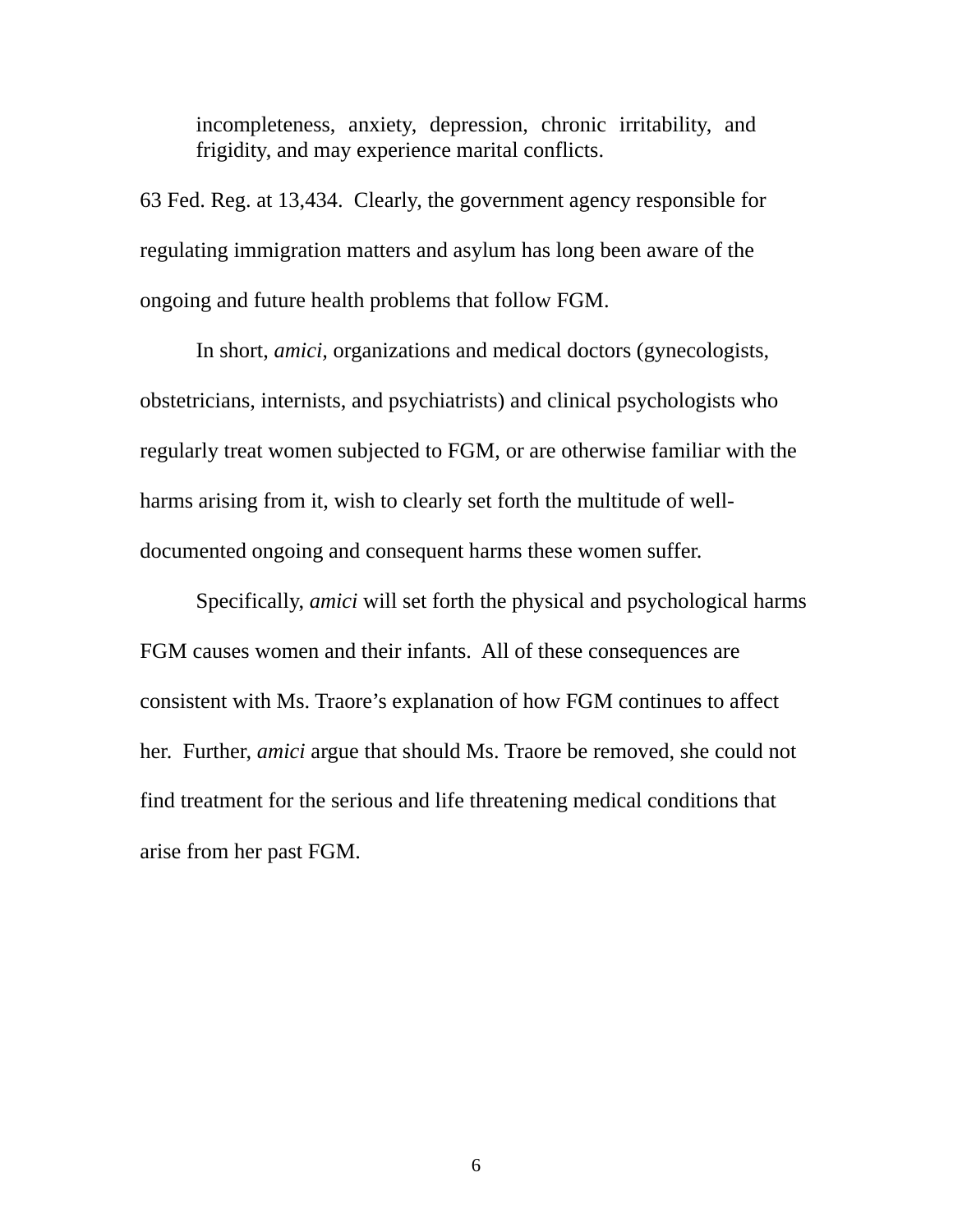#### **ARGUMENT**

# <span id="page-13-0"></span>**I. The Board Erred in Concluding that Having Already Been Subjected to FGM, Ms. Traore No Longer Has a Well-Founded Fear of Persecution**

The Board erroneously concluded that victims of FGM are not entitled

to a presumption of future persecution on the basis of their past FGM. It

reached this decision without analyzing Ms. Traore's specific circumstances.

# **A. The IJ and Board Erred in Failing To Ascertain the Future Harm Faced by Ms. Traore on Account of FGM on This Petitioner.**

 On direct examination during the hearing, the Petitioner was asked, "Are there any effects or problems presently because of that circumcision to you?" She responded "yes," but was immediately cut off by the Immigration Judge ("IJ") who found the question irrelevant. (A126:17–22.) Nevertheless, in her affidavit, Ms. Traore describes that genital cutting left her "with both physical and mental scars that [she] will bear for all [her] life. [She] will have complications at childbirth, and sexual intercourse is painful and devoid of pleasure. . . . This is something that [she] cannot change, but it has become a motivation not to endure [her] family's degrading customs." (A307.) A letter from a medical doctor who examined her describes that FGM left Ms. Traore with a "complete absence of clitoris and vulva which have been surgically excised." (A182.) The IJ failed to properly consider the evidence of the devastating continuing and future impacts of FGM on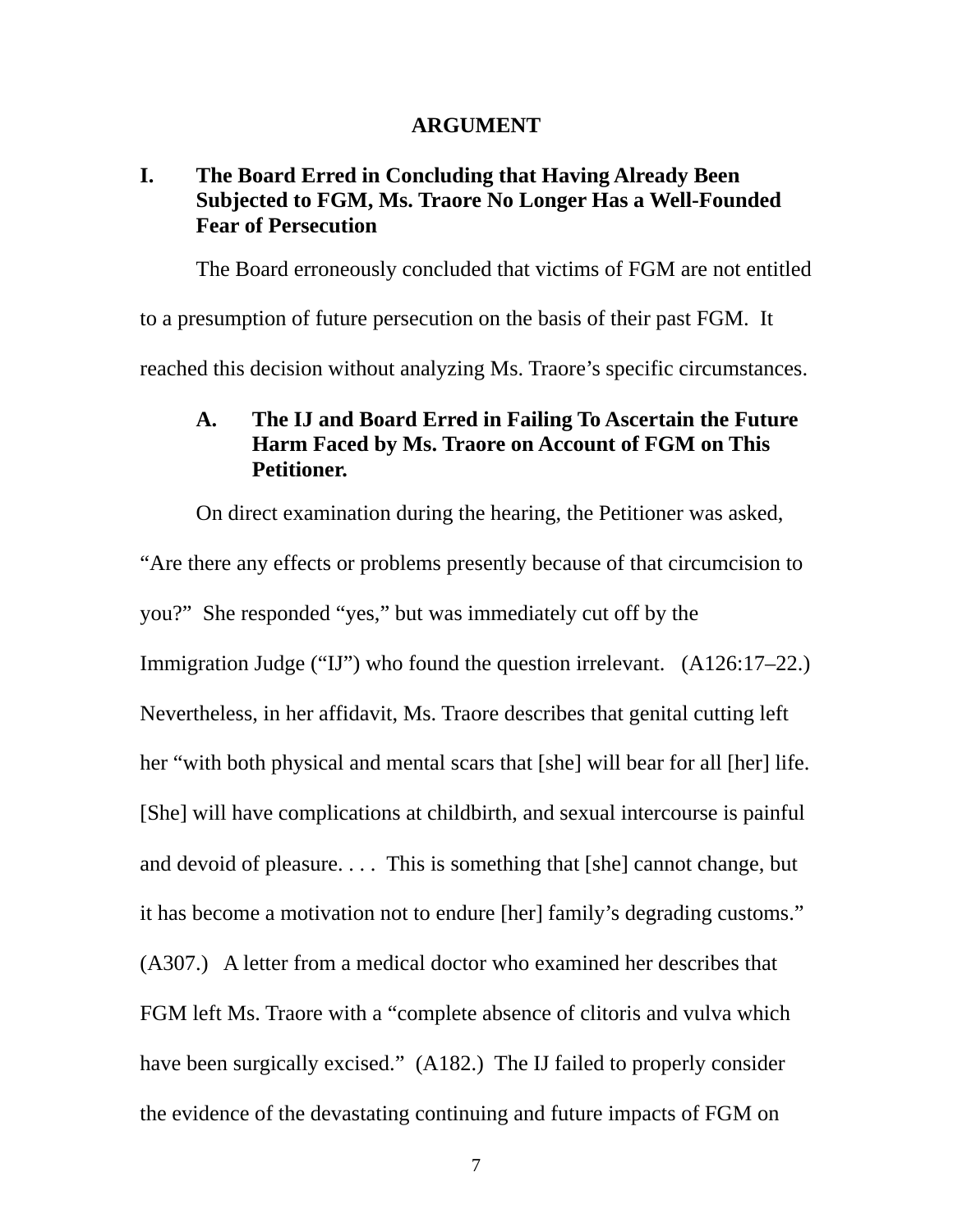<span id="page-14-0"></span>Ms. Traore.<sup>[2](#page-14-1)</sup> The Board then failed to properly assess this omission and erroneously concluded that victims of FGM, generally, are not entitled to a presumption of future persecution on the basis of their past FGM.

 On the basis of the erroneous conclusion, the Board wrongly concluded that past FGM precludes Ms. Traore's ability to establish future harm.

# **B. The Board Erred in Finding that Past FGM Yields No Future Harm, and that the Act of FGM Itself Rebuts a Presumption of Future Harm.**

 Rather than making a determination based on the evidence, as the regulations require,  $8 \text{ C.F.R. } \S 1208.13(b)(1)(i-ii)$ , the Board "assume[d] arguendo that [Ms. Traore] is a member of a particular social group who has suffered past persecution." *In re A-T-,* 24 I. & N. Dec. 296, 299 (B.I.A. 2007). Because the Board never made a finding as to Ms. Traore's social group, it failed to consider whether her continued status in that social group renders her vulnerable to future harm.<sup>[3](#page-14-2)</sup>

Had it properly assessed Ms. Traore's individual claim, the Board would not have applied its inappropriate severed "limb" analogy, *In re A-T-*, 24 I. & N. Dec. at 301. Instead it would have considered—as discussed

<span id="page-14-1"></span> $2^{2}$  FGM is committed with the purpose of abating a woman's sexuality throughout her life, as will be discussed in this brief.

<span id="page-14-2"></span><sup>&</sup>lt;sup>3</sup> See Ms. Traore's brief on appeal to the Fourth Circuit.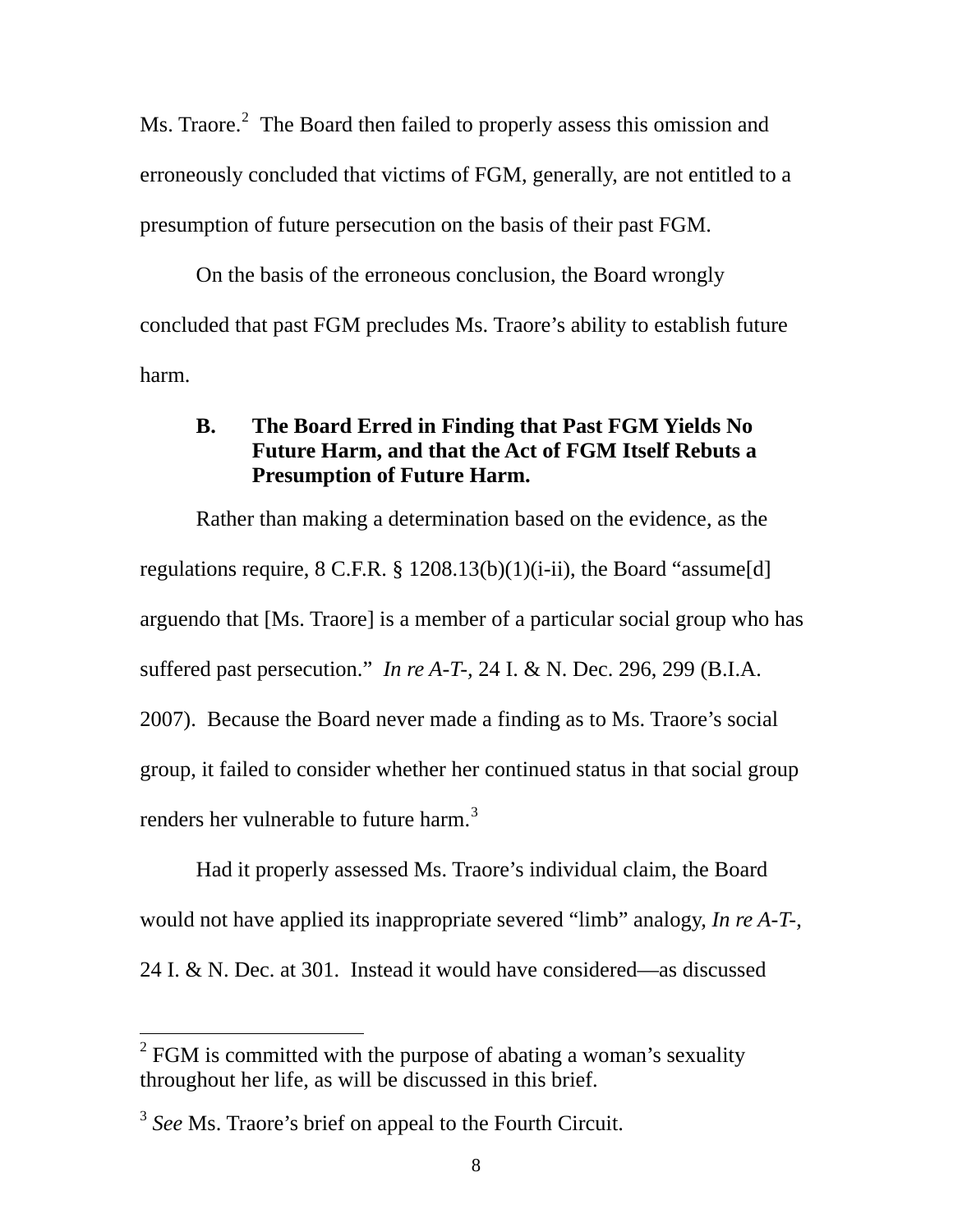below—that FGM is one element of an array of gender-based oppression to which Ms. Traore will be subject upon return, based on her social group membership. To the degree that the severed limb analogy has any relevance, the Board should have considered that even the severing of a limb is evidence that its victim could again be targeted by his or her persecutors. The regulations require a case by case, contextualized analysis of conditions relevant to the applicant's circumstances when determining whether changed circumstances exist. *See* 8 C.F.R. § 1208.13(b)(1)(i)(A). In Ms. Traore's case, however, the Board made a blanket assumption that in the case of past FGM, changed circumstances exist. Finally, the Board does not consider whether those persecutors, in severing limb or clitoris and vulva, only intended to inflict harm for that moment, or indefinitely throughout the victim's life.

 FGM is not performed solely for the purpose of cosmetically altering the genitals, but rather to control the chastity, lifelong sexuality and social and cultural behavior of the girl on whom it is performed. C. Braddy, MD  $\&$ J. Files, MD, *Female Genital Mutilation: Cultural Awareness and Clinical Considerations*, 52 J. of Midwifery & Women's Health 158 (Mar./Apr. 2007) [hereinafter *J. of Midwifery & Women's Health*].<sup>[4](#page-15-0)</sup> FGM is not performed

<span id="page-15-0"></span><sup>4</sup> *J. of Midwifery & Women's Health* at 159-60 ("the specific rationale for the practice [is] maintaining virginity and fidelity," "for social and sexual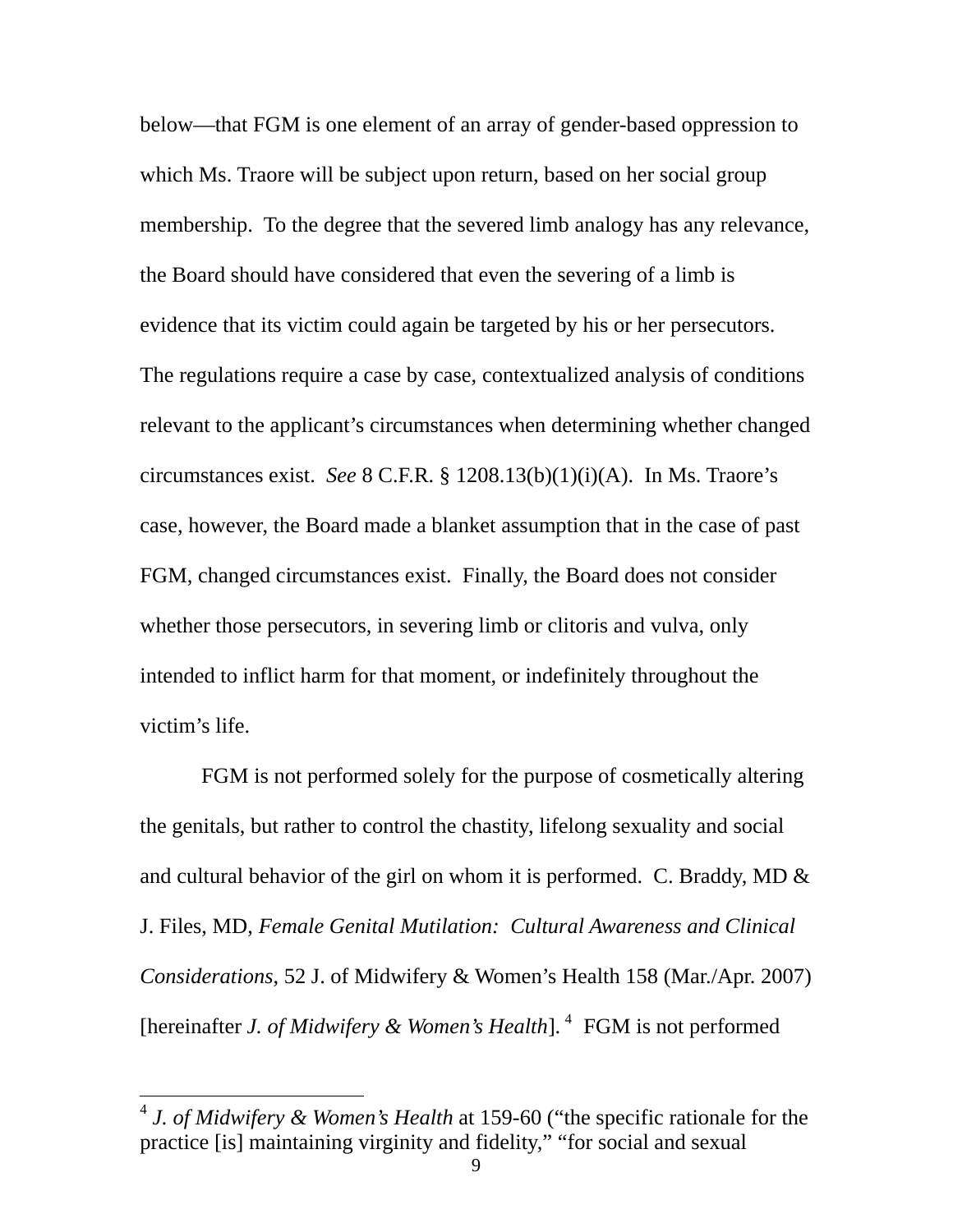<span id="page-16-0"></span>with the intent of a one-time cutting of a girl, but—crucially—to control the woman she becomes.

# **II. The Board Erred in Failing To Properly Consider Well-Established Medical Findings Already Recognized by Courts and the BIA, Regarding the Continuing and Future Harms Caused by Past FGM**

The Board failed to consider the extensive medical information

regarding the reasons for inflicting FGM, as well as the practice's long-term

effects. This is a crucial omission, given that the Board and numerous

federal courts have recognized that FGM can serve as the basis of an asylum

claim, whether a woman fears future FGM or has already been subjected to

FGM and has a presumptive well-founded fear of further harm.<sup>[5](#page-16-1)</sup>

 $\overline{a}$ control of women, to decrease sexual pleasure for women while enhancing sexual pleasure for men.").

<span id="page-16-1"></span><sup>5</sup> *See, e.g.*, *In re Kasinga*, 21 I. & N. Dec. 357 (B.I.A. 1996); *Hassan v. Gonzales* 484 F.3d 513, 517-19 (8th Cir. 2007) (finding that past FGM created presumption that alien possessed well-founded fear of future persecution and remanding to shift burden to DHS to show changed conditions); *Niang v. Gonzales*, 422 F.3d 1187, 1197, 1202 (10th Cir. 2005) (explaining that FGM constitutes persecution and remanding to agency to consider alien's asylum claim); *Mohammed v. Gonzales*, 400 F.3d 785, 795, 802 (9th Cir. 2005) (same); *Balogun v. Ashcroft*, 374 F.3d 492, 499, 507-08 (7th Cir. 2004) (noting FGM constitutes persecution under the INA but affirming denial of asylum claim on credibility grounds); *Abay v. Ashcroft*, 368 F.3d 634, 638, 643 (6th Cir. 2004) (explaining that FGM "involves the infliction of grave harm constituting persecution on account of membership in a particular social group that can form the basis of a successful claim for asylum" and remanding to agency to consider eligibility for asylum and withholding).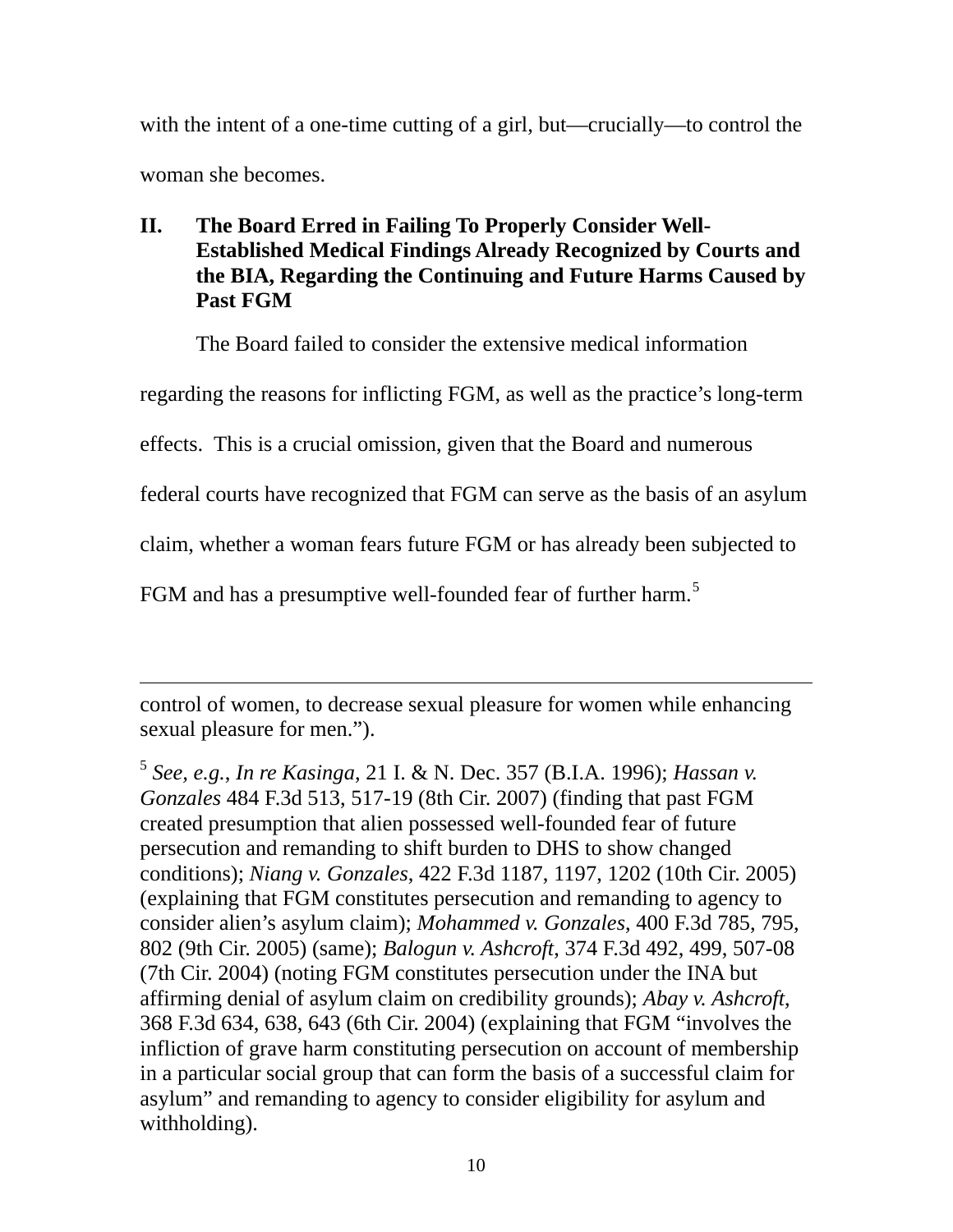<span id="page-17-0"></span> There are four types of FGM. *World Health Organization ("WHO")*  Factsheet [hereinafter WHO Factsheet].<sup>[6](#page-17-1)</sup> Type I consists of the excision of the prepuce (skin covering the clitoris) with partial or total clitoridectomy (removal of the clitoris). Type II, the most common, consists of clitoridectomy and partial or total excision of the labia minora. This is the form Ms. Traore most likely suffered, given her doctor's assertion that her clitoris and vulva had been entirely removed. Type III, also called infibulation, is the most extreme form of FGM, and consists of clitoridectomy, excision of the labia minora and labia majora, and the sewing together of remaining tissue to form a small hole for the passage of urine and menses. Type IV refers to all types of FGM that do not fit into the first three categories, and can include cauterization of tissue or the introduction of corrosive substances or herbs into the vagina to cause tightening or narrowing. *WHO Factsheet.* Neither the IJ nor the Board made any reference to the medical facts contained in the record regarding the physical and psychological consequences of FGM.

# **A. FGM Is Not a Discrete Act, but Is Carried Out with the Purpose of Limiting a Woman's Autonomy Throughout Her Life.**

 It is well established that FGM is not a discrete act carried out for the sake of cosmetic alteration. To the contrary, FGM is incorrectly believed by

<span id="page-17-1"></span><sup>6</sup> *Available at* http://www.who.int/mediacentre/factsheets/fs241/en.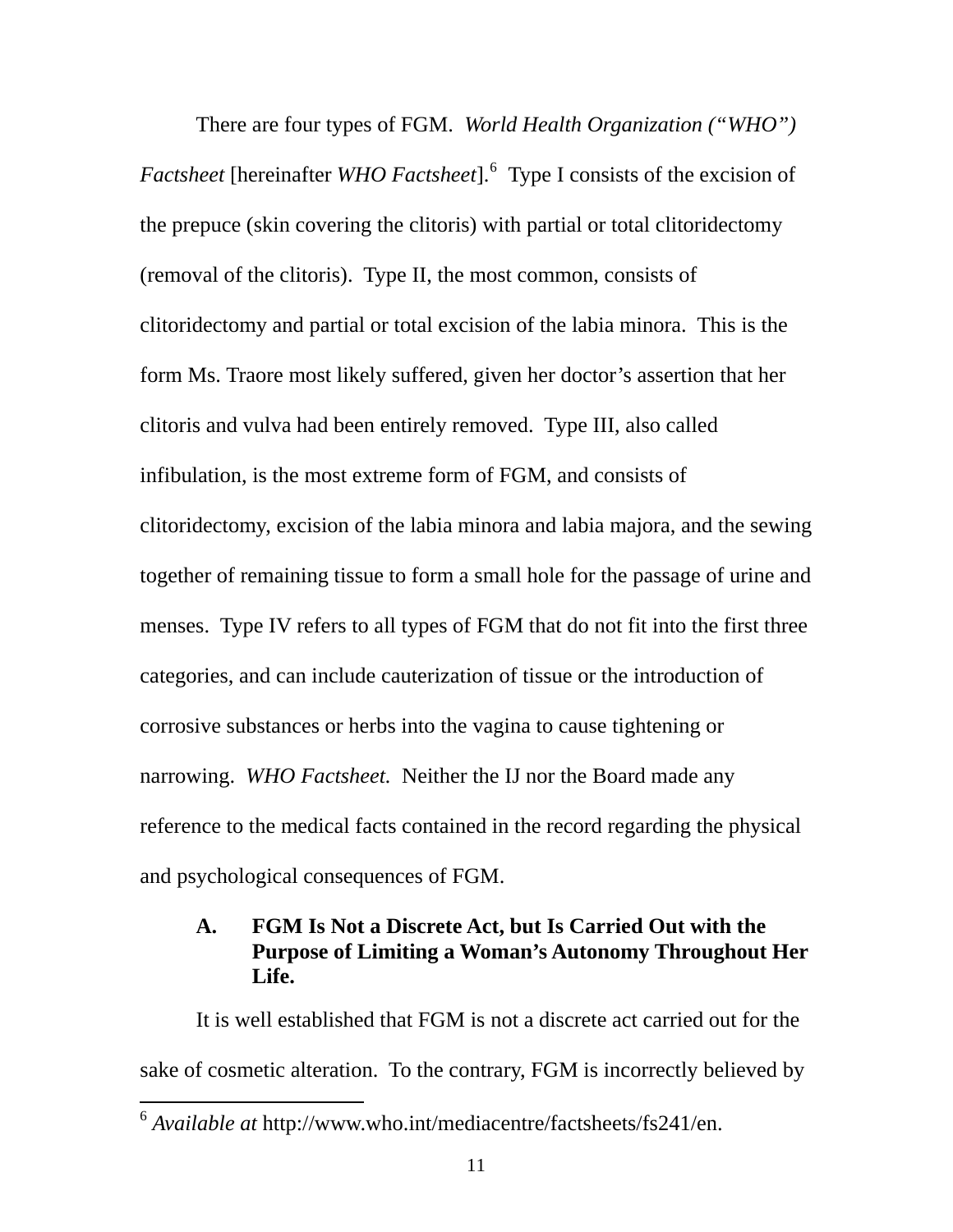some Muslim communities to be "sunna," an act prescribed by the prophet Mohammed. H. Rushwan*, Female Genital Mutilation Management During Pregnancy, Childbirth and the Postpartum Period,* 70 Int'l J. of Gynecology & Obstetrics 99–104 (2000) [hereinafter *Int'l J. of Gynecology & Obstetrics*]*.* Communities which practice FGM do so for the following stated reasons: enforcing virginity and controlling chastity and fidelity (because sex is painful for cut girls), securing marriage prospects within the prescribed group (because men expect to have sex with a woman who has had her external genitalia removed), and to increase her future husband's sexual pleasure. *Id.*

feel (and seek) less sexual pleasure, their future husbands feel more secure in The reasons families give for performing FGM on girls include psychosexual<sup>[7](#page-18-0)</sup> reasons. By eliminating or reducing the sensitive tissue of the outer genitalia, particularly the clitoris, families believe they will diminish or extinguish sexual desire in girls, thereby insuring their chastity and virginity before marriage, and maintaining and securing their fidelity during marriage. *WHO Factsheet.* Where young women are cut so that they their belief that the children born to them are indeed their own. The Board understands that FGM is committed for the purpose of maintaining the

<span id="page-18-0"></span> $7$  Psychosexual means "of or relating to the mental and emotional of sexuality." *American Heritage Dictionary of the English Language* 1415 (4th ed. 2000).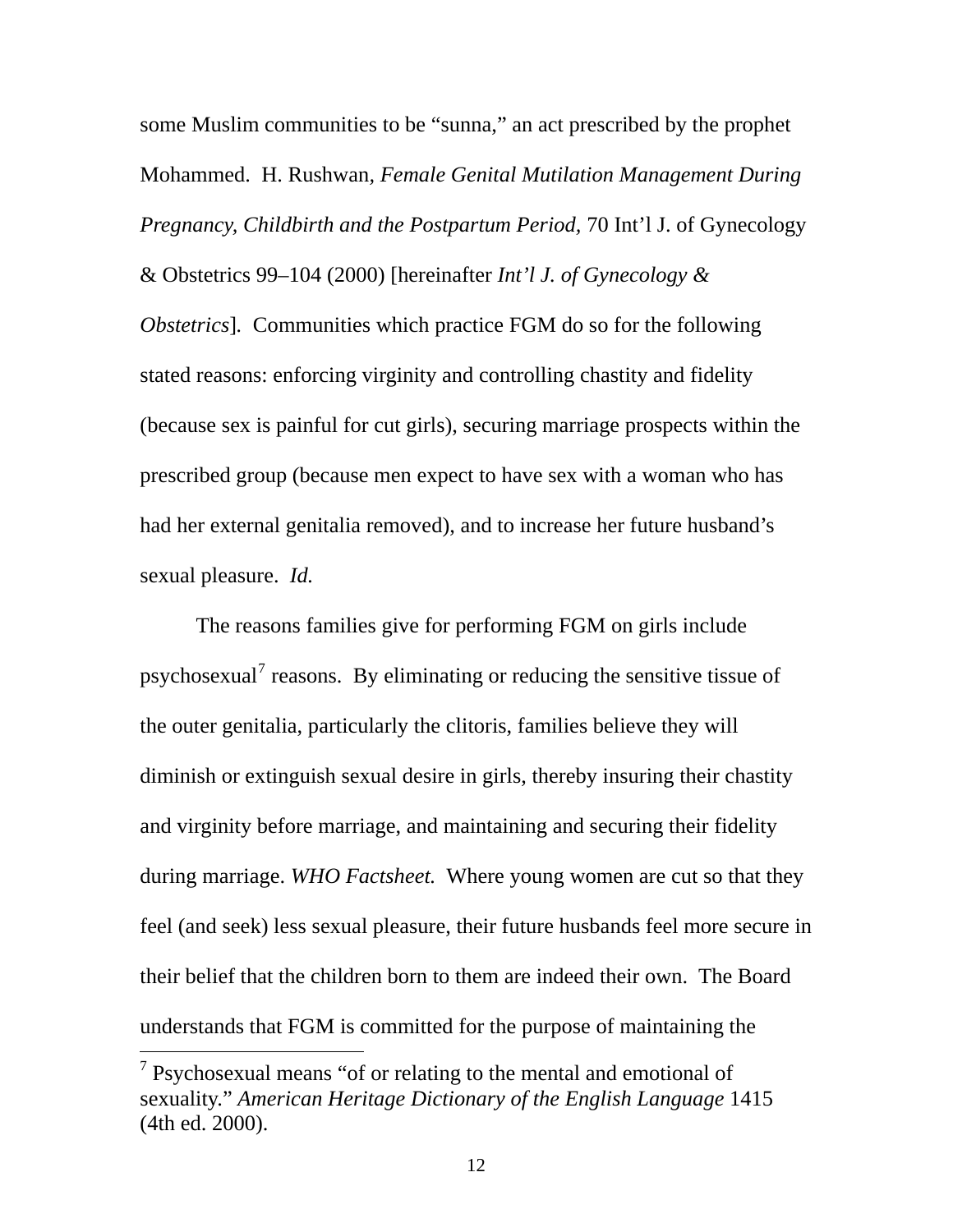<span id="page-19-0"></span>. chastity of a woman, and controlling her sexual, social and familial fidelity continues to suffer based on her past FGM. *Int'l J. of Gynecology & Obstetrics*. Nonetheless, in this case, the Board erroneously considered only whether the identical form of persecution—the excision of a clitoris and vulva—could once again be inflicted upon Ms. Traore. A proper inquiry would have led the Board to consider the myriad present, continuing and future harms to which Ms. Traore is vulnerable and

## **B. Serious Continuous, Ongoing and Future Medical Harms Arise from Past FGM**

 A multitude of severe continuous and future harms arise from past cutting, plaguing women at various stages of their lives: after the cutting, at puberty, when sexually active and at childbirth. *J. of Midwifery & Women's Health.* These harms include structural damage as well as increased risk of infection, disease, and infertility.

 For example, women who have undergone Types I and II experience periurethral tears (tears in the lining of the urethra) because the urethral meatus (opening) is frequently injured during the FGM procedure and later during labor and delivery. *J. of Midwifery & Women's Health* at 160*.* The urethral meatus can be blocked by scar tissue, which can lead to the accumulation of urine and menstrual blood, facilitating the entry of bacteria into the urinary tract. *Id.* at 161*.* Long-term urinary health issues for women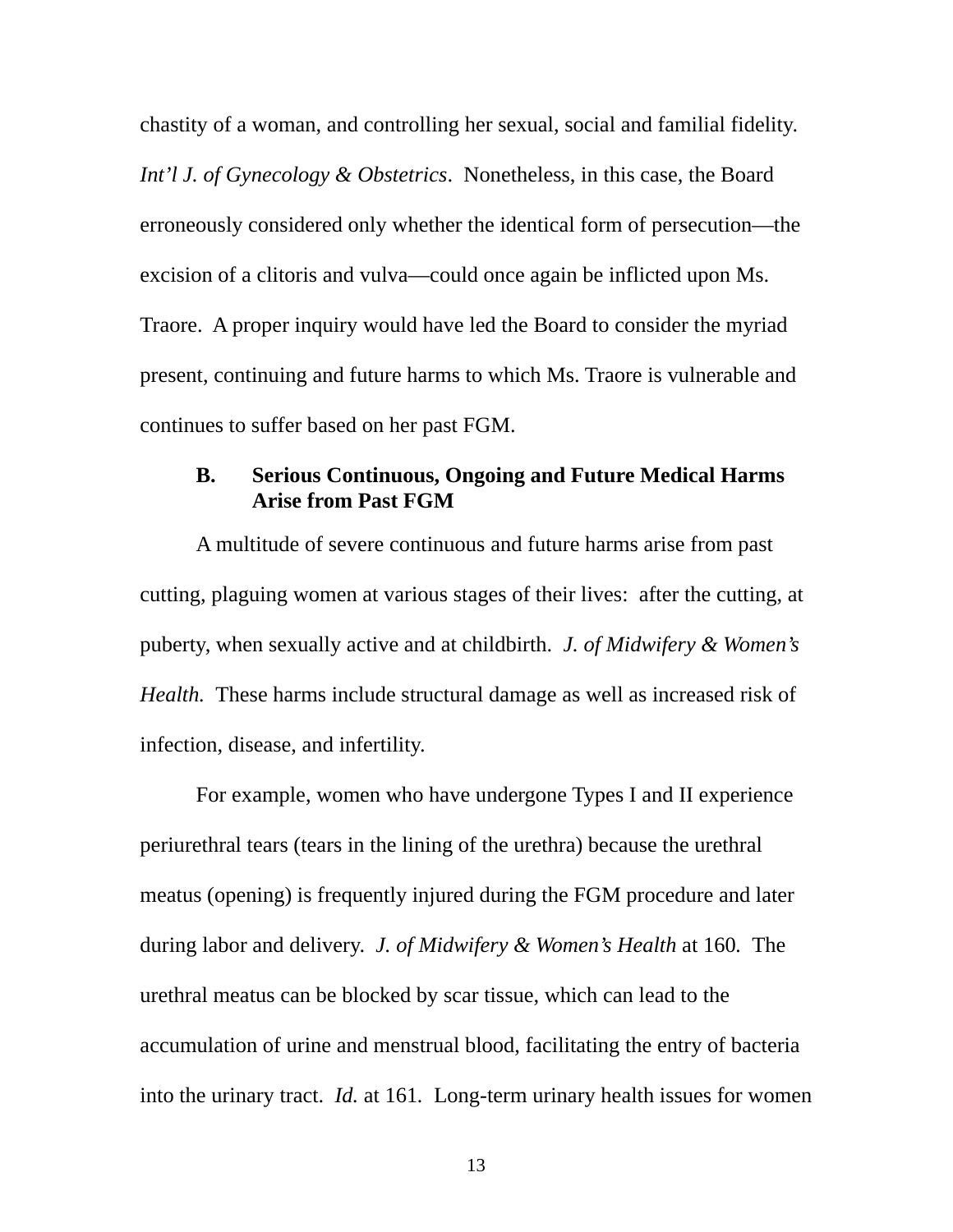who have undergone FGM also include urethral strictures, meatal obstruction, chronic UTI's, meatitis (inflammation of the opening of the urethra), and urinary crystals. Nawal M. Nour, MD, MPH, *Female Genital Cutting: Clinical and Cultural Guidelines,* 54.4 Obstetrical & Gynecological Survey 272–79 (2004) [hereinafter *Obstetrical & Gynecological Survey*].

 The formation of epidermal inclusion cysts is another common longterm complication associated with FGM. These cysts may progressively expand over time and can range in size from several centimeters to the size of the head of a fetus. They may become infected and require drainage and/or surgical removal. *J. of Midwifery & Women's Health* at 161*.* 

Chronic pelvic infections and pelvic inflammatory disease result from the progression of acute infections and/or poor wound healing at the time of the FGM and can lead to infertility. *Id.* Other treatable infections commonly found in women who have undergone FGM include recurrent vaginal candidiasis (fungal infection in the vagina), trichomoniasis (parasitic disease in the vagina) and bacterial vaginosis (bacterial disease in the vagina). *Id*.

 FGM is also linked to transmission of HIV*. Journal of Midwifery & Women's Health* at 161. Because the vaginal opening is reduced in size, especially with Type III FGM, increased bleeding, inflammation, or abrasions due to sexual intercourse facilitate the transmission of HIV. *Id.*

14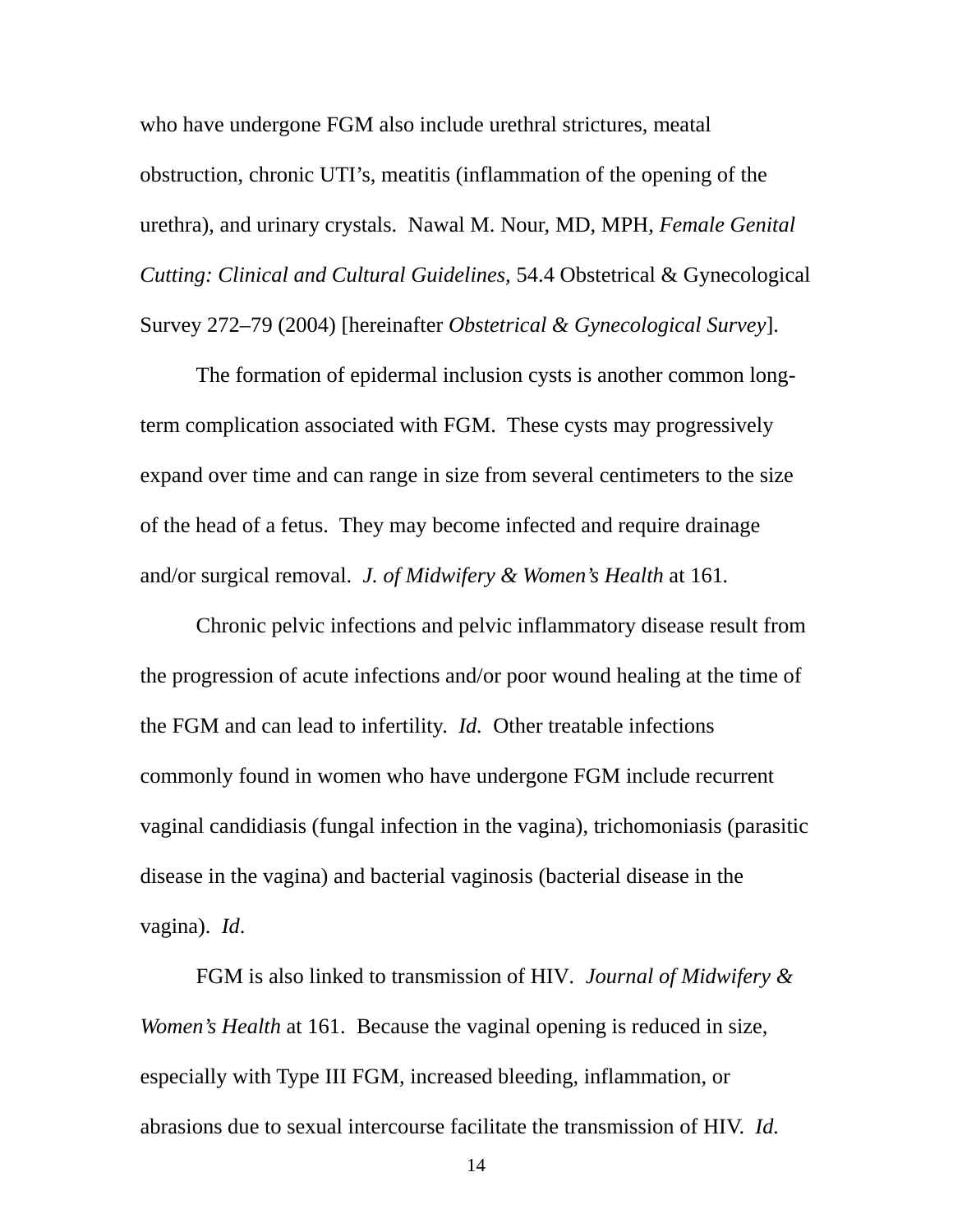HIV is also a concern due to the questionable adequacy of the blood supply screening processes in many African countries. Women who have suffered FGM endure increased complications in childbirth, resulting in a greater need for blood transfusion at that time. *Id.* HIV can also be transmitted perinatally, from mother to unborn baby. *Id.* 

 Women subjected to FGM have a multitude of associated local and pelvic pain. *Obstetrical & Gynecological Survey* at 275. The obstructed vaginal environment encourages overgrowth of pathogens (diseases which cannot escape the obstructed vagina) such as candida and bacterial vaginosis. *Id.* Foreign bodies and neuromas (tumors in the cut nerves) can also form under the scar leading to severe point tenderness. *Id.* Sixty-five percent of cut women suffer severe dysmenorrhea (painful menstrual cycles) due to obstructed vaginal outflow of menstrual fluid. *Id.*

 Additional long-term complications of FGM include a variety of scarring which causes pain and medical complications, such as fibrosis, keloids (hardened tissue), partial fusion, complete fusion, hematocolpos (accumulation of menstrual blood in the vagina), inclusion/sebaceous cysts (fluid filled sacs), and vulvar abscesses (open wounds). *Obstetrical & Gynecological Survey* at 274*.* Such scars can lead to debilitating keloids that interfere with daily activity, such as walking and dressing. Scarring from all types of FGM can also form partial or complete labial fusion. These scars

15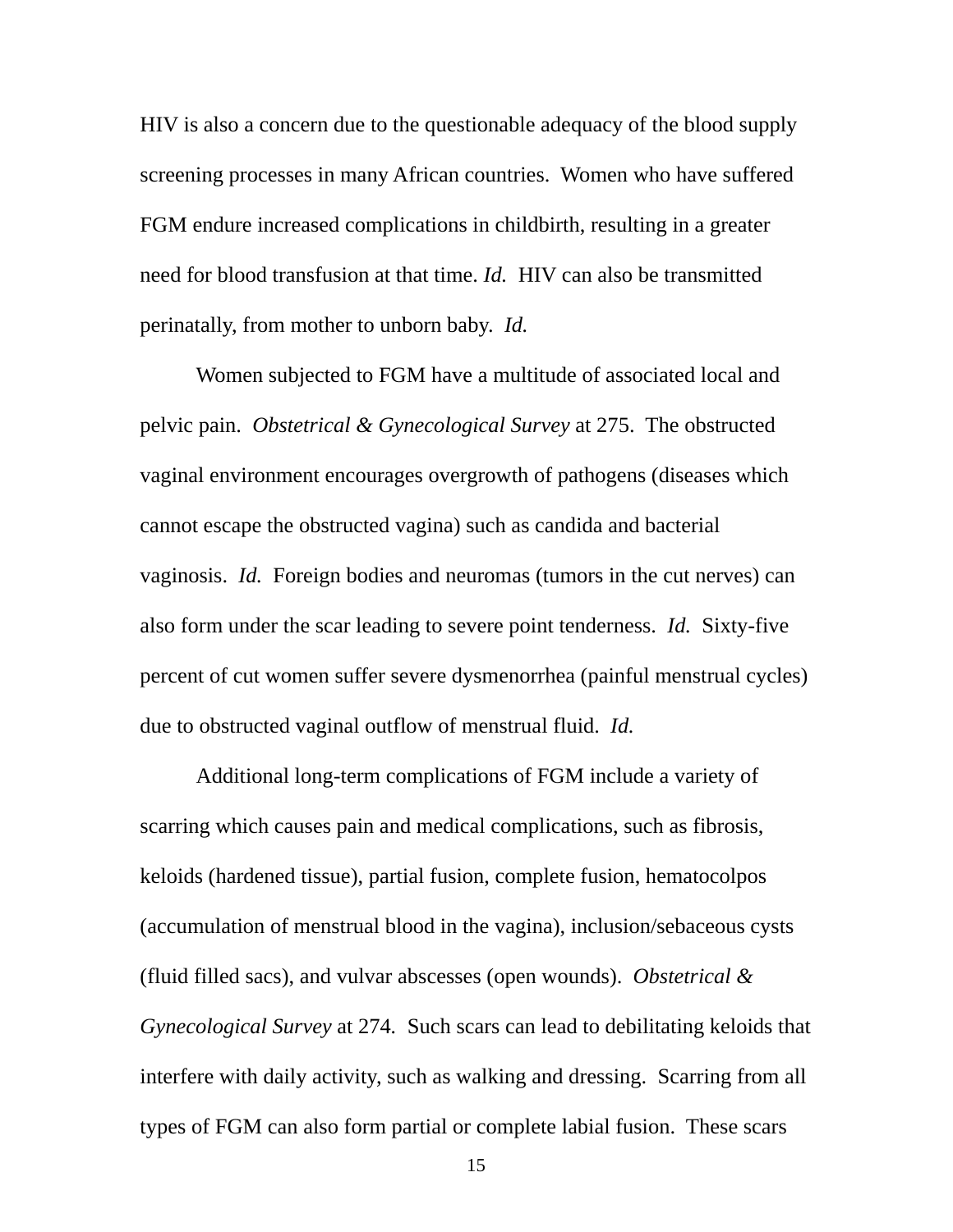<span id="page-22-0"></span>can obstruct the vaginal opening and become painful cysts or abscesses requiring complete surgical excision and "deinfibulation" (surgical reopening of the hardened scar tissues). *Id.* at 275*.* As documented in her affidavit, and as Ms. Traore attempted to explain in court before being stopped short by the IJ, the cutting she suffered has left her with physical effects that she will bear for life.

## **C. Serious Continuing and Future Psychological Harms Arise from Past FGM.**

 Extensive evidence exists linking past FGM with ongoing and future psychological harm. Psychological harm resulting from past FGM includes: post-traumatic stress disorder ("PTSD"), anxiety, depression, fear of sexual intercourse, and suicide from inability to consummate marriage due to the pain of intercourse. United Nations Children's Fund, *Eradication of Female Genital Mutilation in Somalia* [hereinafter *UNICEF*].<sup>[8](#page-22-1)</sup> These psychological effects "are a consequence of the trauma of the procedure and the short- and long-term physical complications that ensue." *UNICEF.*

 Undergoing FGM leaves a lasting mark on the life and mind of a girl. The psychological complications may be submerged deep in the child's subconscious and may trigger behavioral disturbances. In the longer term, women may suffer feelings of incompleteness, anxiety, depression, loss of

<span id="page-22-1"></span><sup>8</sup> *Available at*

http://www.unicef.org/somalia/SOM\_FGM\_Advocacy\_Paper.pdf.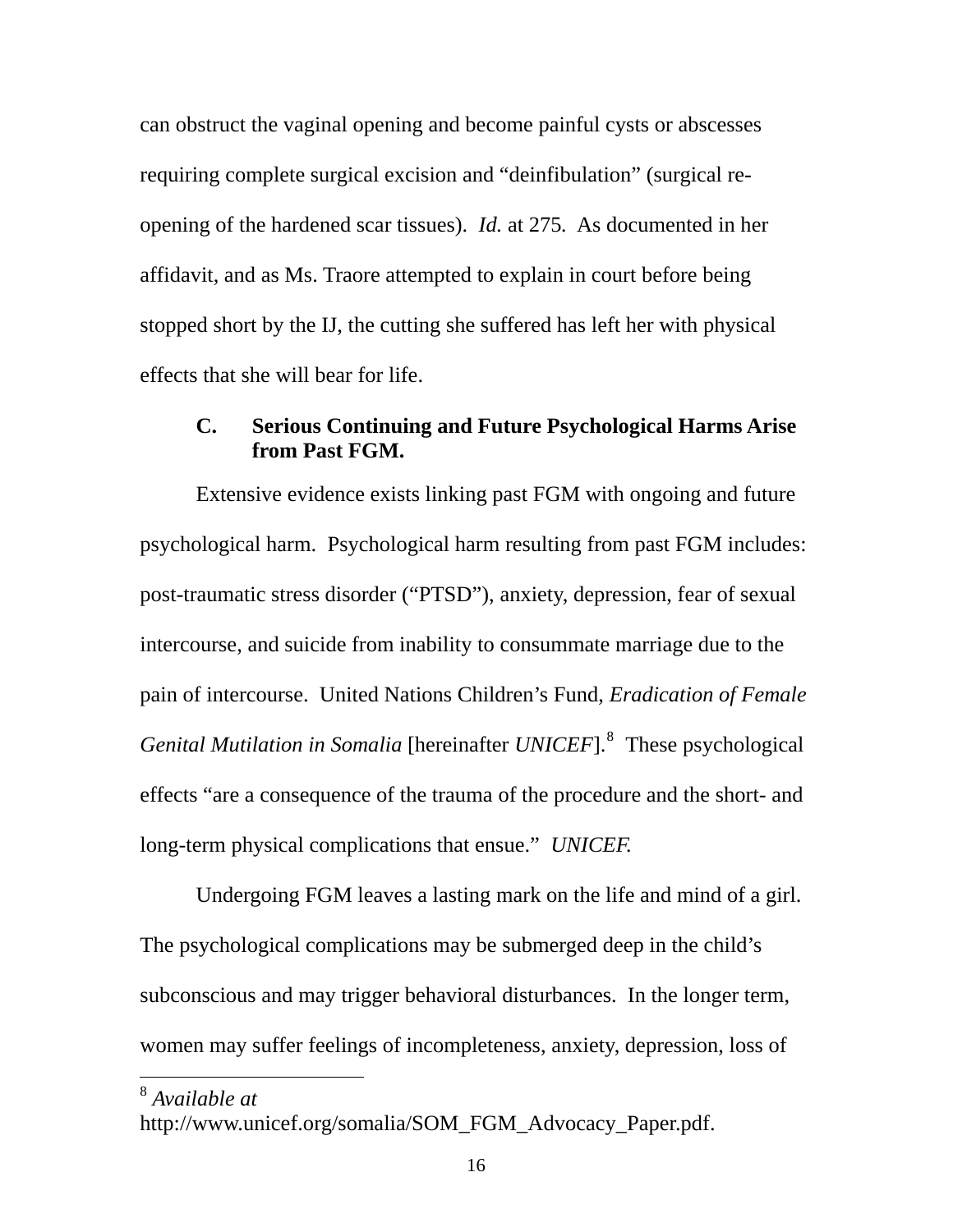trust, chronic irritability and fear of intimacy. Many women and girls, traumatized by their experience but with no acceptable means of expressing their fears, suffer in silence. Womenaid International, *Female Genital Mutilation Information Paper* [hereinafter *Womenaid*].[9](#page-23-0)

 When a child is mutilated by adults as part of a community-sanctioned practice, the procedure constitutes a sexual assault because the child does not understand it, has no control over it, and cannot consent to it. Janet Menage, *Psychological Damage Is Immense*, 333 British Med. J. 260 (July 2006) [hereinafter *British Med. J.*].

 For many girls, genital mutilation is a major cause of later experiences of fear, submission, inhibition, and suppression of feelings and thought. *British Med. J.* at 260 (citing WHO, *Female Genital Mutilation, Report of a WHO Technical Working Group* 10 (1996)).

This experience becomes a vivid landmark in their mental development, the memory persisting throughout life. For some, nothing they have subsequently gone through, including pain and stress in pregnancy, has come close to the painful experience of genital mutilation. Their tension and tears reflect the magnitude of emotional pain they silently endure at all times; the resulting loss of confidence and trust in family and friends can affect the child-parent relationship and has implications for future intimate relationships between the adult and her own children.

<span id="page-23-0"></span> $\overline{a}$ <sup>9</sup> *Available at* <http://www.womenaid.org/press/info/fgm/fgminfo.htm>.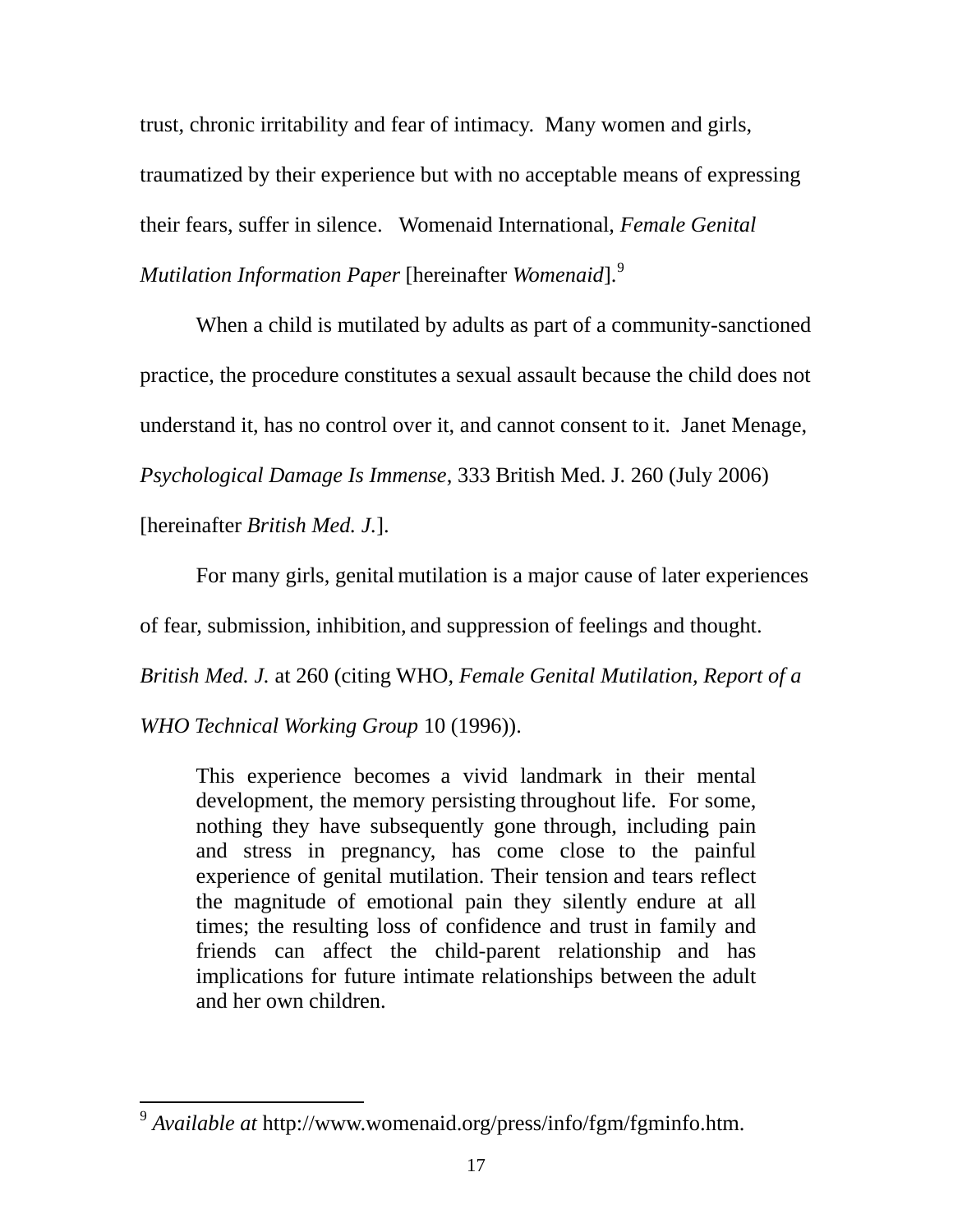<span id="page-24-0"></span>*Id.* (citing WHO, *Female Genital Mutilation, Report of a WHO Technical Working Group* 10 (1996)).

 It is clear that women who have been subjected to FGM suffer a significantly higher prevalence of PTSD and other psychiatric syndromes than uncut women. A. Behrendt & S. Moritz, *Posttraumatic stress disorder and memory problems after female genital mutilation*, 162 Am. J. of Psychiatry 1000 (May 2005). If removed to Mali, proximity to those who either performed or sanctioned the cutting would exacerbate Ms. Traore's fears and psychological wounds.

#### **D. Severe Sexual Dysfunction Arises from Past FGM.**

 FGM often results in ongoing and future sexual dysfunction, which is consistent with Ms. Traore's experience that sexual intercourse is "painful and devoid of pleasure." (A307.)

 FGM frequently results in keloid scar formation and damage to the urethra, resulting in urinary incontinence, painful sexual intercourse, and hypersensitivity of the genital area, all of which can be physical causes of sexual dysfunction. United Nations Population Fund*, Calling for an End to Female Genital Mutilation/Cutting [hereinafter UNFPA].*<sup>[10](#page-24-1)</sup>

<span id="page-24-1"></span> $\overline{a}$  FGM also interferes with women's sexuality. Socio-psychological aspects of body image form a complex pattern of self knowledge and how <sup>10</sup> *Available at* <http://www.unfpa.org/gender/practices1.htm>.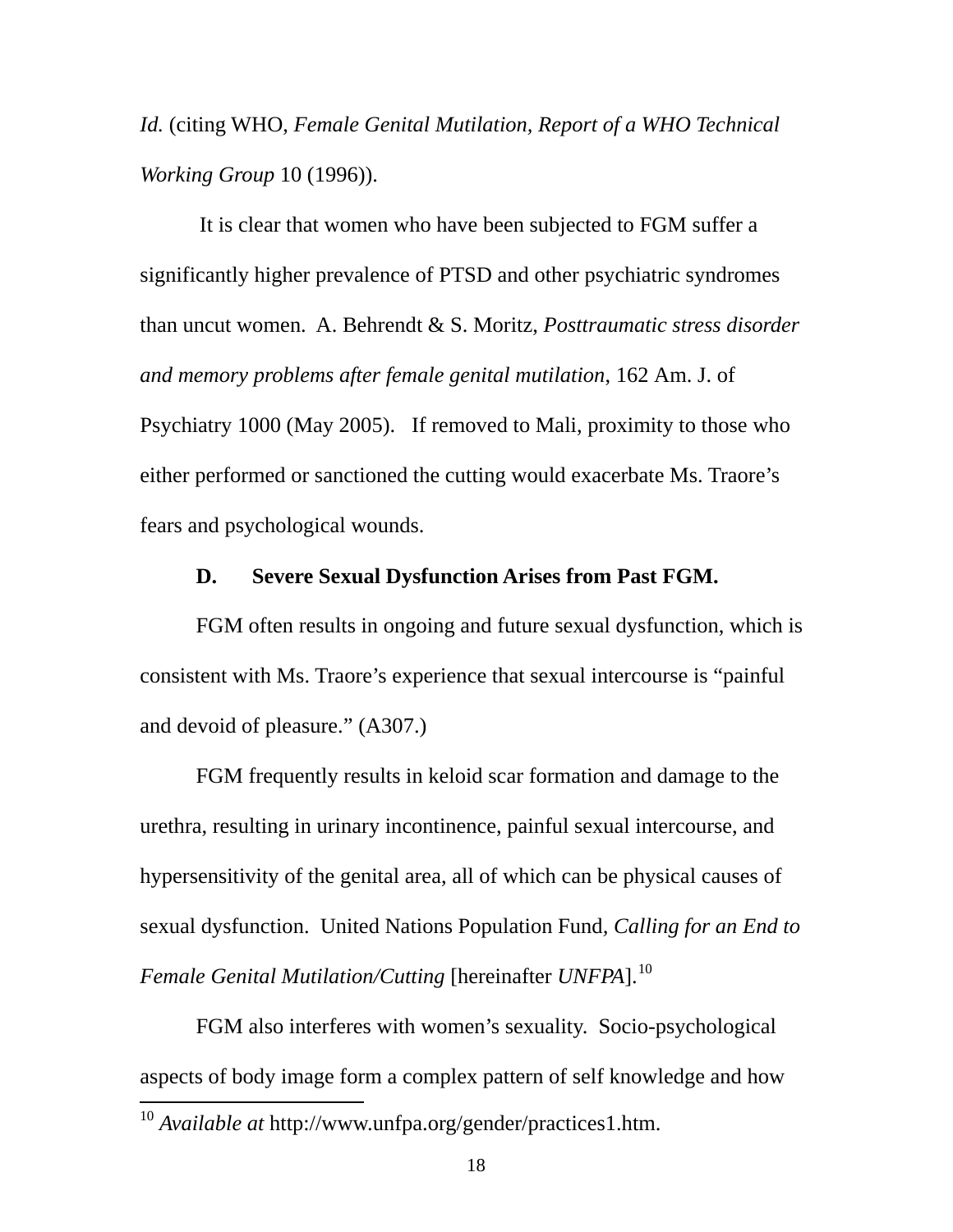<span id="page-25-0"></span>one is perceived by others. *British Med. J.* at 178–81. The disfiguring and mutilating operations to the genitals and reproductive organs frequently have a deleterious effect on a woman's self image and sexuality. *Id.* Women who have been subjected to FGM often develop vaginisumus, a physiological response following genital or sexual trauma causing involuntarily flexing of vaginal muscles such that vaginal penetration cannot occur. *Id.* Anxiety, fear, depression, and problems with non-consummation of marriage are common years after FGM. *Id.*

 Moreover, repressed memories of the traumatic cutting often surface, creating sexual dysfunction due to feelings of anger, helplessness, and fear. Dyspareunia (painful intercourse), infertility, and anorgasmia (inability to achieve orgasm) may also result. D. Woolard & R. Edwards, *Female Circumcision: An Emerging Concern in College Healthcare*, 45.5 J. of Am. Coll. Health 230 (Mar. 1997)*.* 

#### **E. FGM Increases Risks to Mother and Child in Childbirth.**

 When a woman who has undergone FGM gives birth, both mother and child are at greater risk of life-threatening complications. Past FGM creates a substantially higher risk for cesarean section, postpartum hemorrhage, episiotomy (cutting between vagina and anus), extended maternal hospital stay, need for resuscitation of the infant, and stillbirth or early neo-natal death than exists for births to women who have not undergone FGM. WHO,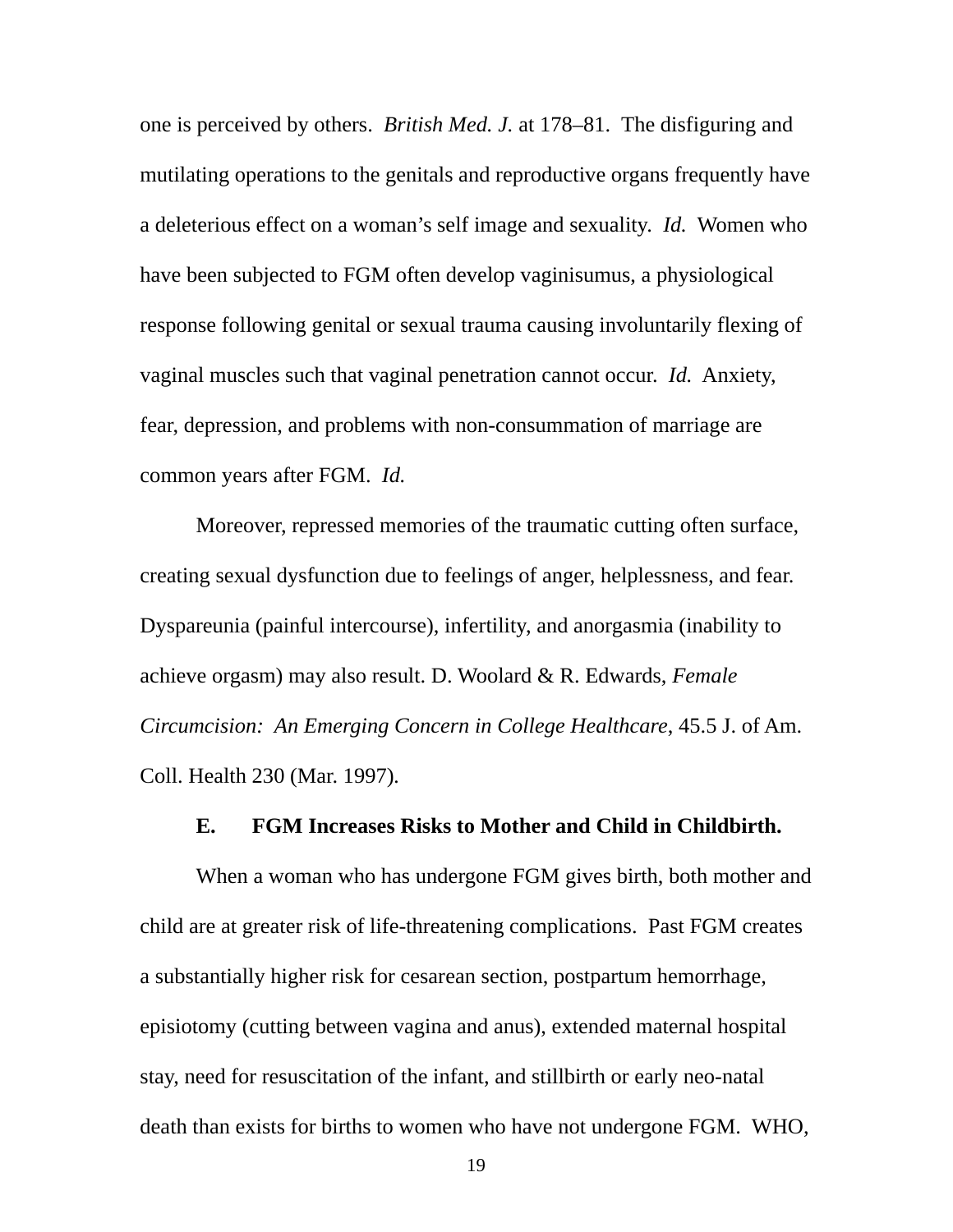*Eliminating Female Genital Mutilation* [11](#page-26-0) (2008)<sup>11</sup> [hereinafter *Eliminating Female Genital Mutilation*]; *J. of Midwifery & Women's Health* at 161*.* The risks of dying in childbirth are substantially increased for women who have been subjected to FGM, as well. WHO, *Female genital mutilation and obstetric outcome: WHO collaborative prospective study in six African countries* 6 (2006) [hereinafter *WHO African Study*].<sup>[12](#page-26-1)</sup>

Women who have been subjected to FGM can have a prolonged second stage of labor due to the scar tissue surrounding the perineum. This, in turn, increases the risk of birth trauma to the infant. "The infibulated scar does not interfere with stage I of labor, [but it] significantly prolongs stage II by inhibiting fetal descent." *Obstetrical & Gynecological Survey* at 275. "The presence of scar tissue, which is less elastic than the perineal and vaginal tissue would normally be, might cause differing degrees of obstruction and tears or episiotomy." *WHO African Study*, at 6. A prolonged or obstructed second stage of labor can lead to an increased need for infant resuscitation and an increased risk of neonatal injury or death. *Obstetrical & Gynecological Survey* at 275; *Eliminating Female Genital Mutilation* at 11. The number of miscarriages also increases, perhaps due to upper genital

<span id="page-26-0"></span><sup>11</sup> *Available at* http://www.who.int/reproductive-health/publications/ fgm/fgm\_statement\_2008.pdf.

<span id="page-26-1"></span><sup>12</sup> *At* http://www.who.int/reproductive-health/publications/articles/ lancetfgm.pdf.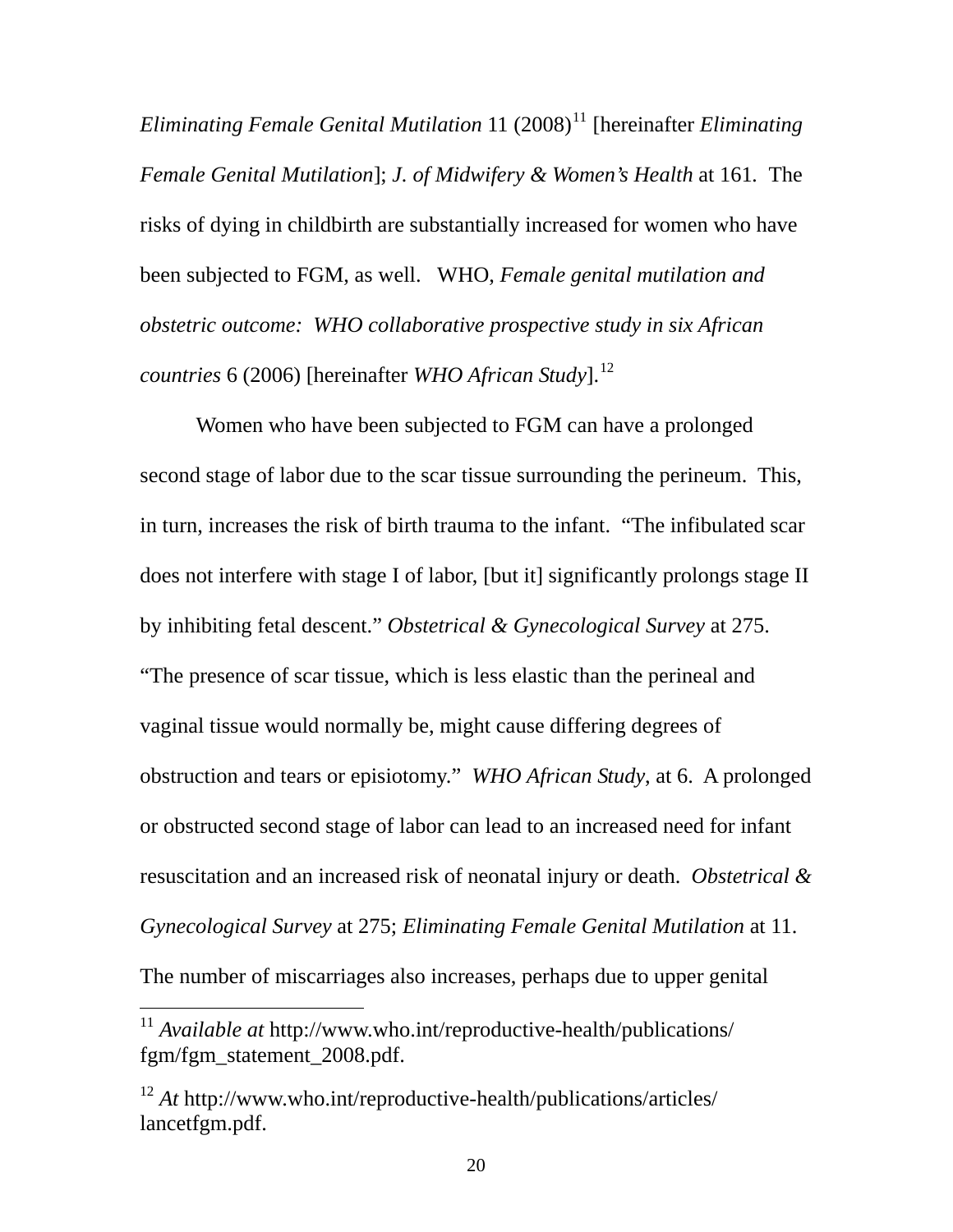tract infections and urinary fistula formations (tears or abnormal formations in urinary tract) which can cause urine to seep into the female organs. Erika M. Baron & Florence L. Denmark, *An Exploration of Female Genital Mutilation,* 1087 Ann. N.Y. Acad. Sci. 339–55 (2006).

 The risk of bearing an infant who requires resuscitation at delivery or suffers perinatal death is significantly higher for mothers who have suffered Type II or III FGM than for those who have not. *WHO African Study* at 1838. The number of perinatal infant deaths in Mali is 115 per 1000 births, as compared to the United States, which is 6.85 per 1000 births. *Id.* at 1839*.* This is an increase of 1 to 2 additional perinatal deaths per 100 deliveries where the mother has suffered FGM. *Id.* at 1841*.* These outcomes suggest that the substantially increased risk to infants during childbirth is linked to FGM-related complications such as hardened scar tissue formations and increased likelihood of urinary tract and vaginal tears. *Id.* at 1840.

 Infants born to women who have undergone FGM are also substantially more likely to contract HIV. As discussed in section II.B, *supra*, the increased likelihood of FGM-related complications necessitating blood transfusion during a baby's birth increases its risk of HIV infection from a poorly-screened blood supply. *Obstetrical & Gynecological Survey*  at 162*.*

21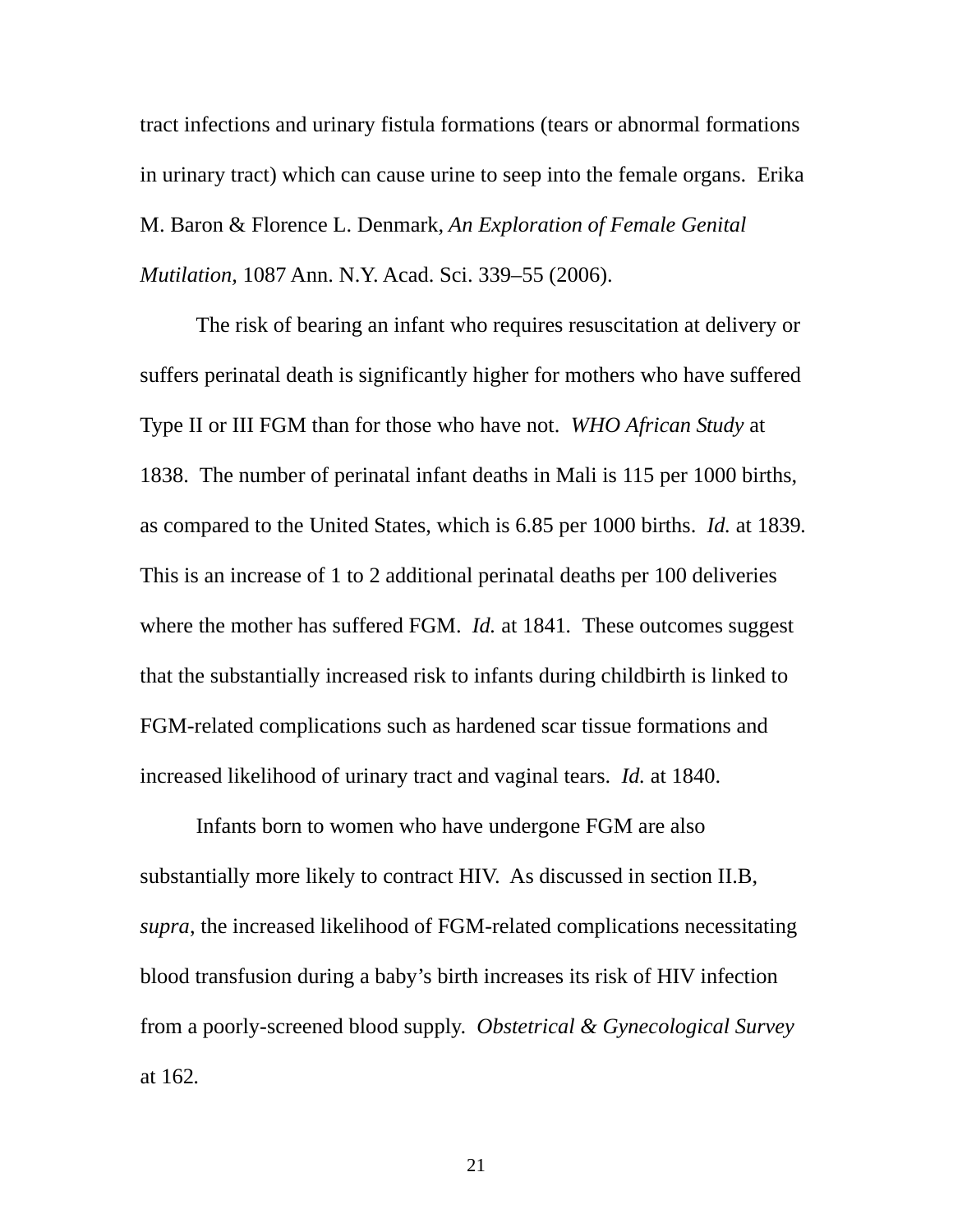<span id="page-28-0"></span>**III. Medical Facilities in Mali Are Not Adequate for Treating the Future Harms Ms. Traore Would Likely Suffer There** 

If removed to Mali, neither Ms. Traore nor her future children would receive sufficient care for complications caused by her FGM. The complete lack of sufficient or adequate health care centers, medical professionals, and pharmaceuticals in Mali make it difficult to receive treatment for even common ailments. The quality of obstetric and gynecological care is very low. Int'l Insulin Found., *Mali's Health System* [hereinafter *Int'l Insulin*   $Found.]^{13}.$  $Found.]^{13}.$  $Found.]^{13}.$ 

 The pyramidal health care system in Mali, which requires patients to be treated in small clinics before ever being treated at a hospital, is insufficient. Only 30% of the population has access to health care, and many of those who do receive care obtain it at expensive private facilities. *Int'l Insulin Found.* 

 In practice, the majority of clinics and resources are in Bamako, and the regional hospitals and clinics vary greatly in accessibility and distance. There is an average of one clinic per 20,593 people, and fewer than 10,000 hospital beds in the country.<sup>[14](#page-28-2)</sup> *WHO Factsheet Mali 2006*. Furthermore, maternal and child care is exclusively performed by clinics, mostly at the

<span id="page-28-1"></span><sup>13</sup> *Available at* [www.access2insulin.org/html/mali\\_s\\_health\\_system.html.](http://www.access2insulin.org/html/mali_s_health_system.html)

<span id="page-28-2"></span> $14$  By contrast, the United States aimed in the year 1960 to provide 4–5 hospital beds per 100 persons. Roemer, *Distribution of Hospital Beds in the United States*, 1 J. of Health & Hum. Behav. 94-101 (1960).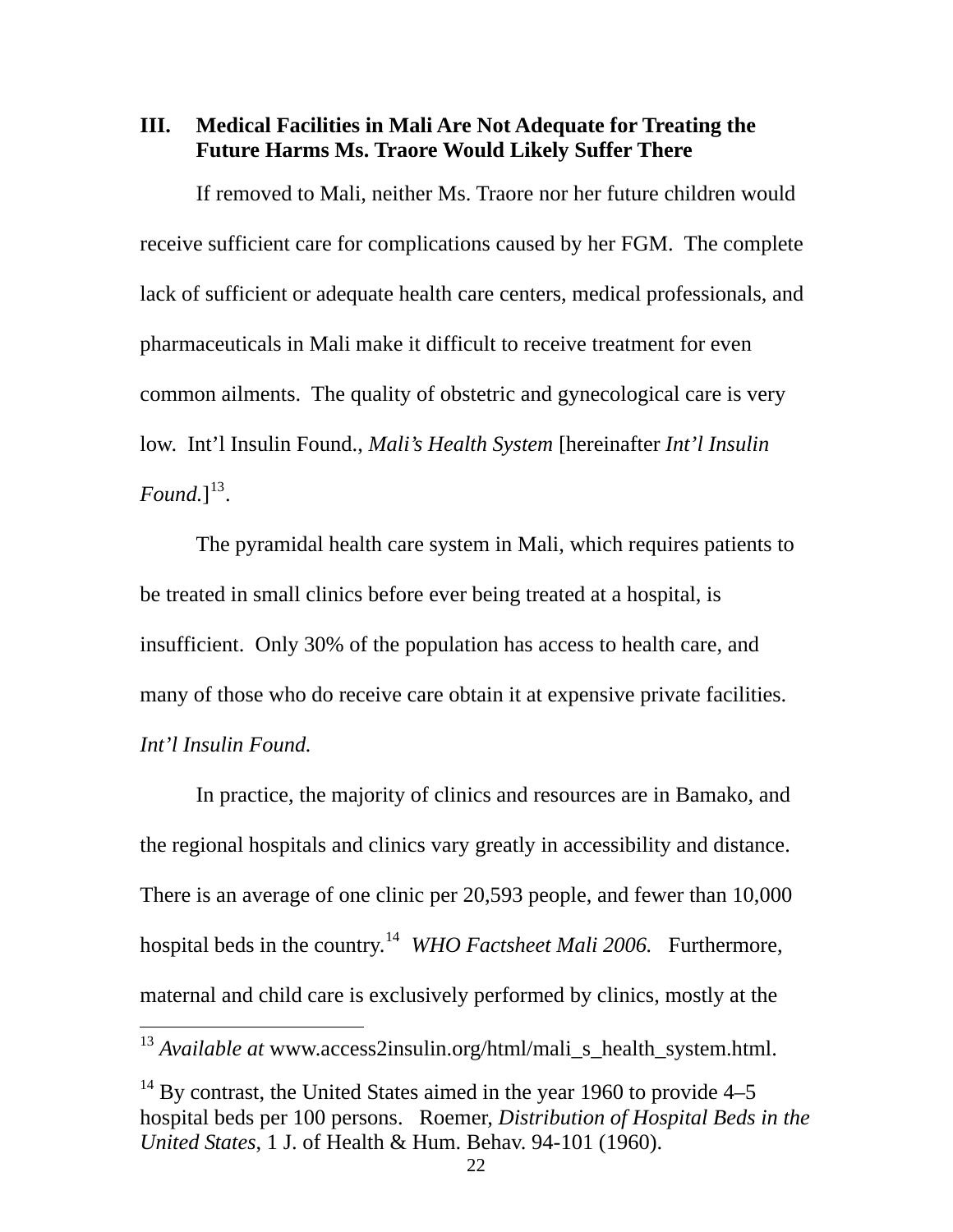hands of NGOs, and is rarely referred to the hospitals. Seydou Coulibaly  $\&$ Kafing Diarra, *Financing of Recurrent Health Costs in Mali*, 5.2 Oxford J. of Health Pol'y & Planning 126–38 (1990) [hereinafter *Oxford J. of Health Pol'y & Planning*]*.* 

 There are only 1053 doctors in Mali, which is one doctor for every 12,500 patients. The average for other countries in this region of Africa is one doctor for every 4,608 patients. *WHO Factsheet Mali 2006.* There are also very limited resources available for childbirth, with only 573 midwives in the country. *Id.* These midwives are often traditional practitioners who have been trained in hygiene and sterilization by NGOs, but are not medically qualified to handle obstetric emergencies. Canadian International Development Agency [CIDA]*, Relief for Health Care in Mali*. [15](#page-29-0)

While accessibility to healthcare and drugs is limited in general, the resources available specifically for women's care are worse. The drugs needed to treat common long-term effects of FGM, like urinary and vaginal infections, are hard to find. G. Hutton, *User Fees and Other Determinants of Health Service Utilization in Africa*, Swiss Tropical Institute (2002)*.* An estimated 25% of women who have been subjected to FGM in Mali die due to these infections. Having undergone the procedure doubles the risk of

<span id="page-29-0"></span><sup>15</sup> *Available at* [http://www.acdi-cida.gc.ca/CIDAWEB/acdicida.nsf/En/NAT-](http://www.acdi-cida.gc.ca/CIDAWEB/acdicida.nsf/En/NAT-63010109-JME)[63010109-JME](http://www.acdi-cida.gc.ca/CIDAWEB/acdicida.nsf/En/NAT-63010109-JME).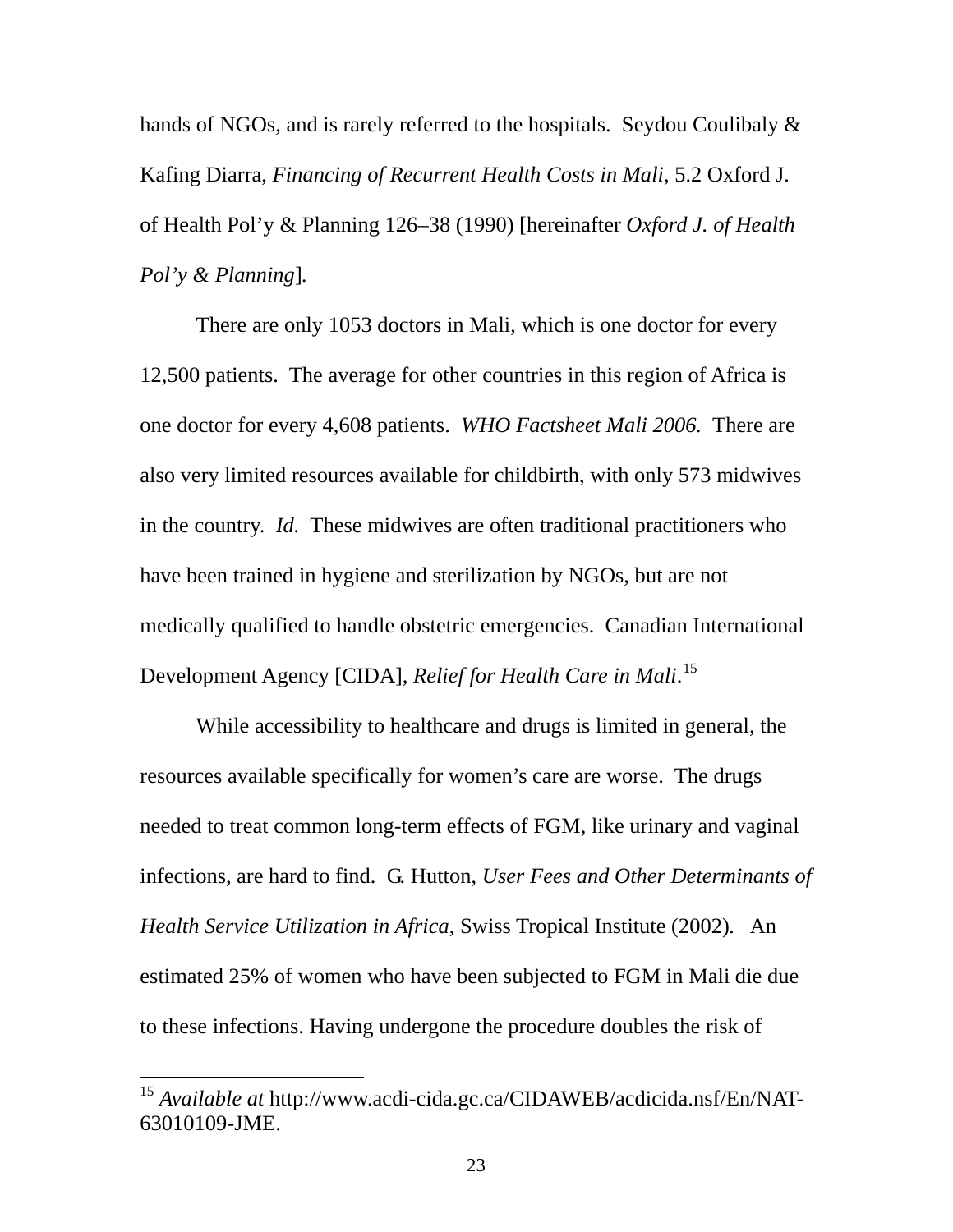death in childbirth. UK Dep't for Int'l Dev.*, The Impact of FGM,*  Developments Magazine.<sup>[16](#page-30-0)</sup>

 In one study of the moderately sized rural town Kouitala, one hundred women in need of obstetric care died in 1999 because they could not reach a hospital. *Oxford Health Policy Plan 2004,* vol. 19 supp. 1, i87– i95 (Oxford Univ. Press 2004).

Childbirth is a dangerous procedure in Mali. Out of every 100,000 births, 1,200 women die from complications, which is significantly higher than the average in this region of Africa. The childbirth mortality rate has *increased* 52% since 1995, and only 41% of births are attended by a "skilled health care professional." *WHO Factsheet Mali 2006.* Childbirth in Mali, among women who have undergone FGM, is complicated by unsterile techniques and FGM-related bleeding, which increases the risks of contracting HIV, tetanus, local and systemic infections, particularly when de-infibulation (cutting the scar tissue open) is necessary to allow the infant to pass through the vaginal opening. *Id.* Sixty-eight of every thousand babies die due to neonatal causes. *Id.* 

 One study found that one-quarter of the Malian women studied had labor complications, with women experiencing episiotomies and perineal

<span id="page-30-0"></span><sup>16</sup> *Available at* [http://www.developments.org.uk/ articles/the-](http://www.developments.org.uk/articles/the)impact-offgm/?searchterm=sex.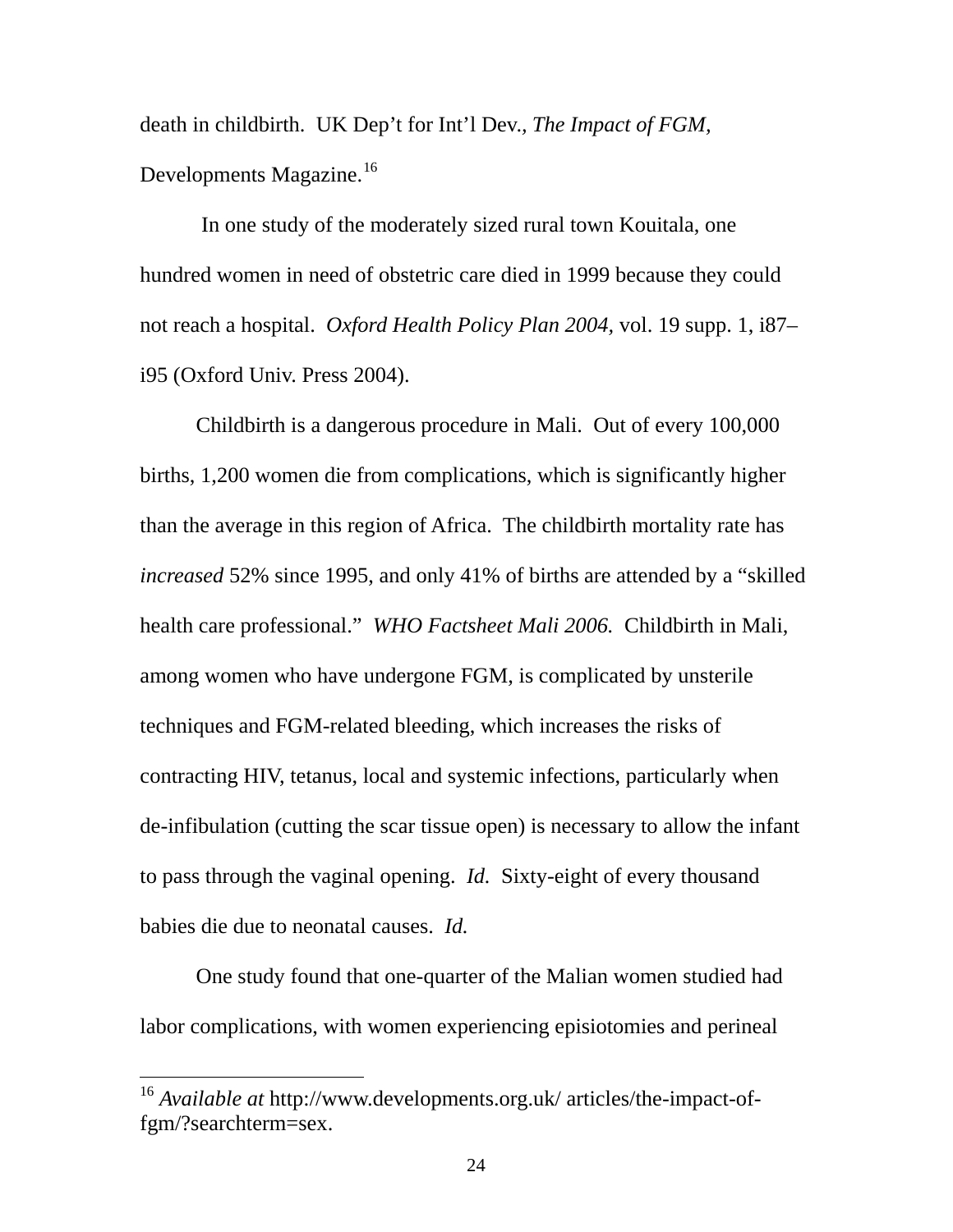<span id="page-31-0"></span>tears. H. Jones et al., *Female Genital Cutting Practices in Burkino Faso and Mali and Their Negative Health Outcomes,* 30.3 Studies in Family Planning, 219–30 (Sept. 1999). This study also recorded non-childbirth related complications. Fifty-two percent of women in Mali experience hemorrhage from the scar tissue caused by FGM. Thirteen percent have stenosis (abnormal narrowing of urethra or vagina), 7% have a keloid or dermoid cyst, 8% have a vaginal obstruction, and 5% experience urinary incontinence. Genital infection rates were not available in Mali, but a concurrent study by the same scientists found that 72% of women in the same geographical region with Type II FGM will have a genital infection. *Id.* 

**IV. The Board Erred in Failing To Consider the Expanding Recognition by Courts that FGM Is Not a Discrete Event, but Rather Is an Act Carried Out with the Objective of Impacting the Women on Whom It Is Practiced in Lasting Physical, Psychological, and Sexual Ways** 

 Multiple federal circuit courts and the BIA have granted review of petitions for asylum based on the long-term physical and psychological effects of FGM. The BIA addressed the practice of FGM as a basis for asylum in *In re Kasinga,* 21 I. & N. Dec. 357 (B.I.A. 1996), and in granting relief specifically considered the long term effects, ruling that FGM

permanently disfigures the female genitalia. FGM exposes the girl or woman to the risk of serious, potentially life-threatening complications. These include, among others, bleeding,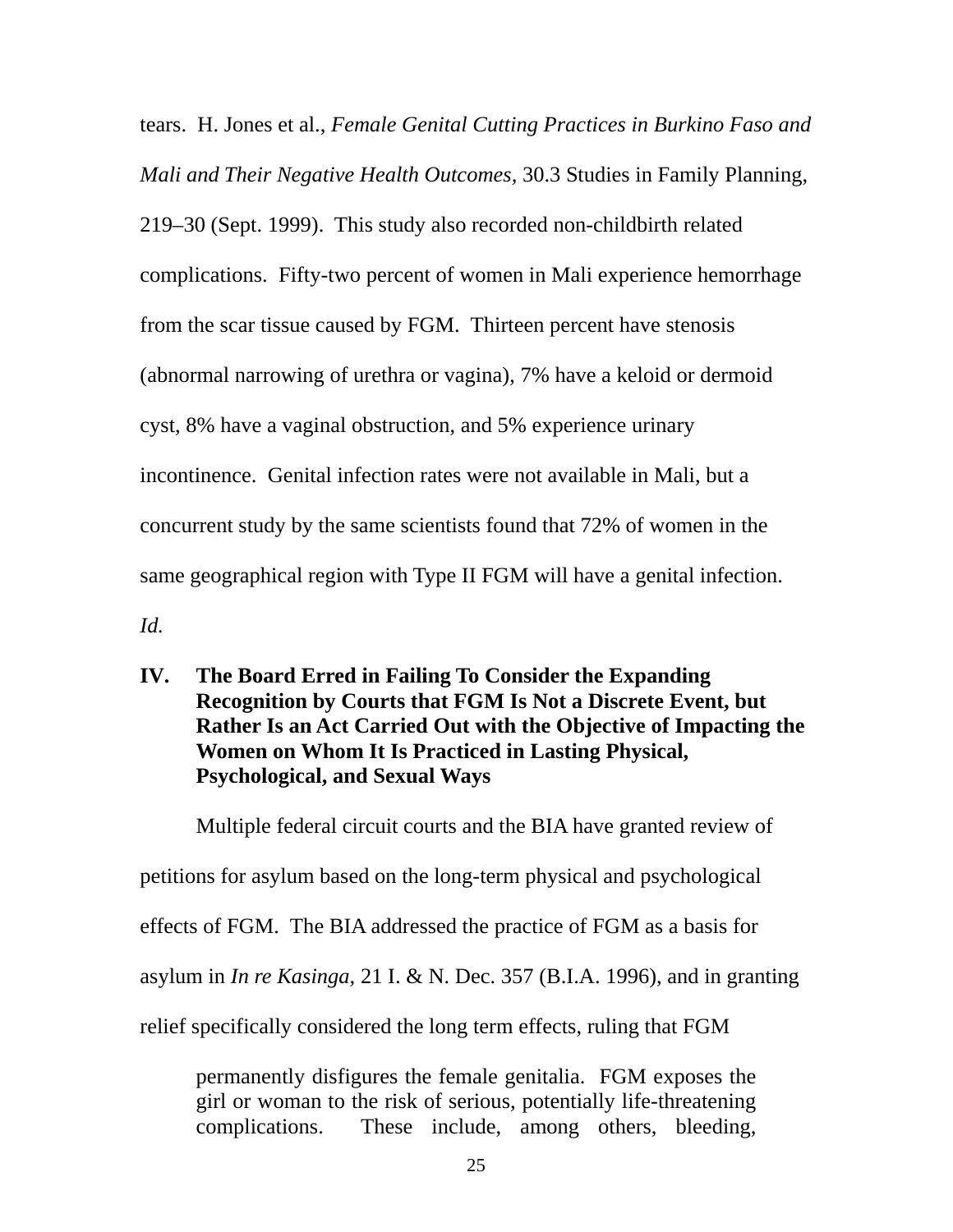infection, urine retention, stress, shock, psychological trauma, and damage to the urethra and anus. It can result in permanent loss of genital sensation and can adversely affect sexual and erotic functions.

21 I. & N. Dec. at 361.

 The Fourth, Sixth, Ninth, and Tenth Circuits have followed the BIA's lead, citing to *In re Kasinga*. In *Mohammed v. Gonzales,* 400 F.3d 785 (9th Cir. 2005), in considering the BIA's denial of a Motion to Reopen based on the petitioner's past FGM, the Ninth Circuit acknowledged the short and long-term physical and psychological consequences of FGM, citing to United States law criminalizing FGM and *In re Kasinga.* The Court found that "persecution may be emotional or psychological, as well as physical" and that "the extremely painful, physically invasive, psychologically damaging and permanently disfiguring process of genital mutilation undoubtedly rises to the level of persecution." *Mohammed,* 400 F.3d at 795– 96 (citations omitted). The court then went on to compare FGM to forced sterilization citing *Qu v. Gonzales,* 399 F.3d 1195 (9th Cir. 2005) and *In re Y-T-L-,* 23 I. & N. Dec. 601 (B.I.A. 2003). Specifically:

 Like forced sterilization, genital mutilation permanently disfigures a woman, causes long term health problems, and deprives her of a normal and fulfilling sexual life . . . even the least drastic form of female genital mutilation can cause a wide range of complications such as infection, hemorrhaging from the clitoral artery during childbirth, formation of abscesses, development of cysts and tumors, repeated urinary tract infections, and pseudo infibulation. Many women subjected to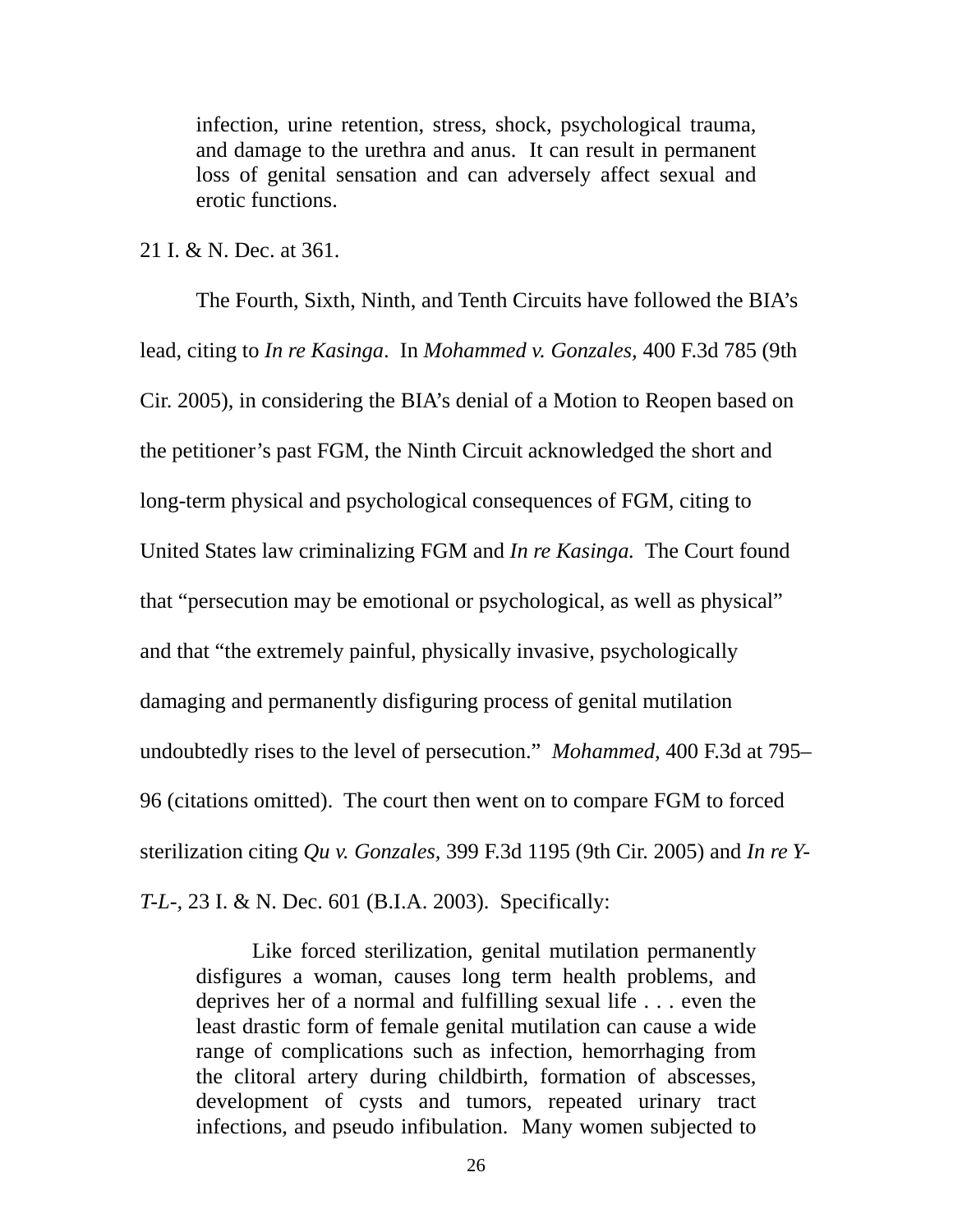genital mutilation suffer psychological trauma. In addition, it can result in permanent loss of genital sensation and can adversely affect sexual and erotic functions. Thus, [i]n addition to the physical and psychological trauma that is common to many forms of persecution [female genital mutilation] involves drastic and emotionally painful consequences that are unending.

*Mohammed,* 400 F.3d at 799–800 (alterations in original) (citations, internal quotation marks, and footnote omitted). The court found that the multitude of physical and psychological consequences were sufficient to show that FGM is a permanent and continuing act of persecution that "cannot constitute a change in circumstances sufficient to rebut the presumption of a well-founded fear." *Id.*

Both the Sixth and Ninth Circuits have recognized the physical and psychological effects of FGM on children. In both *Abay v. Ashcroft,* 368 F.3d 634 (6th Cir. 2004) and *Abebe v. Gonzales,* 432 F.3d 1037 (9th Cir. 2005), parents petitioned for asylum in an effort to avoid returning to Ethiopia where FGM is "nearly universal." *Abay,* 368 F.3d at 639 (quotation marks omitted). Each court emphasized the permanent consequences of FGM. With the percentage of those inflicted being so high (90% of women are subjected to FGM in Ethiopia), both courts granted the petitions for review.

Additionally, in *Niang v. Gonzales,* 422 F.3d 1187 (10th Cir. 2005), the petitioner filed a petition for review of the BIA's denial of asylum.

27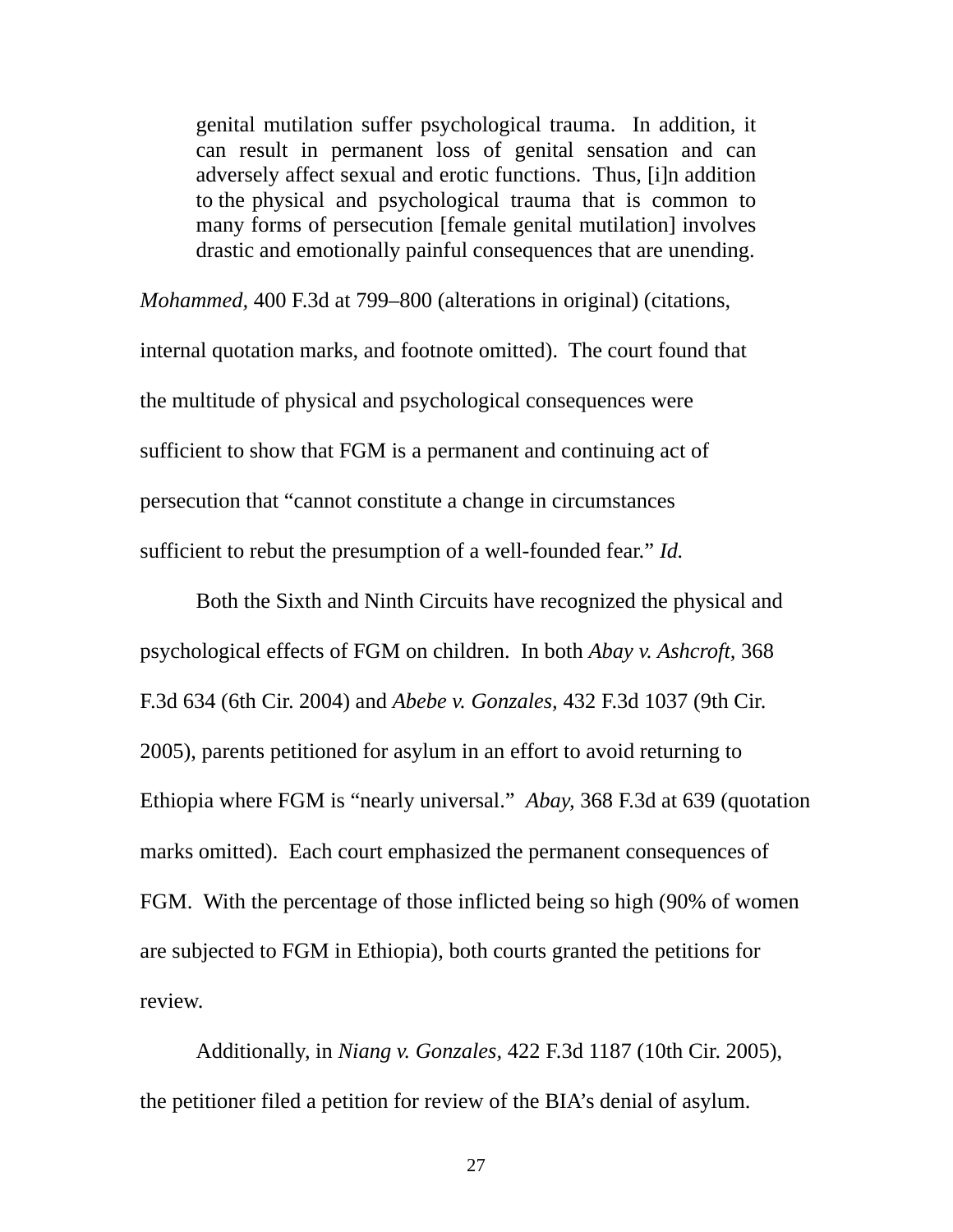Niang sought asylum on the ground that she had suffered past persecution— FGM—in Senegal. *Id*. at 1192. Due to FGM, she could no longer have normal sexual relations and her marriage in the United States had fallen apart as a result. *Id*. Her family in Senegal also informed her that if she returned, she would be murdered as an adulteress. At the asylum hearing, a doctor testified that she had been a victim of FGM and that she would not be able to conceive or deliver children naturally or even engage in normal intercourse due to the permanent injuries from the mutilation. *Id*. The Tenth Circuit took the doctor's findings into consideration and cited previous cases (i.e., *In re Kasinga* and *Mohammed*), which recognized the permanent physical and psychological consequences of FGM. It reversed and remanded. Finally, the Fourth Circuit in *Haoua v. Gonzales*, 472 F.3d 227 (4th Cir. 2007) granted a petition for review for a woman from Niger based on the permanent psychological and physical consequences recognized in *In re Kasinga*. *See also Hassan v. Gonzales*, 484 F.3d 513 (8th Cir. 2007).

 Until this case*,* the Board had granted protection to women who suffered past FGM. In *In re Anon.,* 34 Immig. Rptr. B1-22 (Aug. 8, 2006) (Tab 1), the BIA granted asylum to a woman forced to submit to an arranged marriage and subjected to FGM, recognizing that her "experiences clearly had a profound and lasting impact" on her, citing the Ninth Circuit's decision in *Mohammed v. Gonzales*.In *In re Anon.,* 27 Immig. Rptr. B1-93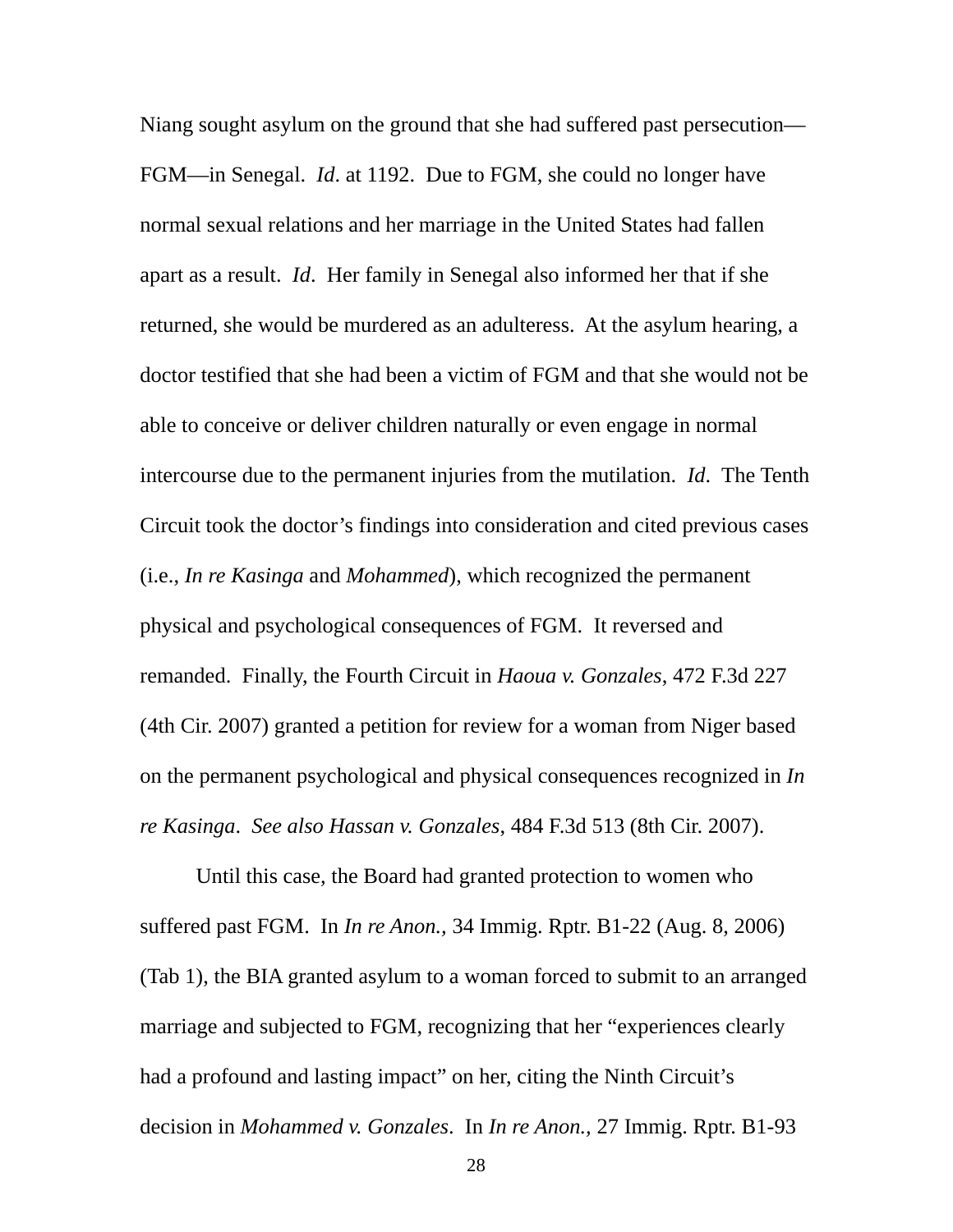<span id="page-35-0"></span>(May 23, 2003) (Tab 2), the BIA rejected the IJ's finding that FGM was a one-time occurrence and that the respondent would not face future harm were she to return to Nigeria, and granted her asylum. Disagreeing with the IJ, the BIA stated that "[f]orced female genital mutilation is better viewed as a permanent and continuing act of persecution that has permanently removed from a woman a physical part of her body, deprived her of the chance for sexual enjoyment as a result of such removal, and has forced her to potential medical problems relating to this removal." Based on the respondent's wellfounded fear of persecution upon returning to Nigeria, the BIA awarded her asylum. The BIA in *In re Jainaba Awummee Quist*, 29 Immig. Rptr. B1-68 (July 9, 2004) (Tab 3), also utilized this basis for asylum. Citing *In re Kasinga*, the BIA recognized that FGM "results in permanent disfiguration and poses a risk of serious, potentially life-threatening complications." Based on those consequences and the respondent's fear of returning to Gambia and being subjected to FGM, the BIA granted her asylum.

#### **CONCLUSION**

 Prior to the BIA's decision below, the federal courts and the BIA itself had acknowledged FGM to be an act which causes lasting and future physical, psychological, and sexual harms to the women and girls who are subjected to it. Now, with this case, the Board has changed course and concluded that while the risk of future FGM is grounds for asylum, past

29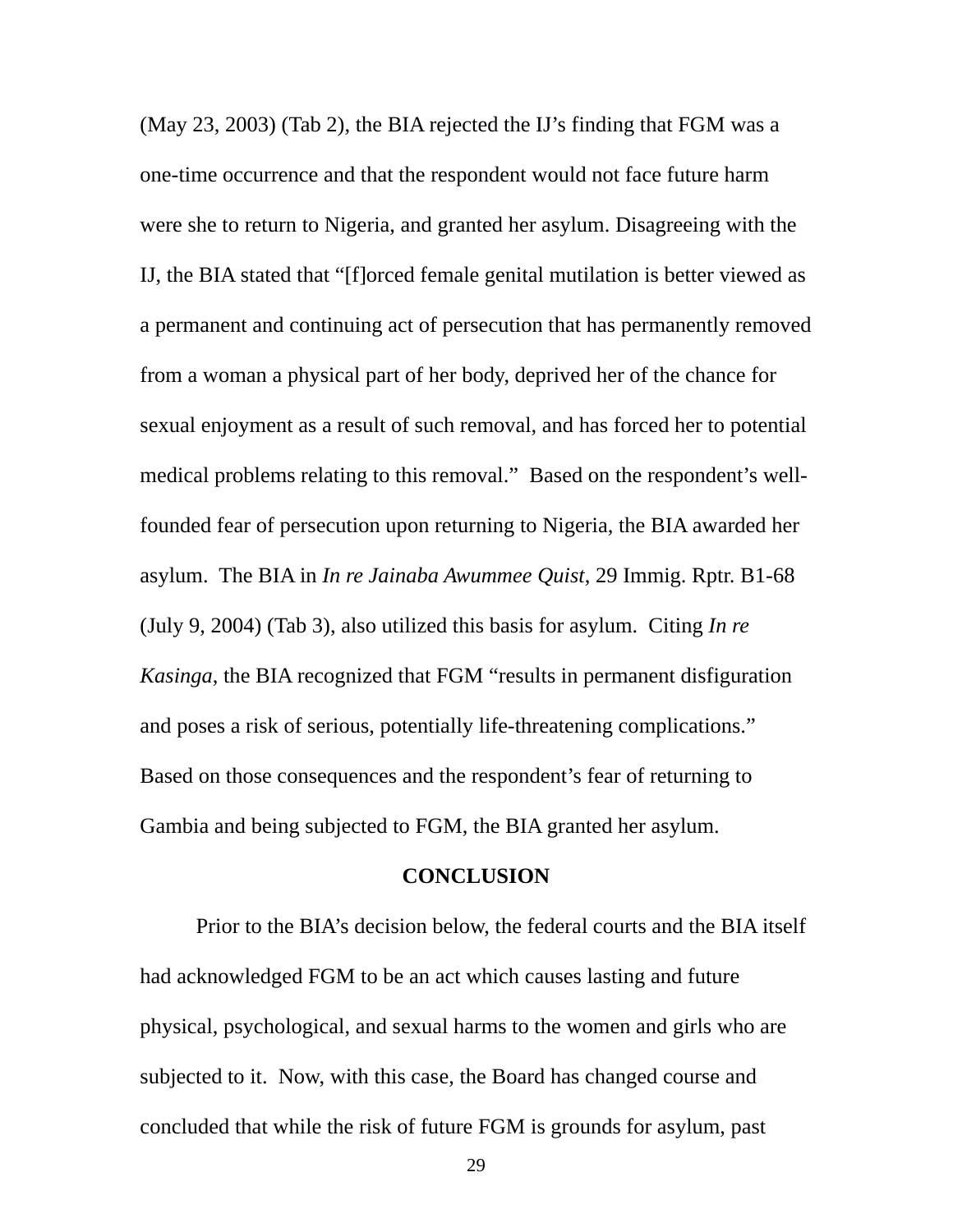FGM is not. In so concluding, the Board incorrectly characterized FGM as a one-time discrete act. All previous rulings, and the widely available medical facts clearly establish that the act of FGM is not a discrete act, but rather perpetrates ongoing harm and is designed to control a woman's autonomy, sexual and otherwise, and to maintain male dominance over essential aspects of a woman's life and freedom.

 Contrary to the Board's conclusion, infliction of FGM in the past does, in fact, work ongoing and serious future physical, psychological and sexual harm on a woman, limiting her in the most crucial and private decisions available to her, namely her sexuality, marriageability, intimate relations, her autonomy and personal freedom. Furthermore, past FGM has already worked serious, ongoing physical and psychological harms on Ms. Traore. If she is able to develop and maintain any sexual intimacy, and to become pregnant, she is likely to suffer during childbirth, as is the child born to her. Furthermore, as country conditions demonstrate, if she were returned to Mali, she would receive inadequate medical care in the process, leading to a significant increase in the risk of death.

 This Court should vacate the BIA's decision, rule that past persecution has been established and that the government cannot rebut Ms. Traore's presumption of a well-founded fear of future harm simply because she has already been subjected to FGM, and grant her asylum.

30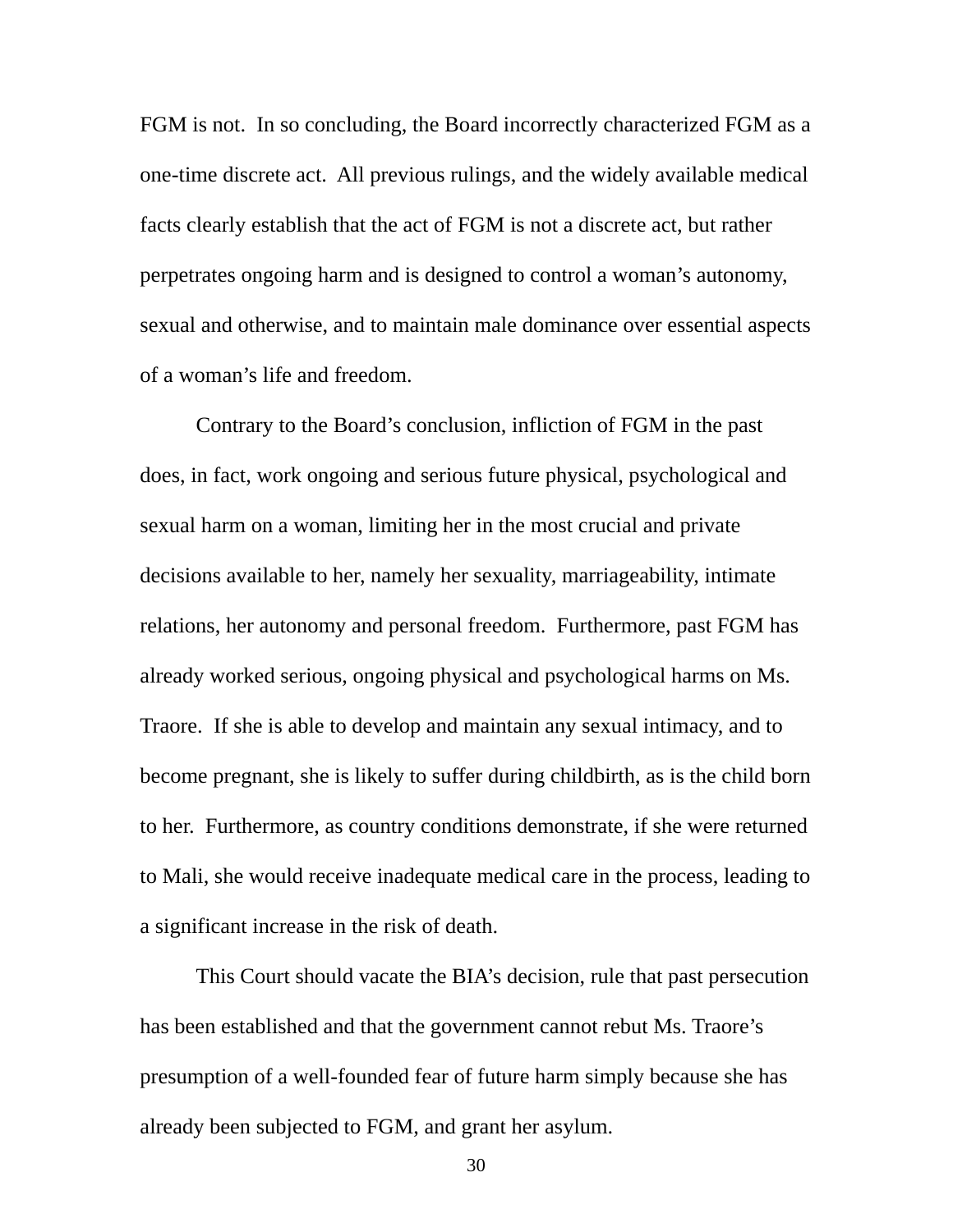Dated: April 14, 2008

Respectfully submitted,



**DINA FRANCESCA HAYNES** Associate Professor of Law Director of the Immigration Law Project Center for Law and Social Responsibility New England School of Law 154 Stuart Street **Boston, MA 02116** Telephone: (617) 422-7269 Facsimile: (617) 422-7453

Counsel for Amici curiae AMERICAN COLLEGE OF OBSTETRICIANS AND GYNECOLOGISTS, BOSTON CENTER FOR REFUGEE HEALTH AND HUMAN RIGHTS, GLOBAL LAWYERS AND PHYSICIANS, MICHAEL A. GRODIN, M.D., KELLEY SAIA, M.D., AND SONDRA CROSBY, M.D.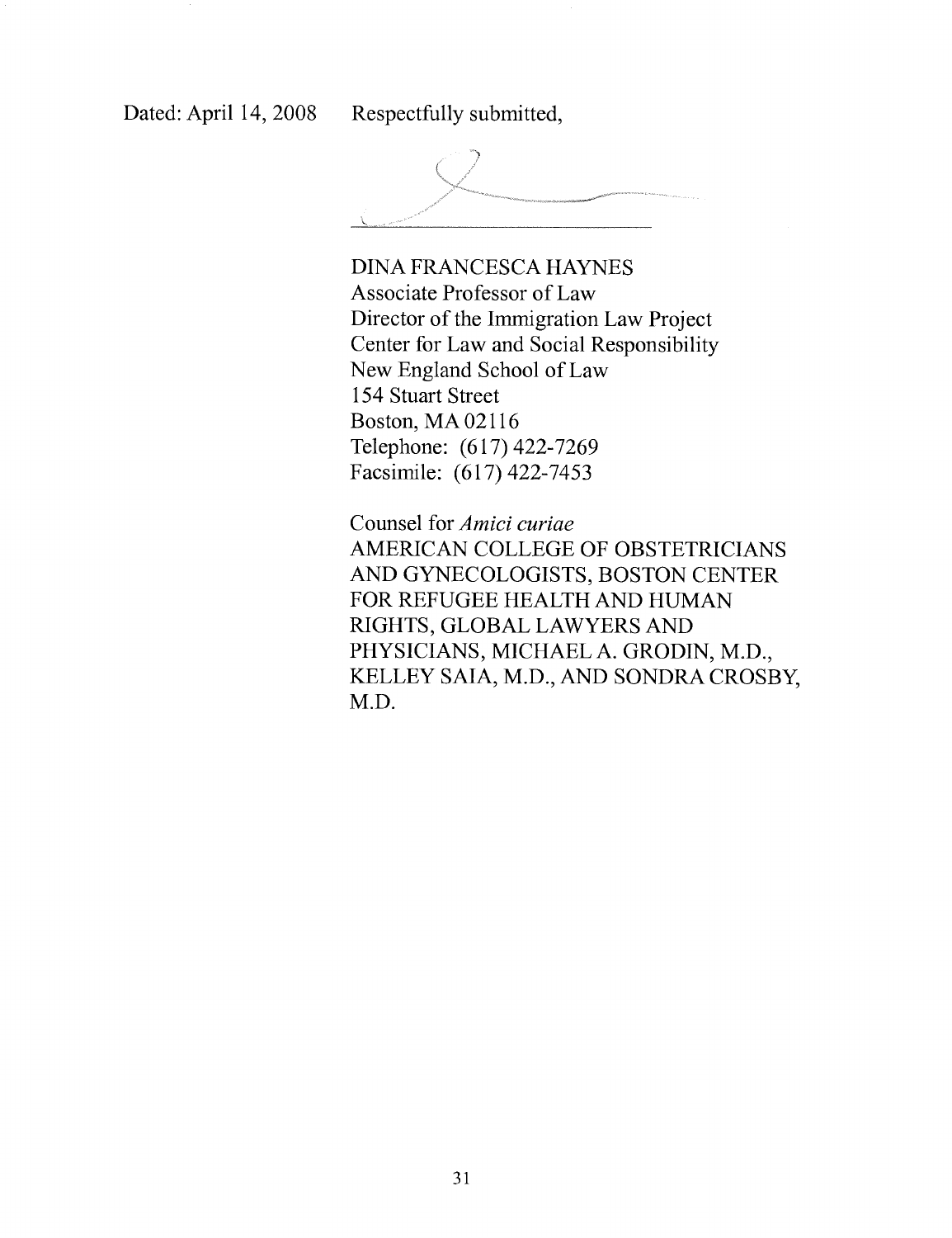# **Organizations:**

AACI Center for Survivors of Torture, San Jose, California

Advocates for Survivors of Torture and Trauma, Washington DC

American Medical Women's Association

Bellevue/NYU Program for Survivors of Torture

Boston Medical Center, Department of Pediatrics

Boston University School of Medicine, Department of Obstetrics and Gynecology

Harvard Program in Refugee Trauma

Heartland Alliance for Human Needs and Human Rights, Chicago, Illinois

Physicians for Human Rights

Program for Torture Victims, Los Angeles, California

Rocky Mountain Survivors Center, Denver, Colorado

Survivors International, San Francisco, California

# **Medical Doctors and Clinical Psychologists:**

Dr. Felix Aguilar, MD, MPH, South Central Family Health Center, Long Beach, California

Dr. Joanne Ahola, MD, Assistant Professor of Clinical Psychiatry, Columbia University College of Physicians and Surgeons, New York, New York

Dr. Sabreen Akhter, DO, Fellow and Instructor of Pediatrics, Medical College of Wisconsin, Department of Pediatric Emergency Medicine, Milwaukee, Wisconsin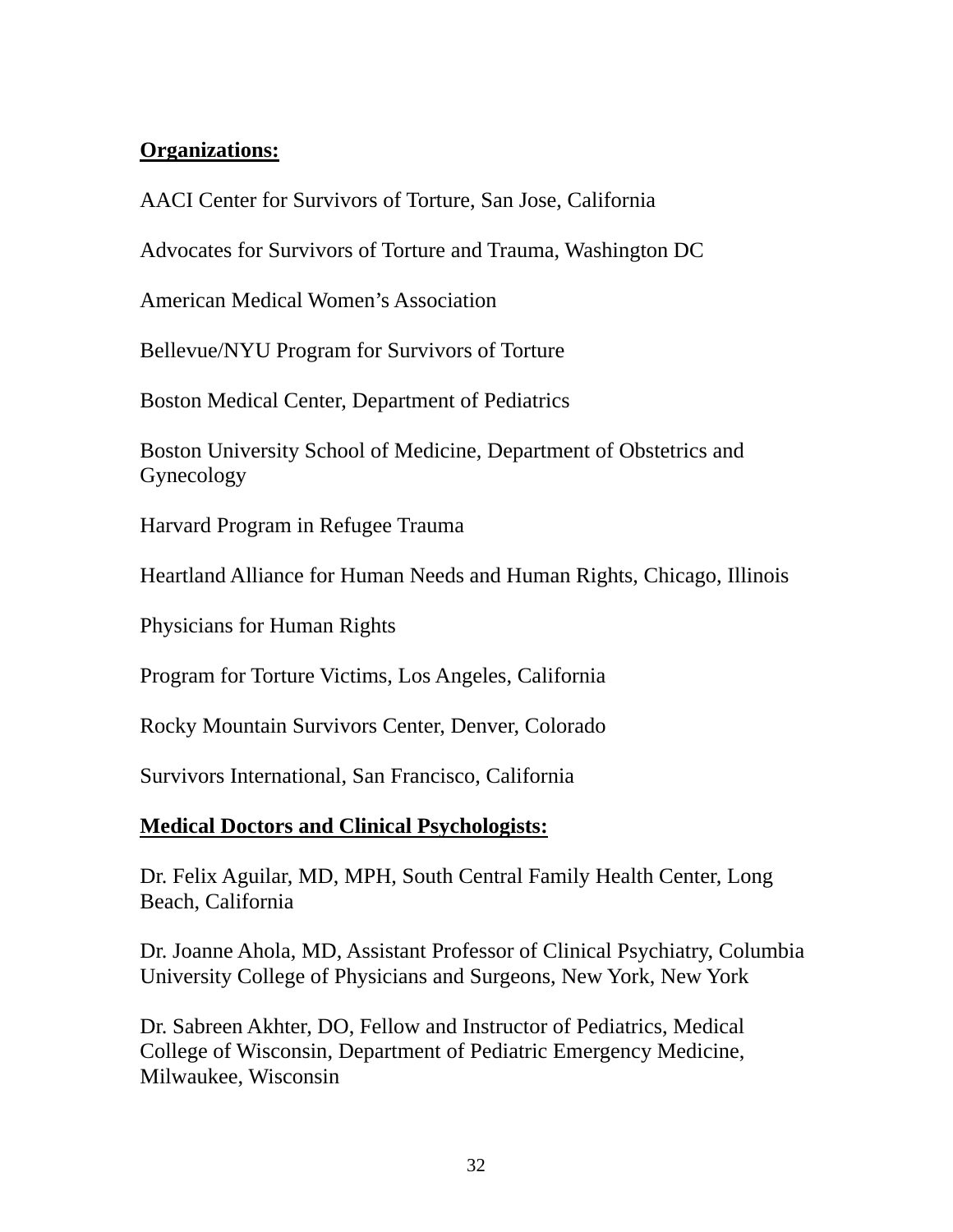Dr. Bibi Alamari, MD, PGY IV, Harvard South Shore Psychiatry Residency, Boston, Massachusetts

Dr. Jeannie Annan, PhD, NYU-Bellevue Program for Survivors of Torture, New York, New York

Dr. Holly G. Atkinson, MD, Immediate Past President, Physicians for Human Rights, Assistant Professor of Medicine, Mount Sinai School of Medicine, New York, New York

Dr. Laurel Baldwin-Ragaven, MD, CCFP, FCFP, Professor of Health and Human Rights, Trinity College, Physician, Asylum Hill Family Practice Center, Hartford, Connecticut

Dr. Pedro M. Barbosa, PhD, Associate Director, Adult Outpatient Psychiatry, Cambridge Health Alliance, Instructor in Psychology, Harvard Medical School, Cambridge, Massachusetts

Dr. Henriette Robin Barnes, MD, Harvard Medical School, Cambridge, **Massachusetts** 

Dr. David Baron, MD, Assistant Professor, Harvard Medical School, Staff Physician, Cambridge Health Alliance, Cambridge, Massachusetts

Dr. Ruth A. Barron, MD, Director of Adult Outpatient Psychiatry, Cambridge Health Alliance, Cambridge, Massachusetts

Dr. Michelle Benger Merrill, MD, Interim Assistant Director, Resident Education Columbia University Department of Psychiatry New York State Psychiatric Institute, New York, New York

Dr. Joan Berger, PhD, Psychoanalyst and Clinical Psychologist, Private Practice, Clinical Psychologist, Dallas, Texas

Dr. Carolyn Bernstein, MD, Assistant Professor of Neurology, Harvard Medical School, Neurologist, Cambridge Health Alliance, Cambridge, **Massachusetts** 

Dr. Erika Bliss, MD, Family Medicine, Director of Medical Operations, Alliance Medical Group of Washington PC, Seattle, Washington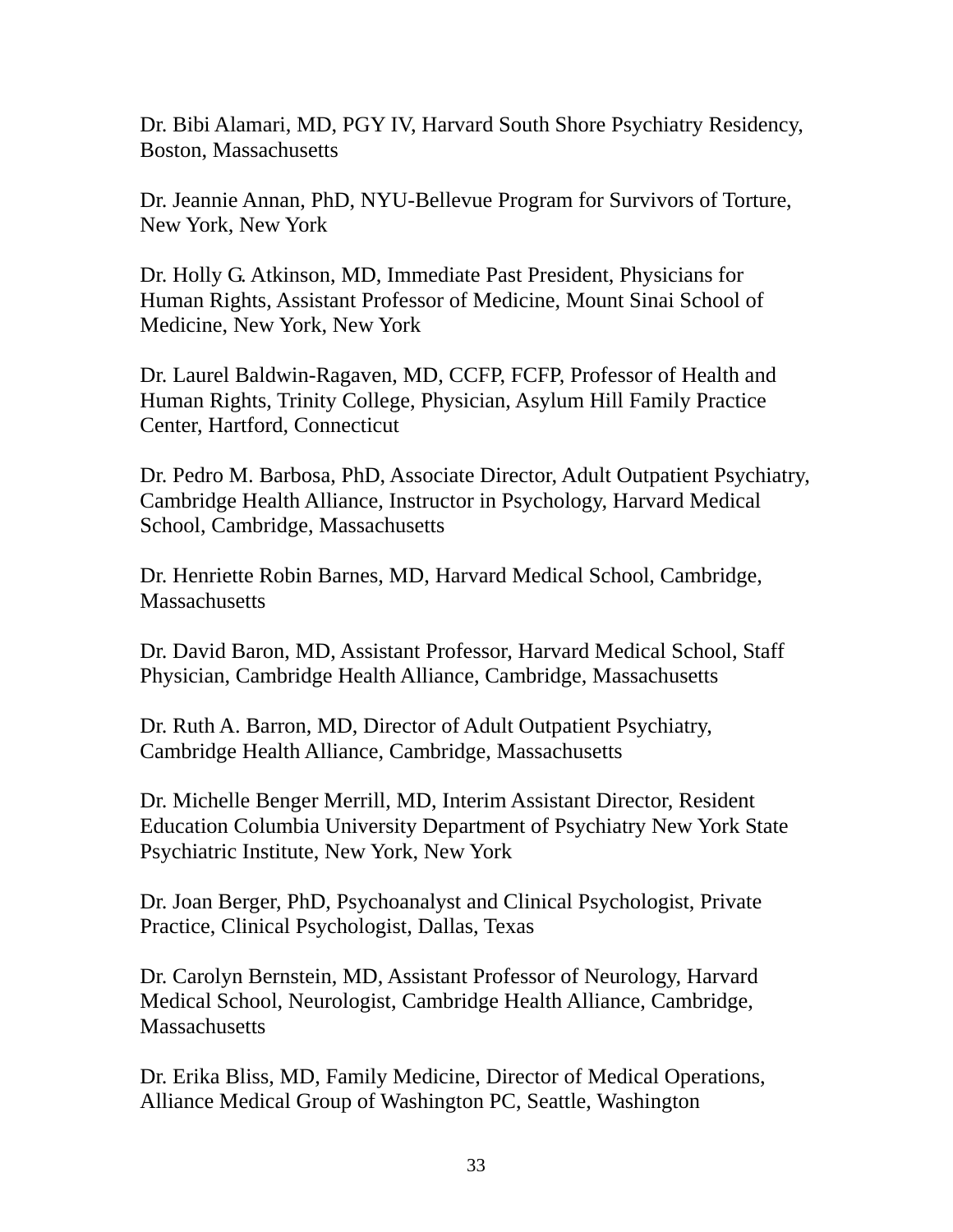Dr. Donald A. Bloch, MD, Psychiatrist, New York, New York

Ms. Wendy S. Bloch, MSW, Administrator of Therapeutic Services, The Kennedy Center, Fairfield, Connecticut

Dr. Lisa Boohar, MD, Sequoia Hospital, Redwood City, California

Ms. Elizabeth Borlik, RN, MSN, UCLA School of Nursing, Los Angeles, California

Dr. J. Wesley Boyd, MD, PhD, Assistant Clinical Professor of Psychiatry, Harvard Medical School, Cambridge Health Alliance, Somerville, **Massachusetts** 

Dr. Adam M. Brenner, MD, Director of Medical Student Education in Psychiatry, University of Texas Southwestern Medical Center, Dallas, Texas

Dr. Melanie J. Brunt, MD, MPH, Chief of Endocrinology, Cambridge Health Alliance, Cambridge, Massachusetts

Dr. David S. Buck, MD, MPH, Associate Professor, Department of Family and Community Medicine, Baylor College of Medicine, President, Healthcare for the Homeless - Houston, Houston, Texas

Dr. Katherine Campbell, M.D., Ob/gyn, Yale New Haven Hospital, **Connecticut** 

Dr. Lucy M. Candib, MD, Professor, Department of Family Medicine and Community Health, University of Massachusetts Medical School, Family Health Center of Worcester, Worcester, Massachusetts

Dr. Alyna T. Chien, MD, MS, University of Chicago, Department of Pediatrics, Sections of Advanced Pediatric Health Services and Community Health Services, Chicago, Illinois

Dr. Gerard Coste, MD, Cambridge Health Alliance, Cambridge, **Massachusetts** 

Dr. Andrew M. Davis, MD, MPH, FACP, Department of Medicine, University of Chicago, Chicago, Illinois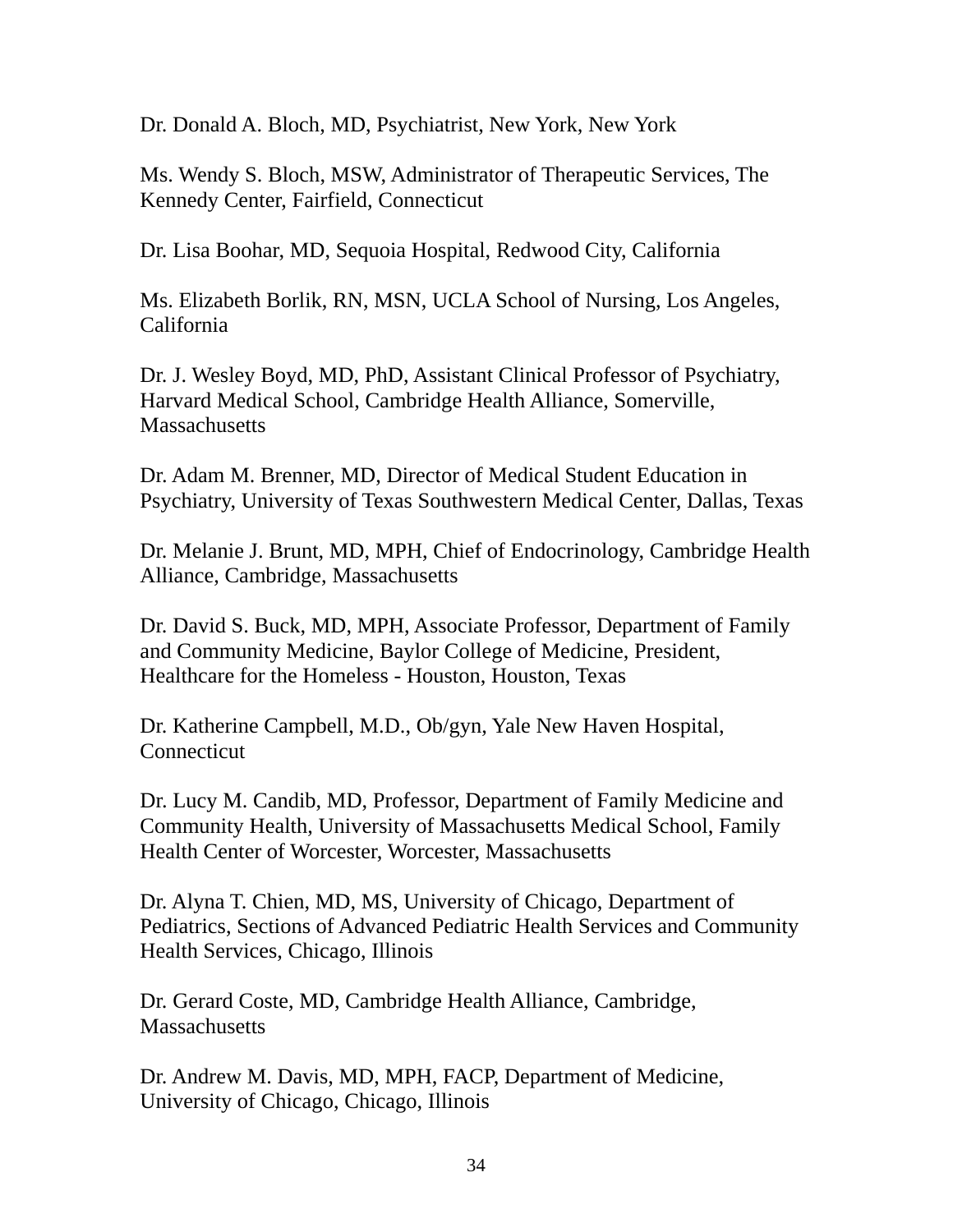Ms. Trish H. Dayan, LCSW, MSW, Private Practice, Stamford, Connecticut

Dr. Harinder Dhindsa, MD, MPH, Director, Division of EMS, Department of Emergency Medicine, Virginia Commonwealth University, Medical College of Virginia, Richmond, Virginia

Dr. John U. Doherty, MD, Professor of Medicine, Thomas Jefferson University, Philadelphia, Pennsylvania

Dr. Carol Ann Dyer, MD, Clinical Professor of Psychiatry and Behavioral Sciences, George Washington University School of Medicine and Health Sciences, Washington, District of Columbia

Ms. Audrey Entin, LICSW, MSW, Cambridge Health Alliance, Cambridge, **Massachusetts** 

Dr. Janis L. Enzenbacher, MD, Piermont, New York

Dr. Mary Fabri, PsyD, Director, Torture Treatment Services and International Training, Marjorie Kovler Center of Heartland Alliance, Chicago, Illinois

Dr. Katherine Falk, MD, Assistant Clinical Professor of Psychiatry, Mt. Sinai School of Medicine, Mt. Sinai Medical Center, New York, New York

Dr. YeeYie Fogarty, MD, Attending in Radiation Oncology, Alameda Radiation Oncology, Hayward, California

Dr. Serena J. Fox, MD, Research Fellow, Beth Israel Hospital, Department of Psychiatry, Attending, Intensive Care Medicine, Washington Hospital Center, Physicians for Human Rights, Washington, District of Columbia

Dr. Julia Frank, MD, Associate Professor of Psychiatry, George Washington University MFA, Washington, District of Columbia

Dr. Michael Friedman, MD, Director, Family Medicine Residency Program, Saints Mary and Elizabeth Hospital, Associate Professor of Clinical Family Medicine, University of Illinois College of Medicine, Chicago, Illinois

Dr. Lynne M. Gaby, MD, George Washington University School of Medicine, Washington, District of Columbia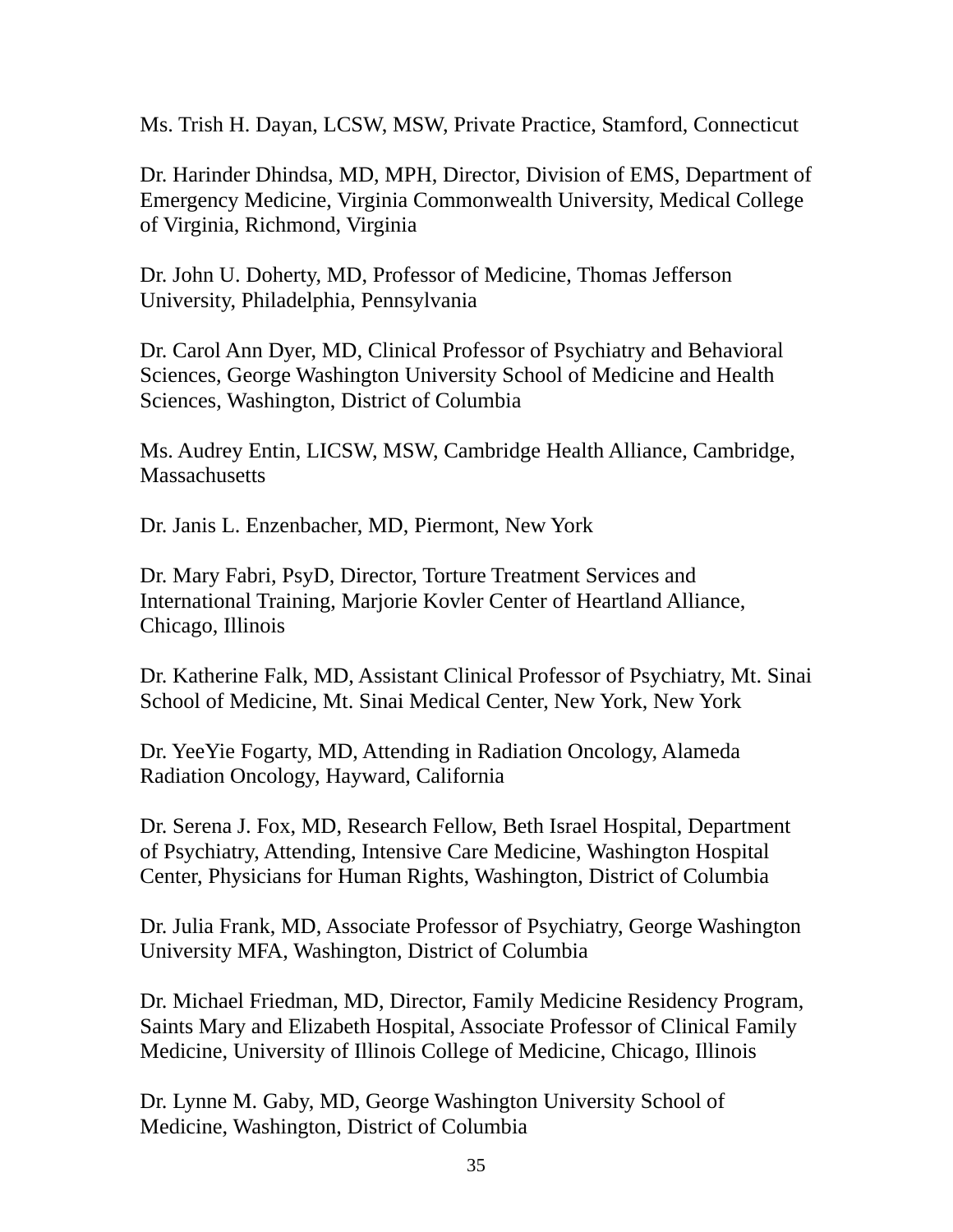Dr. Peter J. Gager, MD, Neuropsychologist, SUNY Downstate Medical Center, Brooklyn, New York

Dr. Monica Gandhi, MD, PhD, Assistant Professor, Divisions of HIV/AIDS and Infectious Diseases, University of California San Francisco, Department of Medicine, San Francisco, California

Dr. Leena Gandhi, MD, PhD, Instructor in Medicine, Harvard Medical School, Boston, Massachusetts

Dr. H. Jack Geiger, MD, M.Sci.Hyg., Arthur C. Logan Professor Emeritus of Community Medicine, City University of New York Medical School, City U of NY Medical School, New York, New York

Dr. Elvin Geng, MD, Clinical Fellow, Division of Infectious Diseases, University of California San Francisco, San Francisco, California

Dr. Ruth Gerson, MD, Psychiatry Resident, Cambridge Health Alliance, Psychiatry Resident, Harvard Medical School, Cambridge, Massachusetts

Dr. Michael L. Glenn, MD, Medford, Massachusetts

Dr. David Goldberg, MD, Director, Section of Preventive Medicine, John Stroger Hospital of Cook County, Assistant Professor of Medicine, Rush University Medical Center, Chicago, Illinois

Dr. Laurie R. Goldstein, MD, FACOG, Assistant Attending, Mt. Sinai Hospital, New York, New York

Dr. Marlene Goodfriend, MD, Clinical Assistant Professor of Pediatrics and Psychiatry, University of Florida at Jacksonville, Jacksonville, Florida

Ms. Andrea Goodman, LCSW, Fairfield, Connecticut

Dr. Arthur C. Grant, MD, PhD, Assistant Professor of Neurology, New York University, New York, New York

Dr. Brian S. Grobois, MD, Psychiatrist, Montefiore Medical Center, New York, New York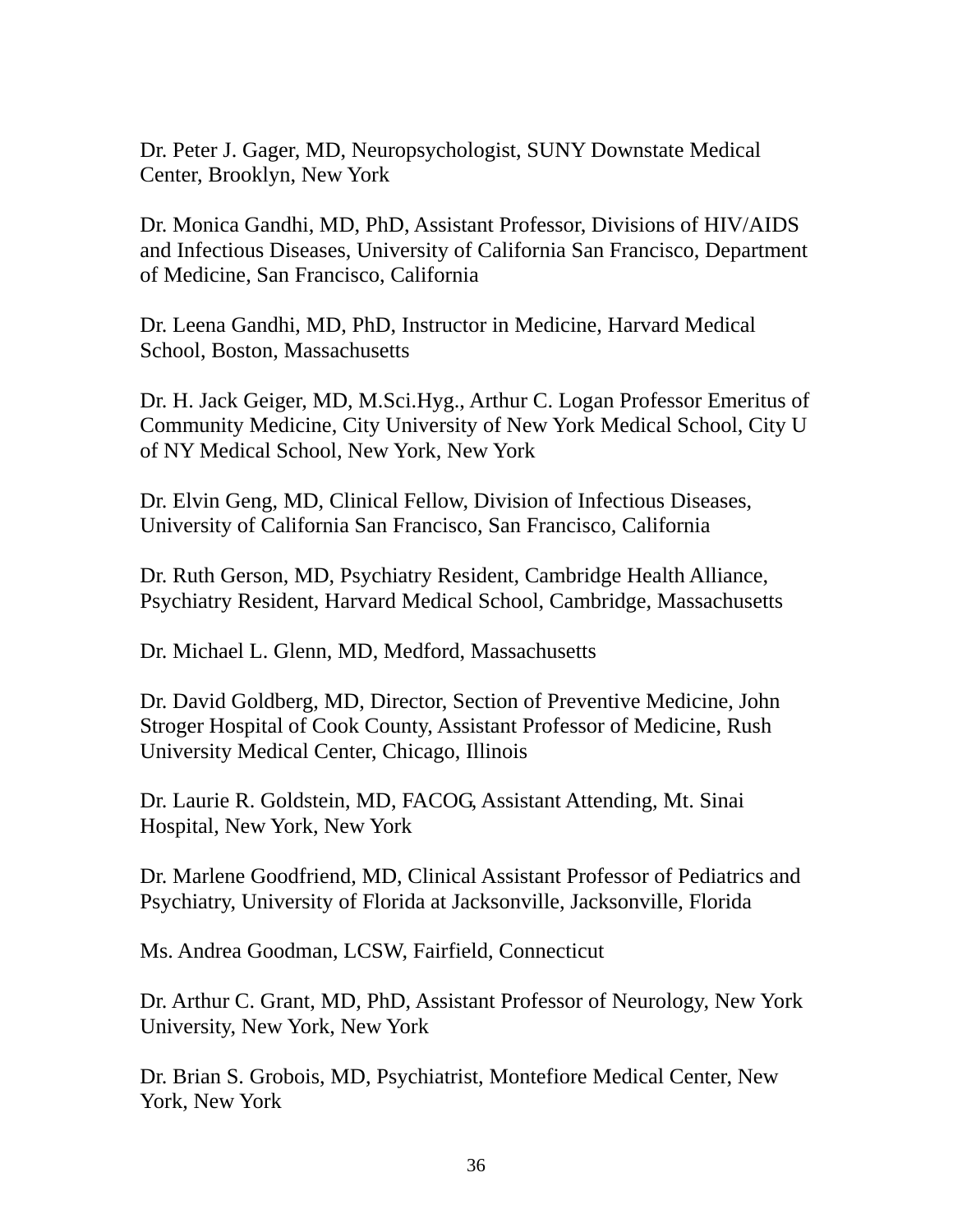Ms. Tiffaney Hale, MA, LMFT, Private Practice, Houston, Texas

Dr. Barbara Hamm, PsyD, Director, Victims of Violence Program, Cambridge Health Alliance, Somerville, Massachusetts

Dr. Richard Hausknecht, MD, Associate Clinical Professor of Obstetrics, Gynecology and Reproductive Medicine, Mount Sinai School of Medicine, New York, New York

Dr. Elizabeth Hegeman, PhD, Clinical Psychologist, John Jay College of Criminal Justice, New York, New York

Dr. Guisela Hernandez, MD, Resident in Internal Medicine, Columbia Presbyterian Medical Center, New York, New York

Ms. Rosalie W. Hyde, LCSW, LMFT, Houston-Galveston Trauma Institute, Houston, Texas

Dr. Fatima Imara, MD, Child and Adolescent Psychiatry Fellow, UCLA Semel Institute of Neuroscience and Human Behavior, Los Angeles, California

Dr. Zainab Jabur, MD, MPH, Harvard Medical School, Cambridge Hospital, **Massachusetts** 

Dr. Thomas P. Jacobs, MD, Professor of Clinical Medicine, Columbia University, New York, New York

Ms. Maggie Jarmolowski, LICSW, Clinical Social Worker and Certified Psychoanalyst, Victims of Violence Program, Cambridge Health Alliance, Cambridge, Massachusetts

Dr. Karin Kalkstein, MD, Jamaica Hospital, Department of Family Medicine, Jamaica, New York

Dr. Terry G. Kaplan, MD, New Providence Women's Shelter Medical Clinic, Fort Washington Men's Shelter Medical Clinic, Project Renewal, Yonkers, New York

Dr. Pary Karadaghi, MD, President and CEO, Kurdish Human Rights Watch, Inc., Fairfax, Virginia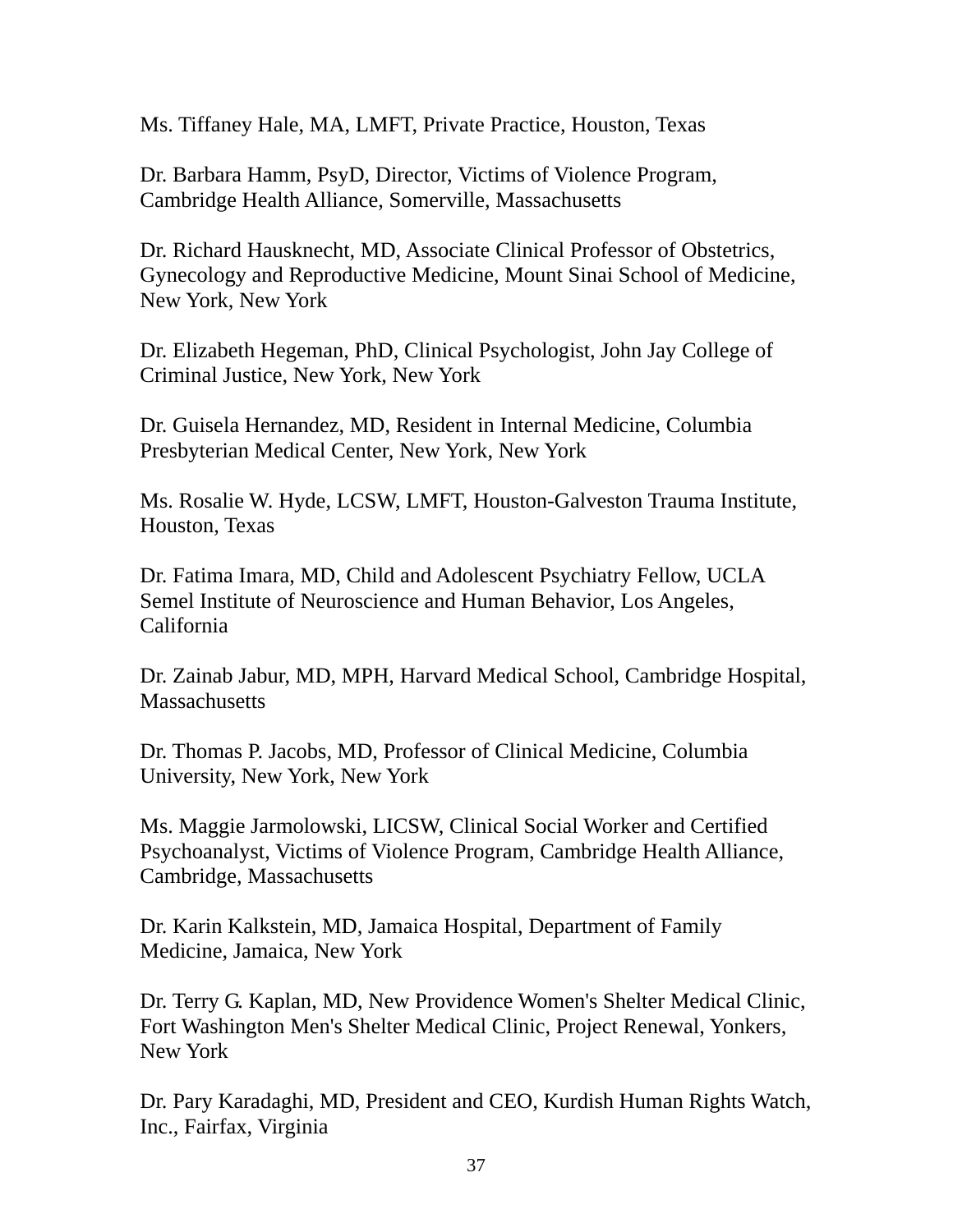Dr. Coleen Kivlahan, MD, MSPH, Reston, Virginia

Dr. Brandon Kohrt, MD, Emory University School of Medicine, Atlanta, Georgia

Dr. Carolyn H. Kreinsen, MD, MSc, Brigham and Women's Hospital, Harvard Medical School, Boston, Massachusetts

Dr. Katharine E. Leaning, MD, Interim Director of Inpatient Pediatrics, Legacy Salmon Creek Hospital, Portland, Oregon

Dr. Calvin P. Leeman, MD, Clinical Professor of Psychology, Emeritus, SUNY Downstate Medical Center, Brooklyn, New York

Dr. Michael B. Leslie, MD, Instructor in Medicine, Harvard Medical School, Psychiatrist, Cambridge Health Alliance, Cambridge, Massachusetts

Dr. Robert Jay Lifton, MD, Lecturer in Psychiatry, Harvard Medical School, Cambridge Health Alliance, Cambridge, Massachusetts

Ms. Ellen Luria, LCSW-C, MPH, Private Practice, Washington, District of Columbia

Dr. Stuart Lustig, MD, University of California San Francisco, Langley Porter Psychiatric Institute, San Francisco, CA

Dr. Tapan Maniar, MD, Hematology-Oncology Fellow, University of Pennsylvania, Philadelphia, Pennsylvania

Dr. Seth Manoach, MD, Assistant Professor of Emergency Medicine, SUNY Downstate Medical Center, Chair, University Hospital CPR Committee/Early Resuscitation, Brooklyn, New York

Dr. Dara S. Manoach, PhD, Associate Professor of Psychology, Harvard Medical School, Massachusetts General Hospital, Department of Psychiatry, Charlestown, Massachusetts

Dr. Devra C. Marcus, MD, Internist, Private Practice, Washington, District of Columbia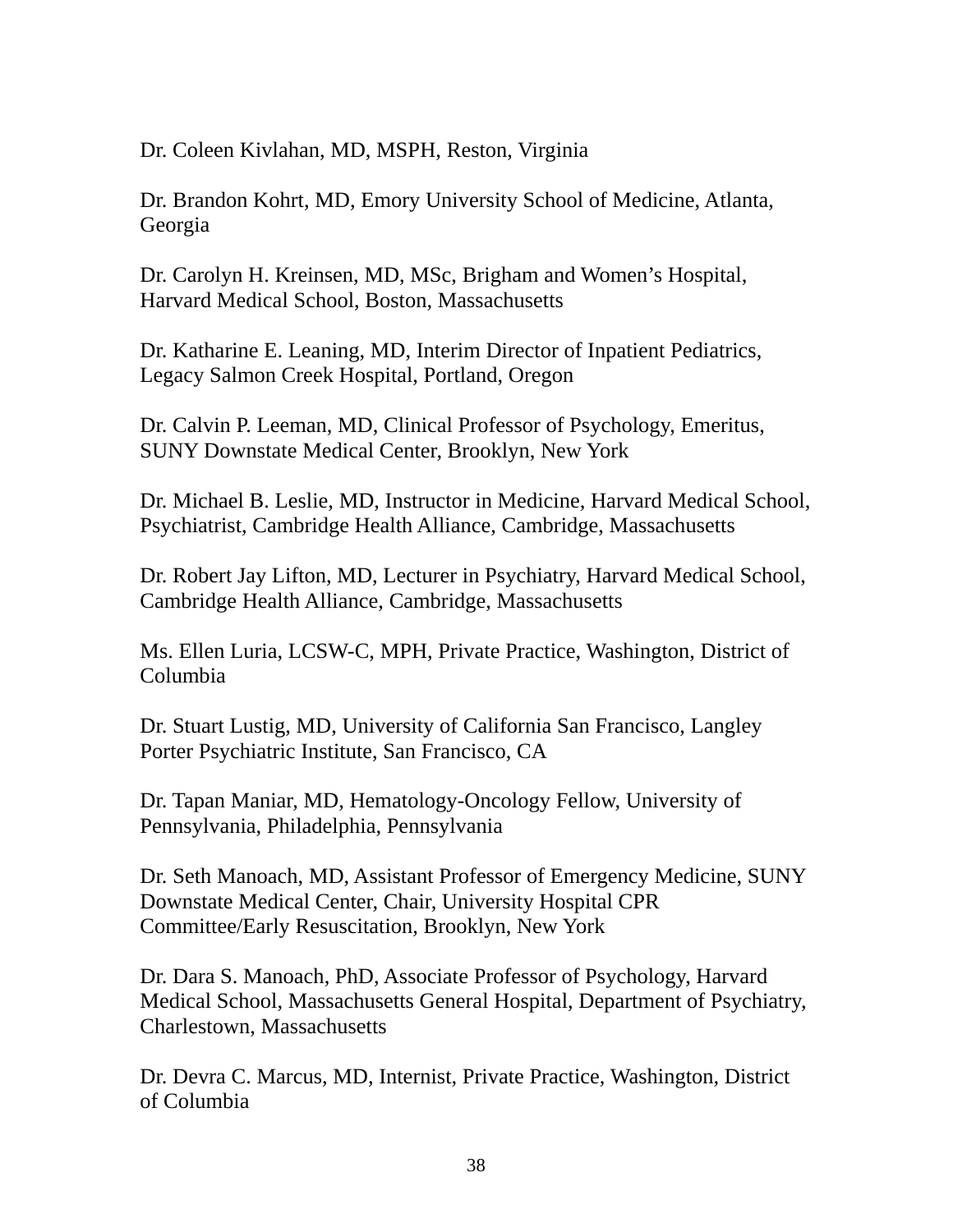Ms. Gayle E. Marshall, MSSW, Clinical Social Worker and Certified Psychoanalyst, Volunteer Faculty, Department of Psychiatry, University of Texas Southwestern Medical Center, Dallas, Texas

Dr. Daryl Matthews, MD, PhD, Clinical Professor of Psychiatry and Director, Emeritus of Forensic Psychiatry Program, John A. Burns School of Medicine, University of Hawaii, Honolulu, Hawaii

Mr. Thomas McCoy, LCSW, Seaford, New York

Dr. Stephen McElroy, MD, MPH, Boston Medical Center, Boston, **Massachusetts** 

Dr. David Merrill, MD, Instructor in Clinical Psychiatry, Columbia University College of Physicians and Surgeons

Ms. Wendy Michel, MSW, LCSW, Private Practice, Fairfield, Connecticut

Ms. Caryl Morris, MSW, Social Worker, Cambridge Health Alliance, Cambridge, Massachusetts

Dr. Katherine Mortati, MD, Assistant Professor of Neurology, NYU Medical Center, New York, New York

Dr. Robert Nace, M.Div, PsyD, Victims of Violence Program, Cambridge Health Alliance, Massachusetts

Dr. Tejpreet Nakai, DO, Cambridge Hospital, Harvard Medical School, Cambridge, Massachusetts

Dr. Ana Nava, PhD, Cambridge Health Alliance, Cambridge, Massachusetts

Dr. Jeffrey N. Nichols, MD, Medical Director, Cabrini Immigrant Program, Vice President for Medical Services, Cabrini Eldercare Consortium, Mount Sinai School of Medicine, New York, New York

Ms. Marylou Noble, MA, LPC, Licensed Professional Counselor, Portland, **Oregon** 

Mr. Tim O'Connor, RN, Advanced Nurse Student, Cambridge Health Alliance, Cambridge, Massachusetts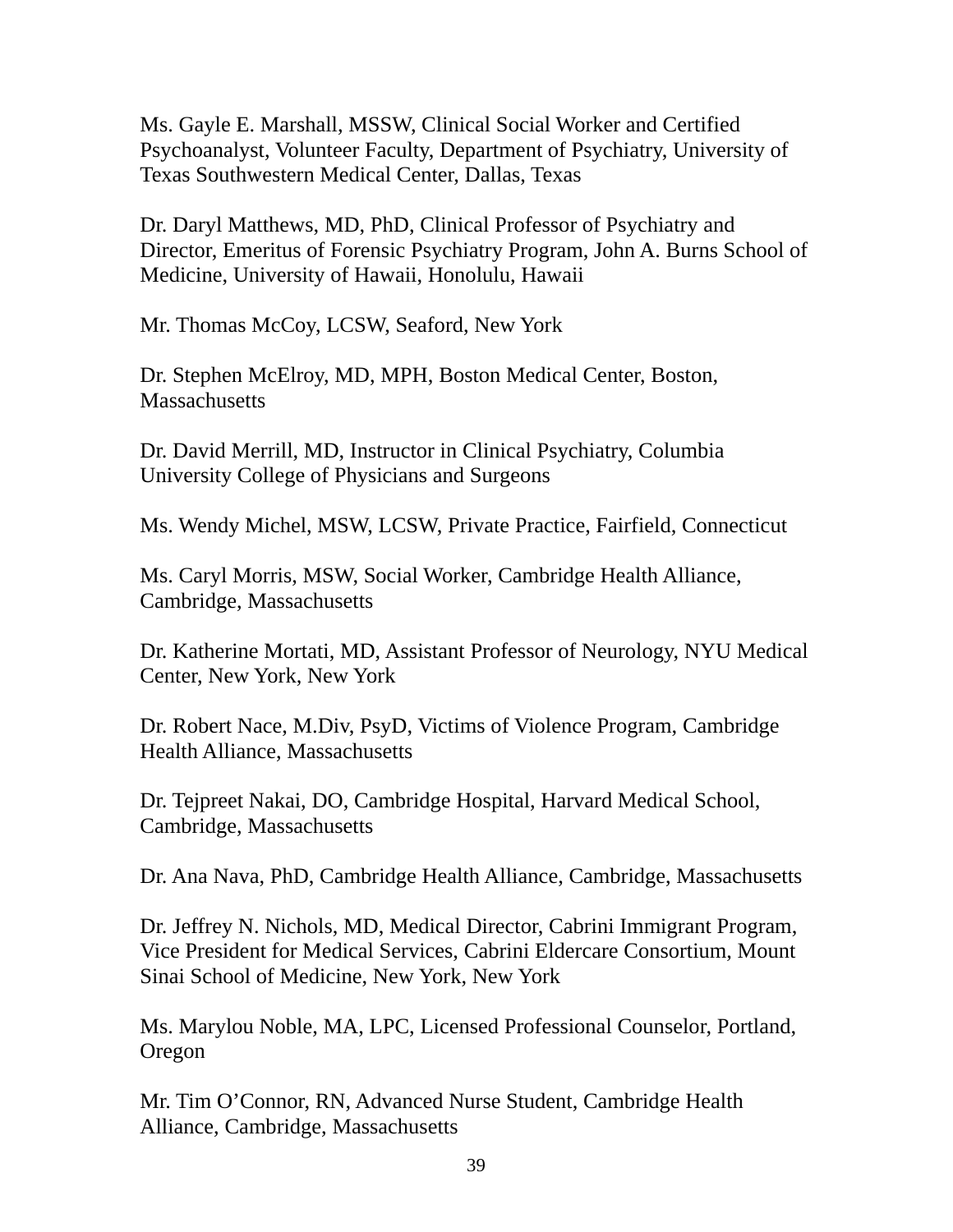Dr. Jolie Pataki, MD, Staff Psychiatrist, North Shore Child and Family Guidance Center, Roslyn Heights, New York

Dr. Peter Russell Peacock, MD, FACEP, Director for Information and Systems, Kings County Hospital Center, Emergency Department, Assistant Professor, SUNY Downstate, Brooklyn, New York

Dr. Monica E. Peek, MD, MPH, Assistant Professor of Medicine, University of Chicago, Section of General Internal Medicine, Chicago, Illinois

Ms. Shelly Pratt, LICSW, C-ASWCM, Clinical Social Worker and Psychotherapist, Cambridge Health Alliance, Boston, Massachusetts

Dr. Adele Pressman, MD, Director of Child Group Therapy Training Program, Cambridge Health Alliance, Instructor in Psychiatry, Harvard Medical School, Cambridge, Massachusetts

Dr. Vidya Kumar Ramanathan, MD, MPH, Pediatrician, St. Joseph Mercy Hospital Pediatric Emergency Center, Medical Consultant, Freedom House, Toledo, Ohio

Dr. Giuseppe Raviola, MD, Dartmouth-Hitchcock Medical Center, Department of Psychiatry, Lebanon, New Hampshire

Dr. Jaana Rehnstrom, MD, MPH, New York, New York

Dr. Marshall L. Reiner, MD, Attending Psychiatrist, Cambridge, **Massachusetts** 

Dr. Rigoberto Rodriguez, MD, Psychiatrist, Private Practice, Miami, Florida

Dr. Brad Roter, MD, AAHIVS, Family Physician, Country Doctor Community Health Centers, Clinical Associate Professor of Family Medicine, University of Washington, Seattle, Washington

Dr. Herbert J. Rothenberg, MD, MACP, Distinguished Clinical Professor of Medicine, Emeritus, University of Colorado, Denver, Colorado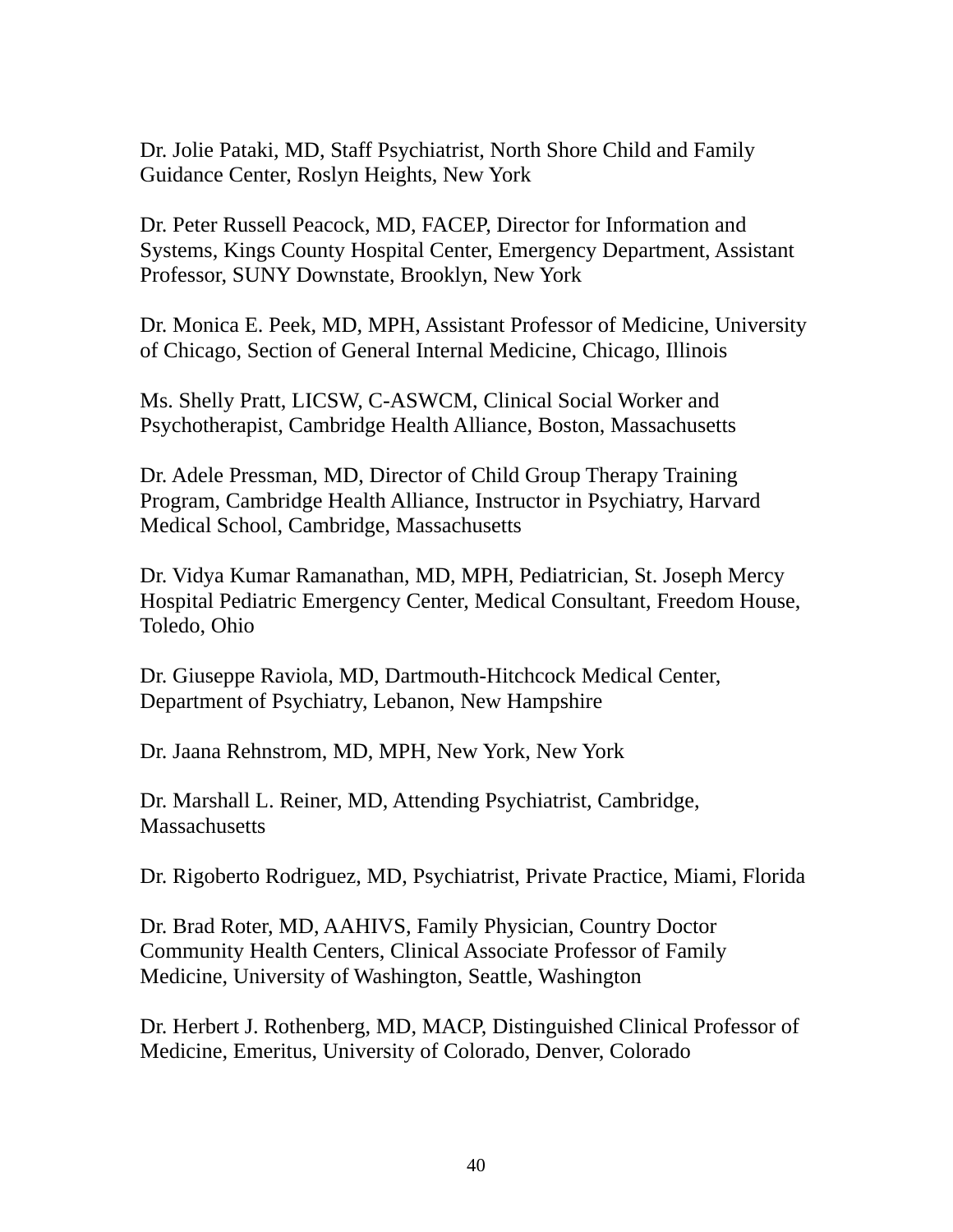Ms. Mary Scanlon, RN, CS, FNP, Team Coordinator and Clinical Nurse Specialist, Ambulatory Community Service, Cambridge Health Alliance, Wellesley, Massachusetts

Dr. John Schumann, MD, Assistant Professor of Medicine, MacLean Center for Clinical Medical Ethics, University of Chicago, Human Rights Program, Chicago, Illinois

Dr. Zev Schuman-Olivier, MD, Cambridge Health Alliance, Department of Psychiatry, Harvard Medical School

Dr. Ellen Shander, MD, Silver Hill Hospital, New Canaan, Connecticut

Ms. Constance M. Sheehan, MSW, LCSW, Northwestern University, Chicago, Illinois

Dr. Katherine Sherif, MD, FACP, Center for Women's Health, Drexel University College of Medicine, Drexel University College of Medicine, Philadelphia, Pennsylvania

Ms. Jayme A. Shorin, MSW, LICSW, Associate Clinical Director, Victims of Violence Program, Cambridge Health Alliance, Somerville, Massachusetts

Dr. Meredith Shur, MD, Clinical Instructor, Mount Sinai Hospital, New York, New York

Dr. Lydia C. Siegel, MD, Associate Physician, Brigham and Women's Hospital, Boston, Massachusetts

Dr. Emily Siffermann, MD, FAAP, John H. Stroger, Jr. Hospital of Cook County, Division of Child Protective Services, Chicago Children's Advocacy Center, Chicago, Illinois

Dr. Malini K. Singh, MD, MPH, Assistant Clinical Professor, University of California San Francisco, Clinical Attending, San Francisco General Hospital, San Francisco, California

Dr. Carlos E. Sluzki, MD, Professor of Global and Community Health, George Washington University Medical School, Professor of Psychiatry, Institute for Conflict Analysis and Resolution, George Washington University, Washington, District of Columbia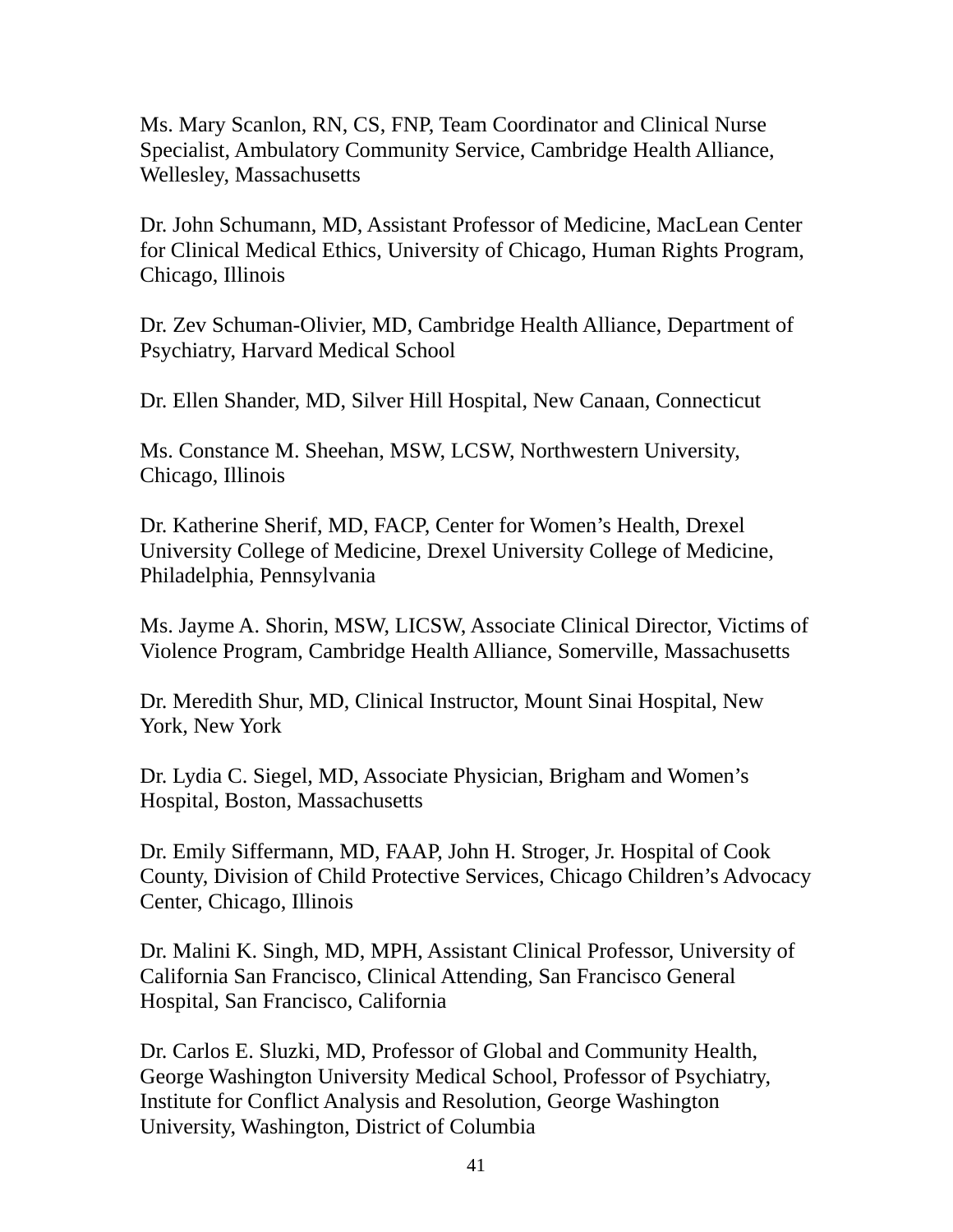Dr. David Stein, MD, MPH, Johns Hopkins Medicine, Baltimore, Maryland

Dr. Kate Sugarman, MD, Community of Hope Health Services, Washington, District of Columbia

Dr. Martha Sweezy, PhD, Cambridge Health Alliance, Harvard Medical School, Somerville, Massachusetts

Dr. Sally Thompson, MD, Psychiatrist, Cambridge Health Alliance, Somerville, Massachusetts

Dr. Lise Van Susteren, MD, Associate Professor of Psychiatry, Georgetown University, Washington, District of Columbia

Dr. John E. Varallo, MD, MPH, Director, Guyana Cervical Cancer Prevention Program, Program Coordinator, Reproductive and Women's Health - Guyana, Ketchikan General Hospital, Ketchikan, Arkansas

Dr. Varsha Vimalananda, MD, MPH, Chief Medical Resident, Cambridge Hospital, Cambridge, Massachusetts

Dr. Sharon Von Lentz, PsyD, Clinical Psychologist, Private Practice, Phoenix, Arizona

Dr. Ellen Wachtel, JD, PhD, Private Practice, Physicians for Human Rights, Doctors of the World, New York, New York

Dr. Constance Walker, MD, MA, MPH, FACOEM, Consultant, West Hartford, Connecticut

Dr. Joseph S. Weiner, MD, PhD, Chief, Consultation Liaison Psychiatry, North Shore University Hospital - Manhasset, Associate Professor of Clinical Psychiatry and Medicine, Albert Einstein College of Medicine, Manhasset, New York

Dr. Elena Weinstein, MD, Albert Einstein College of Medicine, Bronx, New York

Dr. Marissa Wilck, MD, Brigham and Women's Hospital, Boston, **Massachusetts**